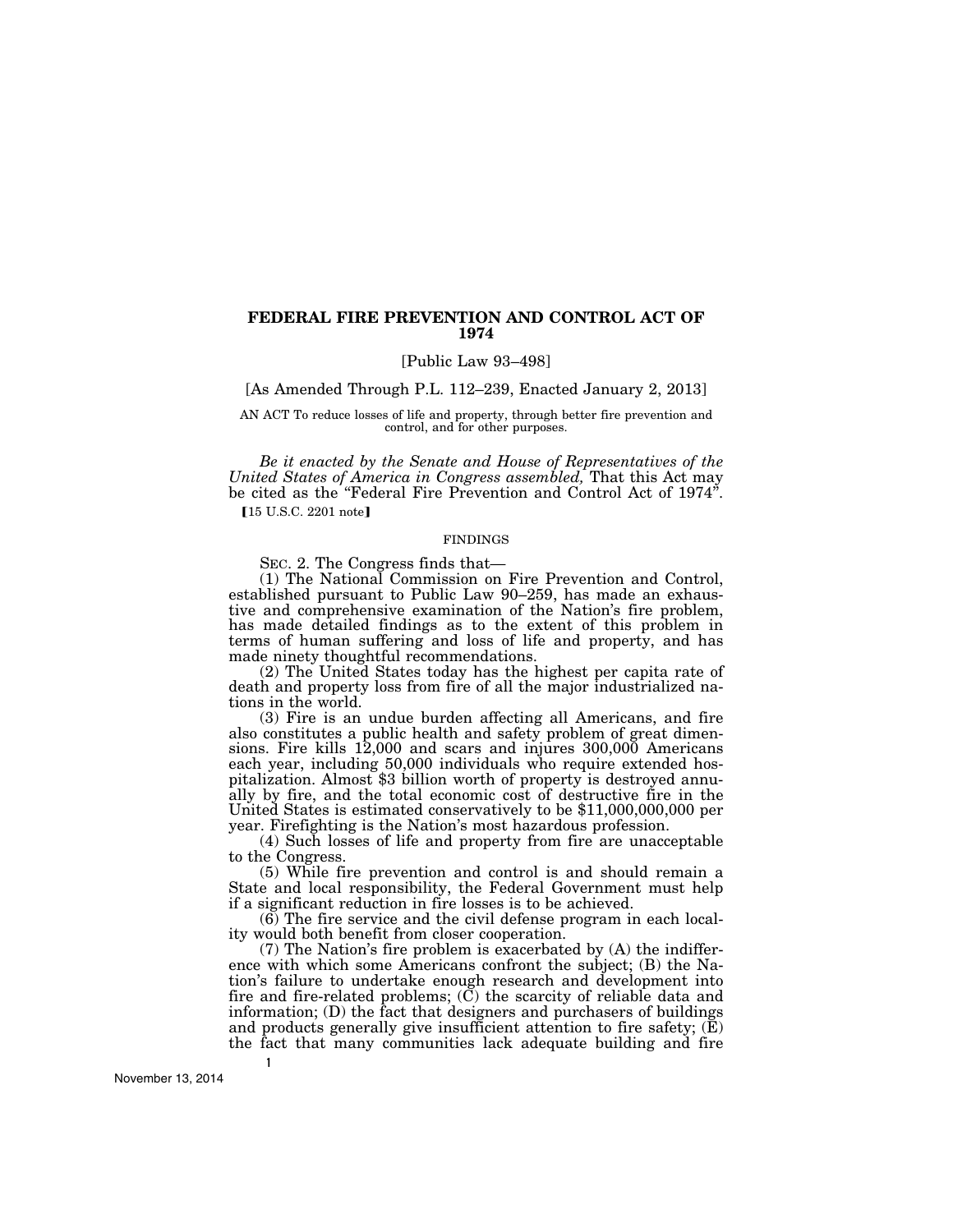prevention codes; and (F) the fact that local fire departments spend about 95 cents of every dollar appropriated to the fire services on efforts to extinguish fires and only about 5 cents on fire prevention.

(8) There is a need for improved professional training and education oriented toward improving the effectiveness of the fire services, including an increased emphasis on preventing fires and on reducing injuries to firefighters.

(9) A national system for the collection, analysis, and dissemination of fire data is needed to help local fire services establish research and action priorities.

(10) The number of specialized medical centers which are properly equipped and staffed for the treatment of burns and the rehabilitation of victims of fires is inadequate.

(11) The unacceptably high rates of death, injury, and property loss from fire can be reduced if the Federal Government establishes a coordinated program to support and reinforce the fire prevention and control activities of State and local governments.

[15 U.S.C. 2201]

#### PURPOSES

SEC. 3. It is declared to be the purpose of Congress in this Act to—

(1) reduce the Nation's losses caused by fire through better fire prevention and control;

(2) supplement existing programs of research, training, and education, and to encourage new and improved programs and activities by State and local governments;

(3) establish the United States Fire Administration and the Fire Research Center within the Department of Commerce; and

(4) establish an intensified program of research into the treatment of burn and smoke injuries and the rehabilitation of victims of fires within the National Institutes of Health.

#### [15 U.S.C. 2202]

#### **DEFINITIONS**

SEC. 4. As used in this Act, the term—

(1) ''Academy'' means the National Academy for Fire Prevention and Control;

(2) ''Administration'' means the United States Fire Administration established pursuant to section 5 of this Act;

(3) "Administrator" means, except as otherwise provided, the Administrator of the United States Fire Administration, within the Federal Emergency Management Agency;

(4) ''Administrator of FEMA'' means the Administrator of the Federal Emergency Management Agency;

(5) ''fire service'' means any organization in any State consisting of personnel, apparatus, and equipment which has as its purpose protecting property and maintaining the safety and welfare of the public from the dangers of fire, including a private firefighting brigade. The personnel of any such organization may be paid employees or unpaid volunteers or any combination thereof. The location of any such organization and its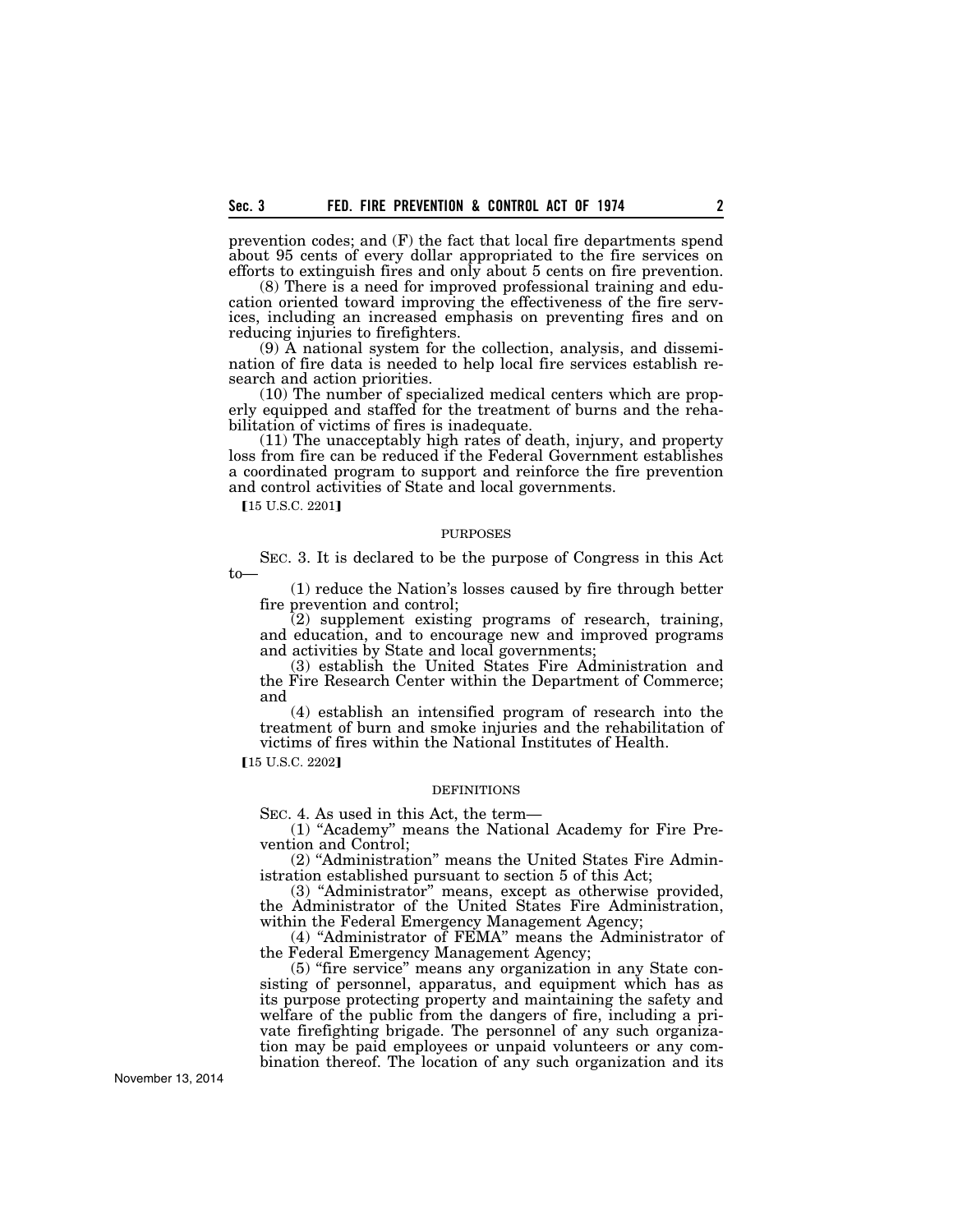responsibility for extinguishment and suppression of fires may include, but need not be limited to, a Federal installation, a State, city, town, borough, parish, county, Indian tribe, fire district, fire protection district, rural fire district, or other special district. The terms "fire prevention", "firefighting", and 'fire control'' relate to activities conducted by a fire service;

(6) ''Indian tribe'' has the meaning given that term in section 4 of the Indian Self-Determination and Education Assistance Act (25 U.S.C. 450b) and ''tribal'' means of or pertaining to an Indian tribe;

(7) ''local'' means of or pertaining to any city, town, county, special purpose district, unincorporated territory, or other political subdivision of a State;

(8) ''place of public accommodation affecting commerce'' means any inn, hotel, or other establishment not owned by the Federal Government that provides lodging to transient guests, except that such term does not include an establishment treated as an apartment building for purposes of any State or local law or regulation or an establishment located within a building that contains not more than 5 rooms for rent or hire and that is actually occupied as a residence by the proprietor of such establishment;

(9) ''Secretary'' means, except as otherwise provided, the Secretary of Homeland Security;

(10) ''State'' has the meaning given the term in section 2 of the Homeland Security Act of 2002 (6 U.S.C. 101).

(11) ''wildland-urban interface'' has the meaning given such term in section 101 of the Healthy Forests Restoration Act of 2003 (16 U.S.C. 6511).

**[15 U.S.C. 2203]** 

# ESTABLISHMENT OF THE UNITED STATES FIRE ADMINISTRATION

SEC. 5. (a) ESTABLISHMENT OF ADMINISTRATION.—There is hereby established in the Department of Commerce an agency which shall be known as the United States Fire Administration.

(b) ADMINISTRATOR.—There shall be at the head of the Administration the Administrator of the United States Fire Administration. The Administrator shall be appointed by the President and shall be compensated at the rate now or hereafter provided for level IV of the Executive Schedule pay rates (5 U.S.C. 5315). The Administrator shall report and be responsible to the Adminstrator of FEMA.

(c) DEPUTY ADMINISTRATOR.—The Administrator may appoint a Deputy Administrator, who shall—

(1) perform such functions as the Administrator shall from time to time assign or delegate; and

(2) act as Administrator during the absence or disability of the Administrator or in the event of a vacancy in the office of Administrator.

[15 U.S.C. 2204]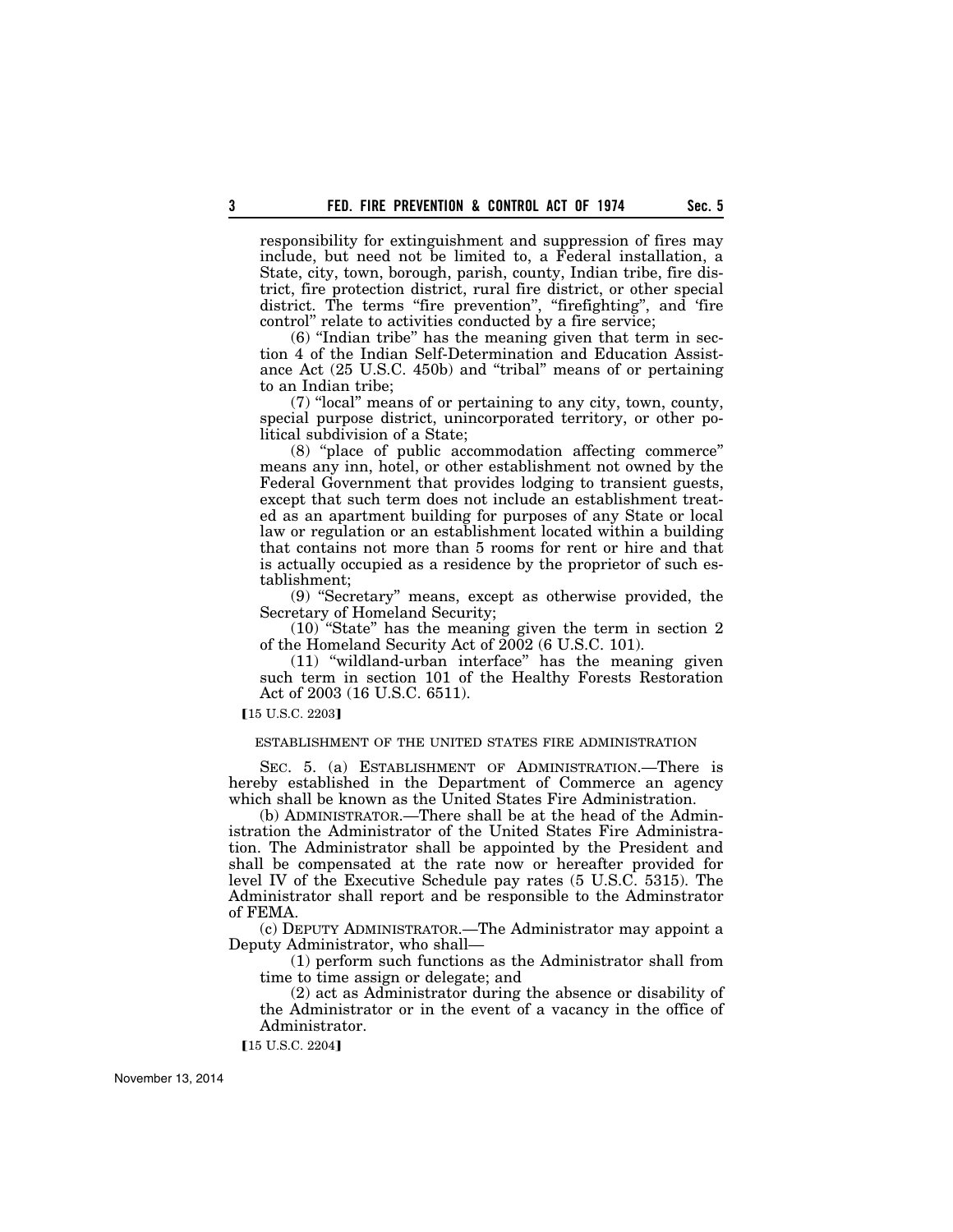### PUBLIC EDUCATION

SEC. 6. The Administrator is authorized to take such steps as the Administrator considers appropriate to educate the public and overcome public indifference as to fire, fire prevention, and individual preparedness. Such steps may include, but are not limited to, publications, audiovisual presentations, and demonstrations. Such public education efforts shall include programs to provide specialized information for those groups of individuals who are particularly vulnerable to fire hazards, such as the young and the elderly. The Administrator shall sponsor and encourage research, testing, and experimentation to determine the most effective means of such public education.

**[15 U.S.C. 2205]** 

### NATIONAL ACADEMY FOR FIRE PREVENTION AND CONTROL

SEC. 7. (a) ESTABLISHMENT.—The Adminstrator of FEMA shall establish, at the earliest practicable date, a National Academy for Fire Prevention and Control. The purpose of the Academy shall be to advance the professional development of fire service personnel and of other persons engaged in fire prevention and control activities.

(b) SUPERINTENDENT.—The Academy shall be headed by a Superintendent, who shall be appointed by the Adminstrator of FEMA. In exercising the powers and authority contained in this section the Superintendent shall be subject to the direction of the Administrator.

(c) POWERS OF SUPERINTENDENT.—The Superintendent is authorized to—

(1) develop and revise curricula, standards for admission and performance, and criteria for the awarding of degrees and certifications;

(2) appoint such teaching staff and other personnel as he determines to be necessary or appropriate;

(3) conduct courses and programs of training and education, as defined in subsection (d) of this section;

(4) appoint faculty members and consultants without regard to the provisions of title 5, United States Code, governing appointments in the competitive service, and, with respect to temporary and intermittent services, to make appointments to the same extent as is authorized by section 3109 of title 5, United States Code;

(5) establish fees and other charges for attendance at, and subscription to, courses and programs offered by the Academy. Such fees may be modified or waived as determined by the Superintendent;

(6) conduct short courses, seminars, workshops, conferences, and similar education and training activities in all parts and localities of the United States, including on-site training;

(7) enter into such contracts and take such other actions as may be necessary in carrying out the purposes of the Academy; and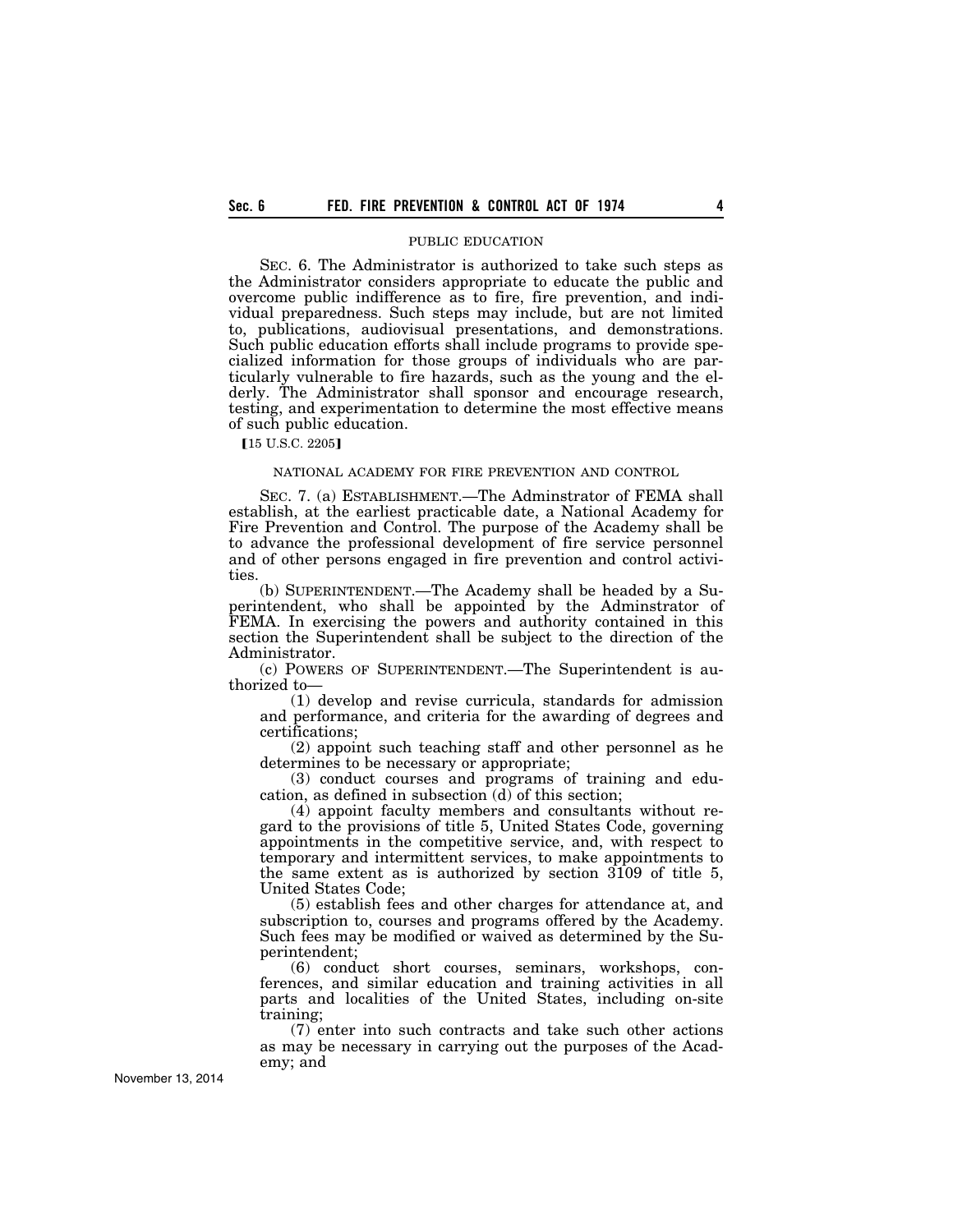(8) consult with officials of the fire services and other interested persons in the exercise of the foregoing powers.

(d) PROGRAM OF THE ACADEMY.—The Superintendent is authorized to—

(1) train fire service personnel in such skills and knowledge as may be useful to advance their ability to prevent and control fires, including, but not limited to—

(A) techniques of fire prevention, fire inspection, firefighting, and fire and arson investigation;

(B) tactics and command of firefighting for present and future fire chiefs and commanders;

(C) administration and management of fire services;

(D) tactical training in the specialized field of aircraft fire control and crash rescue;

(E) tactical training in the specialized field of fire control and rescue aboard waterborne vessels;

(F) strategies for building collapse rescue;

(G) the use of technology in response to fires, including terrorist incidents and other national emergencies;

(H) tactics and strategies for dealing with natural disasters, acts of terrorism, and other man-made disasters;

(I) tactics and strategies for fighting large-scale fires or multiple fires in a general area that cross jurisdictional boundaries;

(J) tactics and strategies for fighting fires occurring at the wildland-urban interface;

(K) tactics and strategies for fighting fires involving hazardous materials;

(L) advanced emergency medical services training;

(M) use of and familiarity with the Federal Response Plan;

(N) leadership and strategic skills, including integrated management systems operations and integrated response;

(O) applying new technology and developing strategies and tactics for fighting wildland fires;

(P) integrating the activities of terrorism response agencies into national terrorism incident response systems;

(Q) tactics and strategies for fighting fires at United States ports, including fires on the water and aboard vessels; and

(R) the training of present and future instructors in the aforementioned subjects;

(2) develop model curricula, training programs, and other educational materials suitable for use at other educational institutions, and to make such materials available without charge;

(3) develop and administer a program of correspondence courses to advance the knowledge and skills of fire service personnel;

(4) develop and distribute to appropriate officials model questions suitable for use in conducting entrance and promotional examinations for fire service personnel; and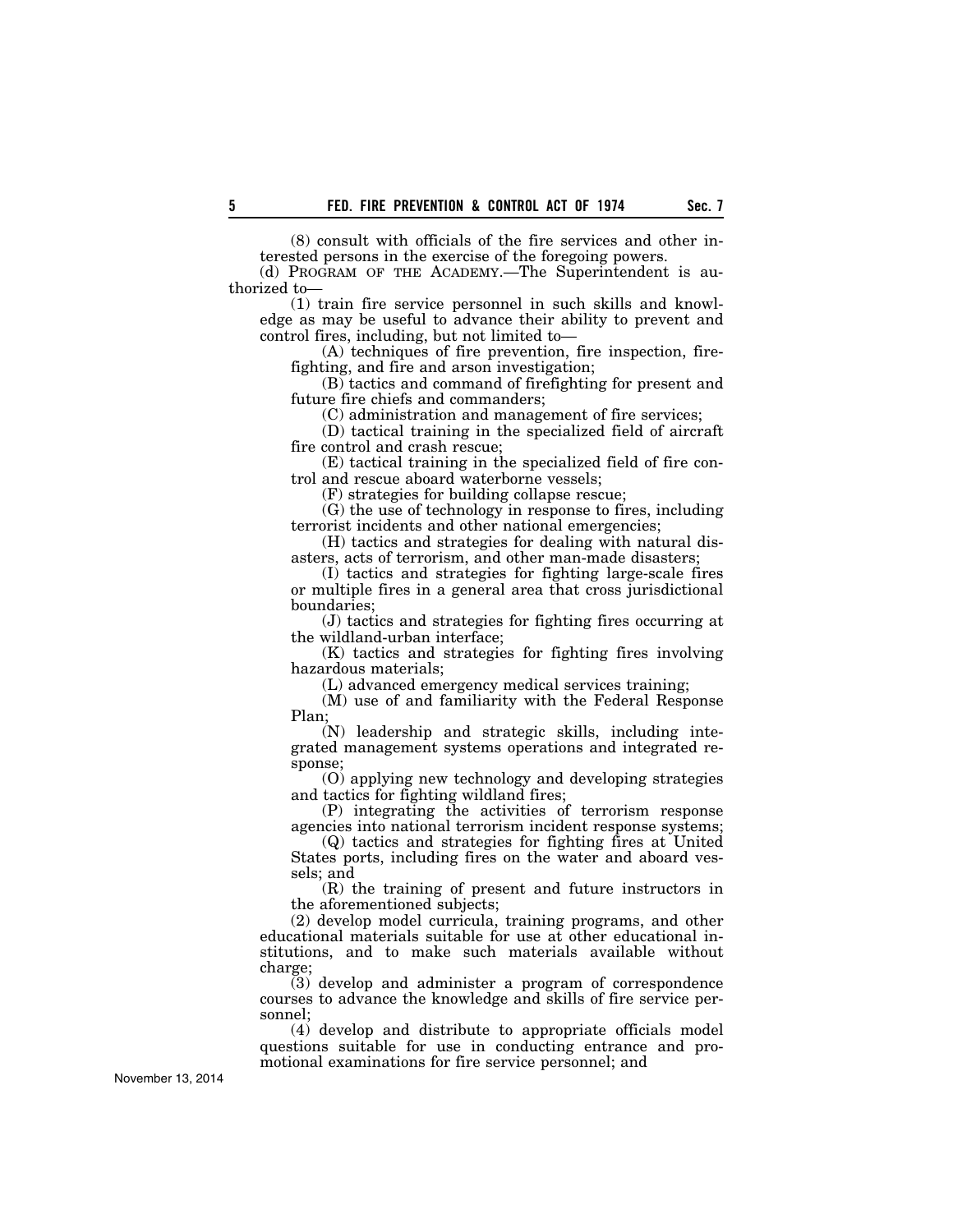(5) encourage the inclusion of fire prevention and detection technology and practices in the education and professional practice of architects, builders, city planners, and others engaged in design and planning affected by fire safety problems.

(e) TECHNICAL ASSISTANCE.—The Administrator is authorized, to the extent that he determines it necessary to meet the needs of the Nation, to encourage new programs and to strengthen existing programs of education and training by local fire services, units and departments, State and local governments, and private institutions, by providing technical assistance and advice to—

(1) vocational training programs in techniques of fire prevention, fire inspection, firefighting, and fire and arson investigation;

(2) fire training courses and programs at junior colleges; and

(3) four-year degree programs in fire engineering at colleges and universities.

(f) ASSISTANCE.—The Administrator is authorized to provide assistance to State and local fire service training programs through grants, contracts, or otherwise. Such assistance shall not exceed 4 per centum<sup>1</sup> of the amount authorized to be appropriated in each fiscal year pursuant to section 17 of this Act.

(g) SITE SELECTION.—The Academy shall be located on such site as the Adminstrator of FEMA selects, subject to the following provisions:

(1) The Adminstrator of FEMA is authorized to appoint a Site Selection Board consisting of the Academy Superintendent and two other members to survey the most suitable sites for the location of the Academy and to make recommendations to the Adminstrator of FEMA.

(2) The Site Selection Board in making its recommendations and the Adminstrator of FEMA in making his final selection, shall give consideration to the training and facility needs of the Academy, environmental effects, the possibility of using a surplus Government facility, and such other factors as are deemed important and relevant. The Adminstrator of FEMA shall make a final site selection not later than 2 years after the date of enactment of this Act.

(h) CONSTRUCTION COSTS.—Of the sums authorized to be appropriated for the purpose of implementing the programs of the Administration, not more than \$9,000,000 shall be available for the construction of facilities of the Academy on the site selected under subsection (g) of this section. Such sums for such construction shall remain available until expended.

(i) EDUCATIONAL AND PROFESSIONAL ASSISTANCE.—The Administrator is authorized to—

(1) provide stipends to students attending Academy courses and programs in amounts up to 75 per centum of the expense of attendance, as established by the Superintendent;

(2) provide stipends to students attending courses and nondegree training programs approved by the Superintendent at

<sup>&</sup>lt;sup>1</sup> Section  $4(b)(2)$  of Public Law 110–376 provides that subsection (f) is amended by striking "4 percent" and inserting "7.5 percent". The amendment cannot be executed because the term to be struck does not appear.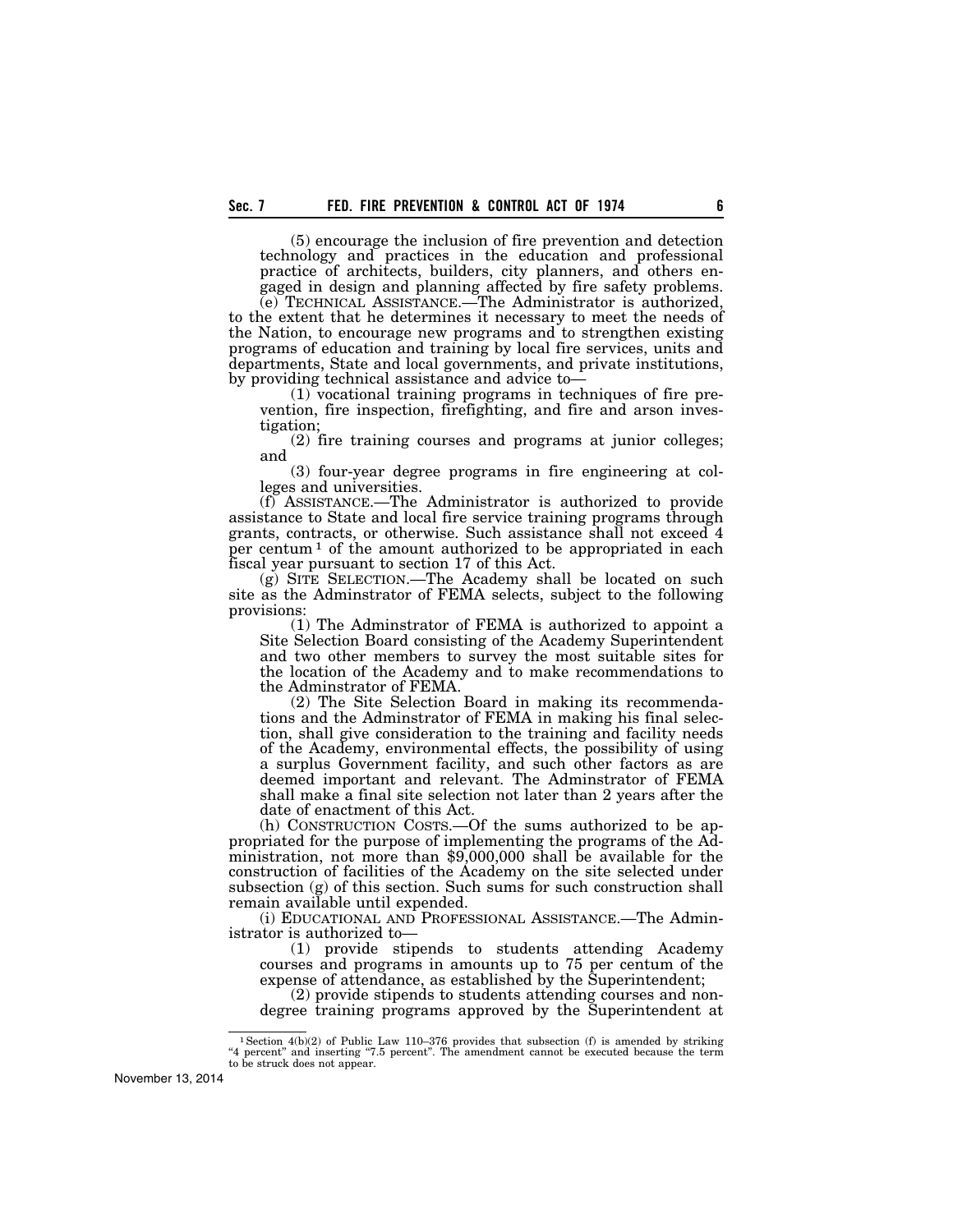universities, colleges, and junior colleges, in amounts up to 50 per centum of the cost of tuition;<br>(3) make or enter into contracts to make payments to insti-

tutions of higher education for loans, not to exceed \$2,500 per academic year for any individual who is enrolled on a full-time basis in an undergraduate or graduate program of fire research or engineering which is certified by the Superintendent. Loans under this paragraph shall be made on such terms and subject to such conditions as the Superintendent and each institution involved may jointly determine; and

(4) establish and maintain a placement and promotion opportunities center in cooperation with the fire services, for firefighters who wish to learn and take advantage of different or better career opportunities. Such center shall not limit such assistance to students and graduates of the Academy, but shall undertake to assist all fire service personnel.

(j) BOARD OF VISITORS.—Upon establishment of the Academy, the Adminstrator of FEMA shall establish a procedure for the selection of professionals in the field of fire safety, fire prevention, fire control, research and development in fire protection, treatment and rehabilitation of fire victims, or local government services management to serve as members of a Board of Visitors for the Academy. Pursuant to such procedure, the Adminstrator of FEMA shall select eight such persons to serve as members of such Board of Visitors to serve such terms as the Adminstrator of FEMA may prescribe. The function of such Board shall be to review annually the program of the Academy and to make comments and recommendations to the Adminstrator of FEMA regarding the operation of the Academy and any improvements therein which such Board deems appropriate. Each member of such Board shall be reimbursed for any expenses actually incurred by him in the performance of his duties as a member of such Board.

(k) ACCREDITATION.—The Superintendent is authorized to establish a Committee on Fire Training and Education which shall inquire into and make recommendations regarding the desirability of establishing a mechanism for accreditation of fire training and education programs and courses, and the role which the Academy should play if such a mechanism is recommended. The Committee shall consist of the Superintendent as Chairman and eighteen other members appointed by the Administrator from among individuals and organizations possessing special knowledge and experience in the field of fire training and education or related fields. The Committee shall submit to the Administrator within two years after its appointment, a full and complete report of its findings and recommendations. Upon the submission of such report, the Committee shall cease to exist. Each appointed member of the Committee shall be reimbursed for expenses actually incurred in the performance of his duties as a member.

(l) ADMISSION.—The Superintendent is authorized to admit to the courses and programs of the Academy individuals who are members of the firefighting, rescue, and civil defense forces of the Nation and such other individuals, including candidates for membership in these forces, as he determines can benefit from attendance. Students shall be admitted from any State, with due regard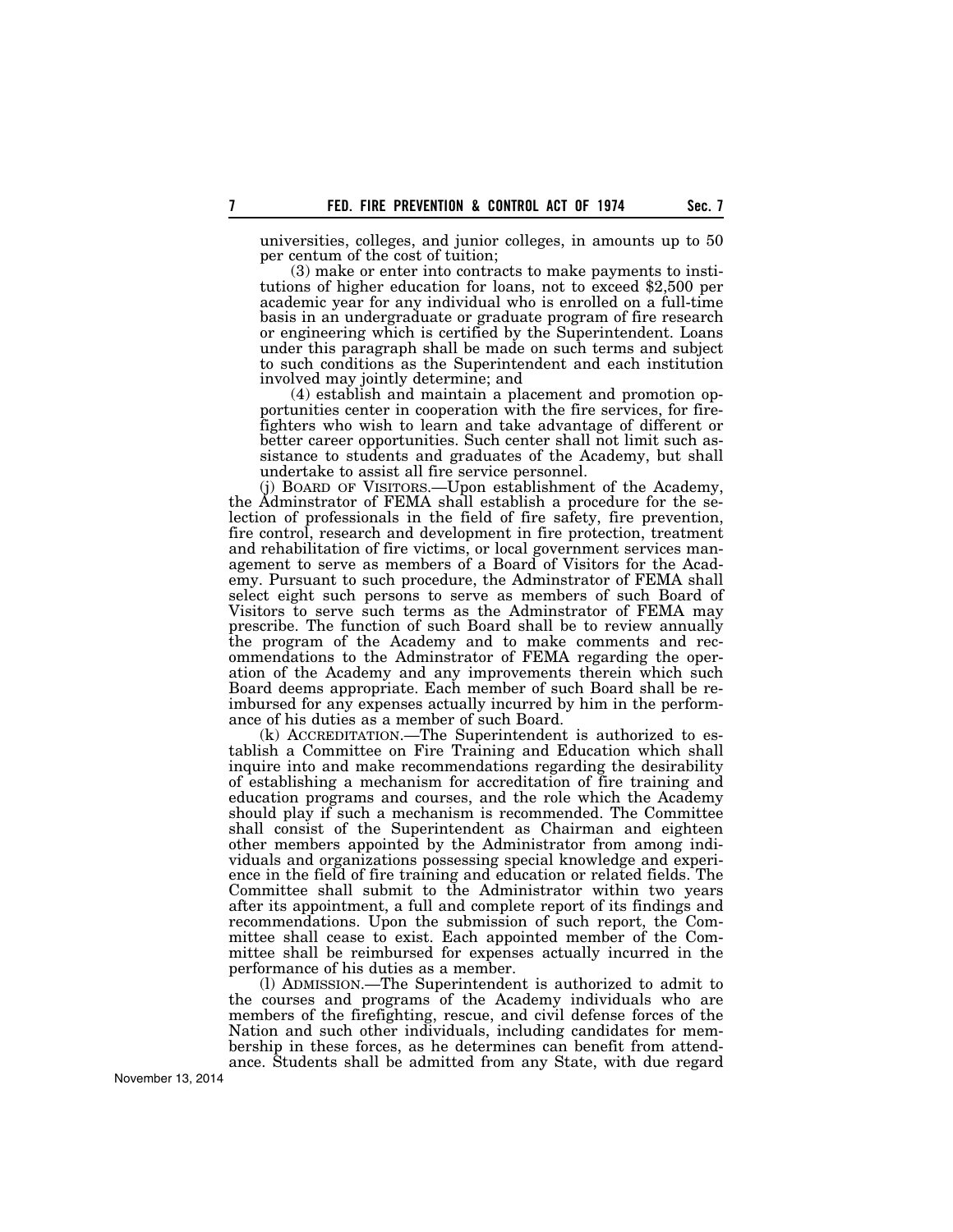to adequate representation in the student body of all geographic regions of the Nation. In selecting students, the Superintendent may seek nominations and advice from the fire services and other organizations which wish to send students to the Academy. The Superintendent shall offer, at the Academy and at other sites, courses and training assistance as necessary to accommodate all geographic regions and needs of career and volunteer firefighters.

(m) ON-SITE TRAINING.—

(1) IN GENERAL.—Except as provided in paragraph (2), the Administrator may enter into a contract with nationally recognized organizations that have established on-site training programs that comply with national voluntary consensus standards for fire service personnel to facilitate the delivery of the education and training programs outlined in subsection  $(d)(1)$ directly to fire service personnel.

(2) LIMITATION.—

(A) IN GENERAL.—The Administrator may not enter into a contract with an organization described in paragraph (1) unless such organization provides training that—

(i) leads to certification by a program that is accredited by a nationally recognized accreditation organization; or

(ii) the Administrator determines is of equivalent quality to a fire service training program described by clause (i).

(B) APPROVAL OF UNACCREDITED FIRE SERVICE TRAIN-ING PROGRAMS.—The Administrator may consider the fact that an organization has provided a satisfactory fire service training program pursuant to a cooperative agreement with a Federal agency as evidence that such program is of equivalent quality to a fire service training program described by subparagraph  $(A)(i)$ .

(3) RESTRICTION ON USE OF FUNDS.—The amounts expended by the Administrator to carry out this subsection in any fiscal year shall not exceed 7.5 per centum of the amount authorized to be appropriated in such fiscal year pursuant to section 17.

(n) TRIENNIAL REPORT.—In the first annual report filed pursuant to section 16 for which the deadline for filing is after the expiration of the 18-month period that begins on the date of the enactment of the United States Fire Administration Reauthorization Act of 2008, and in every third annual report thereafter, the Administrator shall include information about changes made to the National Fire Academy curriculum, including—

(1) the basis for such changes, including a review of the incorporation of lessons learned by emergency response personnel after significant emergency events and emergency preparedness exercises performed under the National Exercise Program; and

(2) the desired training outcome of all such changes.

 $[15 \text{ U.S.C. } 2206]$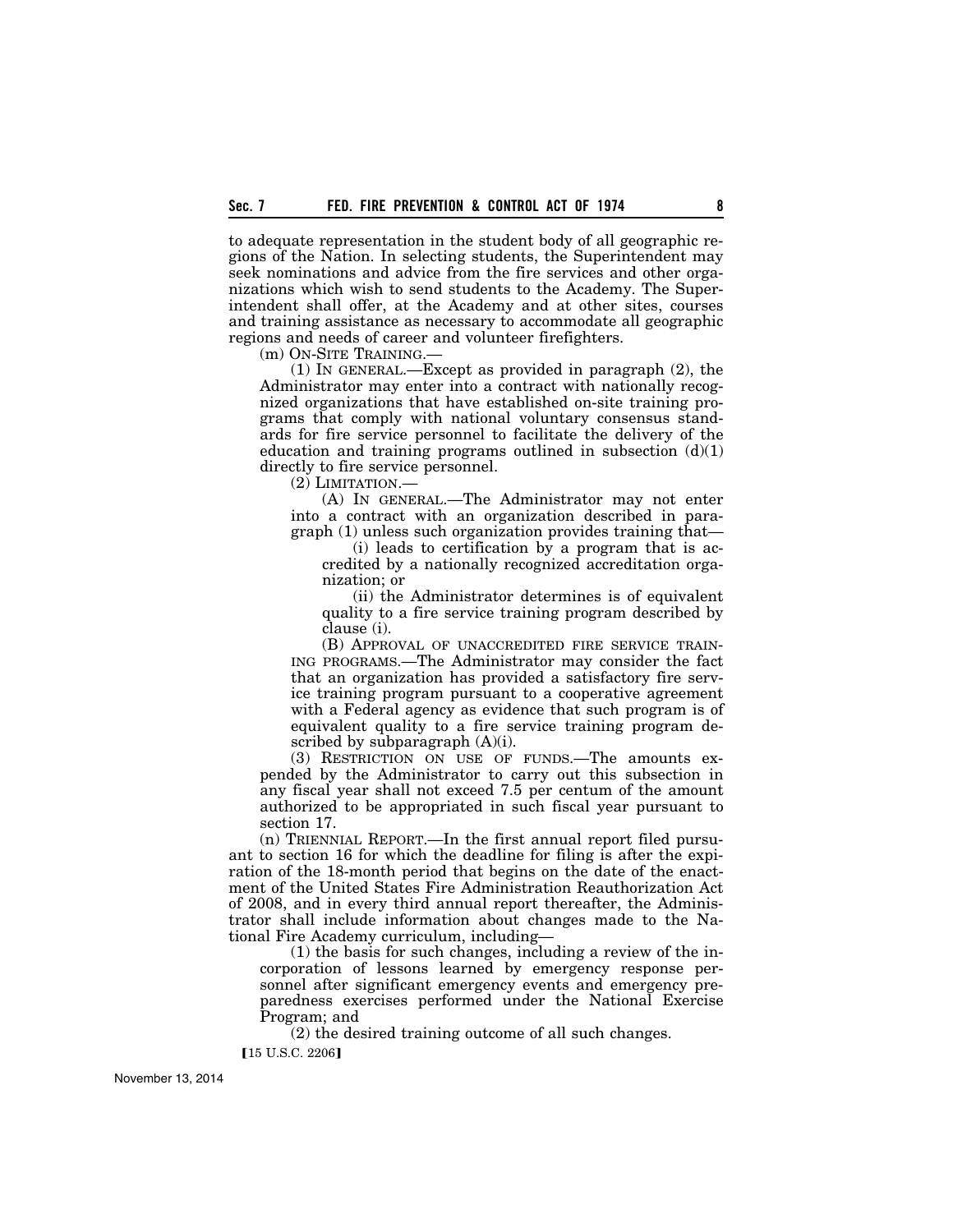# FIRE TECHNOLOGY

SEC. 8. (a) TECHNOLOGY DEVELOPMENT PROGRAM.—The Administrator shall conduct a continuing program of development, testing, and evaluation of equipment for use by the Nation's fire, rescue, and civil defense services, with the aim of making available improved suppression, protective, auxiliary, and warning devices incorporating the latest technology. Attention shall be given to the standardization, compatibility, and interchangeability of such equipment. Such development, testing, and evaluation activities shall include, but need not be limited to—

(1) safer, less cumbersome articles of protective clothing, including helmets, boots, and coats;

(2) breathing apparatus with the necessary duration of service, reliability, low weight, and ease of operation for practical use;

(3) safe and reliable auxiliary equipment for use in fire prevention, detection, and control, such as fire location detectors, visual and audio communications equipment, and mobile equipment;

 $(4)$  special clothing and equipment needed for forest fires, brush fires, oil and gasoline fires, aircraft fires and crash rescue, fires occurring aboard waterborne vessels, and in other special firefighting situations;

(5) fire detectors and related equipment for residential use with high sensitivity and reliability, and which are sufficiently inexpensive to purchase, install, and maintain to insure wide acceptance and use;

(6) in-place fire prevention systems of low cost and of increased reliability and effectiveness;

(7) methods of testing fire alarms and fire protection devices and systems on a non-interference basis;

(8) the development of purchase specifications, standards, and acceptance and validation test procedures for all such equipment and devices; and

(9) operation tests, demonstration projects, and fire investigations in support of the activities set forth in this section.

(b) LIMITATION.—The Administration shall not engage in the manufacture or sale of any equipment or device developed pursuant to this section, except to the extent that it deems it necessary to adequately develop, test, or evaluate such equipment or device.

(c) MANAGEMENT STUDIES.—(1) The Administrator is authorized to conduct, directly or through contracts or grants, studies of the operations and management aspects of fire services, utilizing quantitative techniques, such as operations research, management economics, cost effectiveness studies, and such other techniques and methods as may be applicable and useful. Such studies shall include, but need not be limited to, the allocation of resources, the optimum location of fire stations, the optimum geographical area for an integrated fire service, the manner of responding to alarms, the operation of citywide and regional fire dispatch centers, firefighting under conditions of civil disturbance, and the effectiveness, frequency, and methods of building inspections.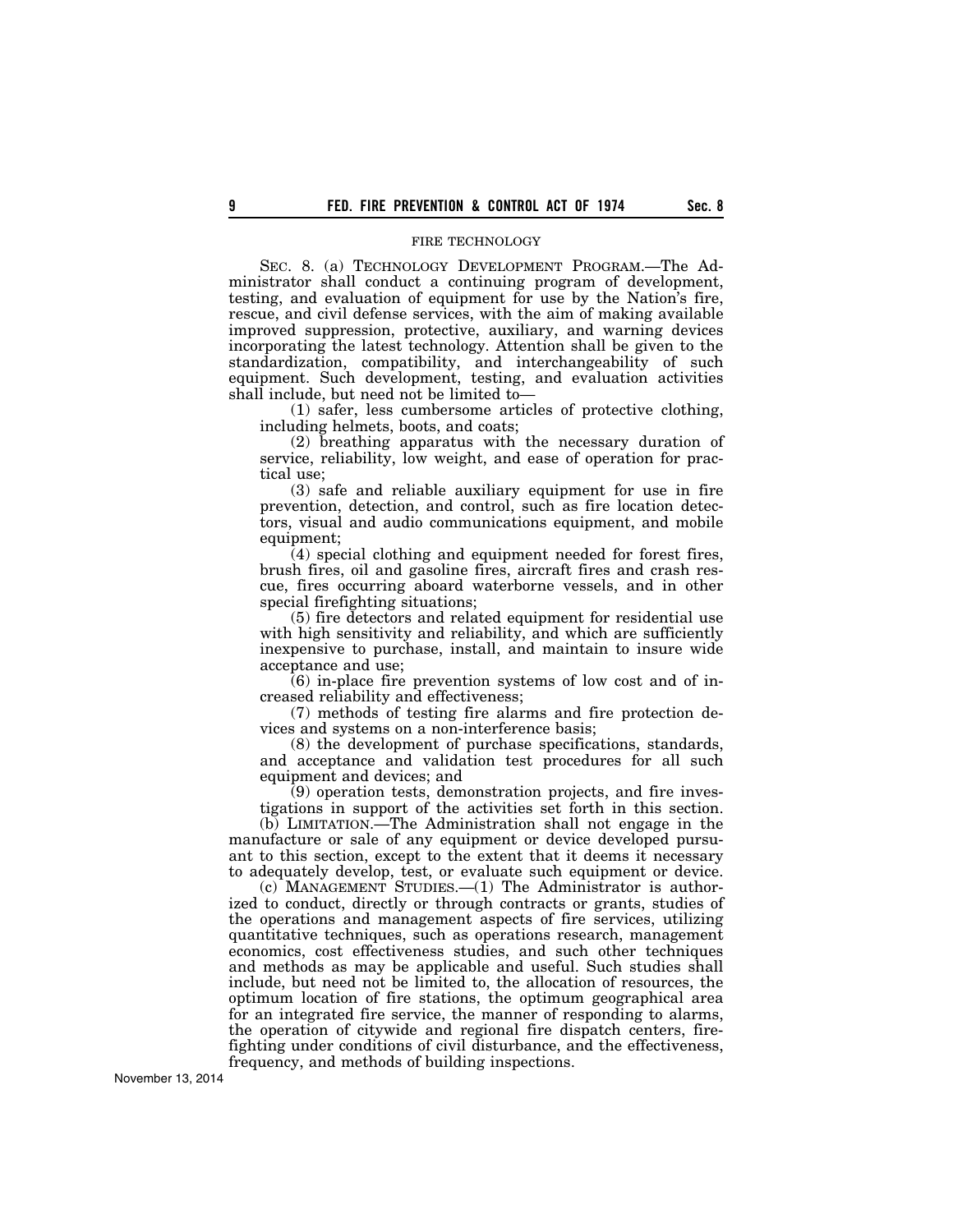(2) The Administrator is authorized to conduct, directly or through contracts or grants, studies of the operations and management aspects of fire service-based emergency medical services and coordination between emergency medical services and fire services. Such studies may include the optimum protocols for on-scene care, the allocation of resources, and the training requirements for fire service-based emergency medical services.

(3) The Administrator is authorized to conduct, directly or through contracts or grants, research concerning the productivity and efficiency of fire service personnel, the job categories and skills required by fire services under varying conditions, the reduction of injuries to fire service personnel, the most effective fire prevention programs and activities, and techniques for accurately measuring and analyzing the foregoing.

(4) The Administrator is authorized to conduct, directly or through contracts, grants, or other forms of assistance, development, testing, and demonstration projects to the extent deemed necessary to introduce and to encourage the acceptance of new technology, standards, operating methods, command techniques, and management systems for utilization by the fire services.

(5) The Administrator is authorized to assist the Nation's fire services, directly or through contracts, grants, or other forms of assistance, to measure and evaluate, on a cost-benefit basis, the effectiveness of the programs and activities of each fire service and the predictable consequences on the applicable local fire services of coordination or combination, in whole or in part, in a regional, metropolitan, or statewide fire service.

(d) RURAL AND WILDLAND-URBAN INTERFACE ASSISTANCE.—The Administrator may, in coordination with the Secretary of Agriculture, the Secretary of the Interior, and the Wildland Fire Leadership Council, assist the fire services of the United States, directly or through contracts, grants, or other forms of assistance, in sponsoring and encouraging research into approaches, techniques, systems, equipment, and land-use policies to improve fire prevention and control in—

(1) the rural and remote areas of the United States; and (2) the wildland-urban interface.

(e) ASSISTANCE TO OTHER FEDERAL AGENCIES.—At the request of other Federal agencies, including the Department of Agriculture and the Department of the Interior, the Administrator may provide assistance in fire prevention and control technologies, including methods of containing insect-infested forest fires and limiting dispersal of resultant fire particle smoke, and methods of measuring and tracking the dispersal of fine particle smoke resulting from fires of insect-infested fuel.

(f) TECHNOLOGY EVALUATION AND STANDARDS DEVELOPMENT.—

(1) IN GENERAL.—In addition to, or as part of, the program conducted under subsection (a), the Administrator, in consultation with the National Institute of Standards and Technology, the Inter-Agency Board for Equipment Standardization and Inter-Operability, the National Institute for Occupational Safety and Health, the Directorate of Science and Technology of the Department of Homeland Security, national voluntary consensus standards development organizations, interested Fed-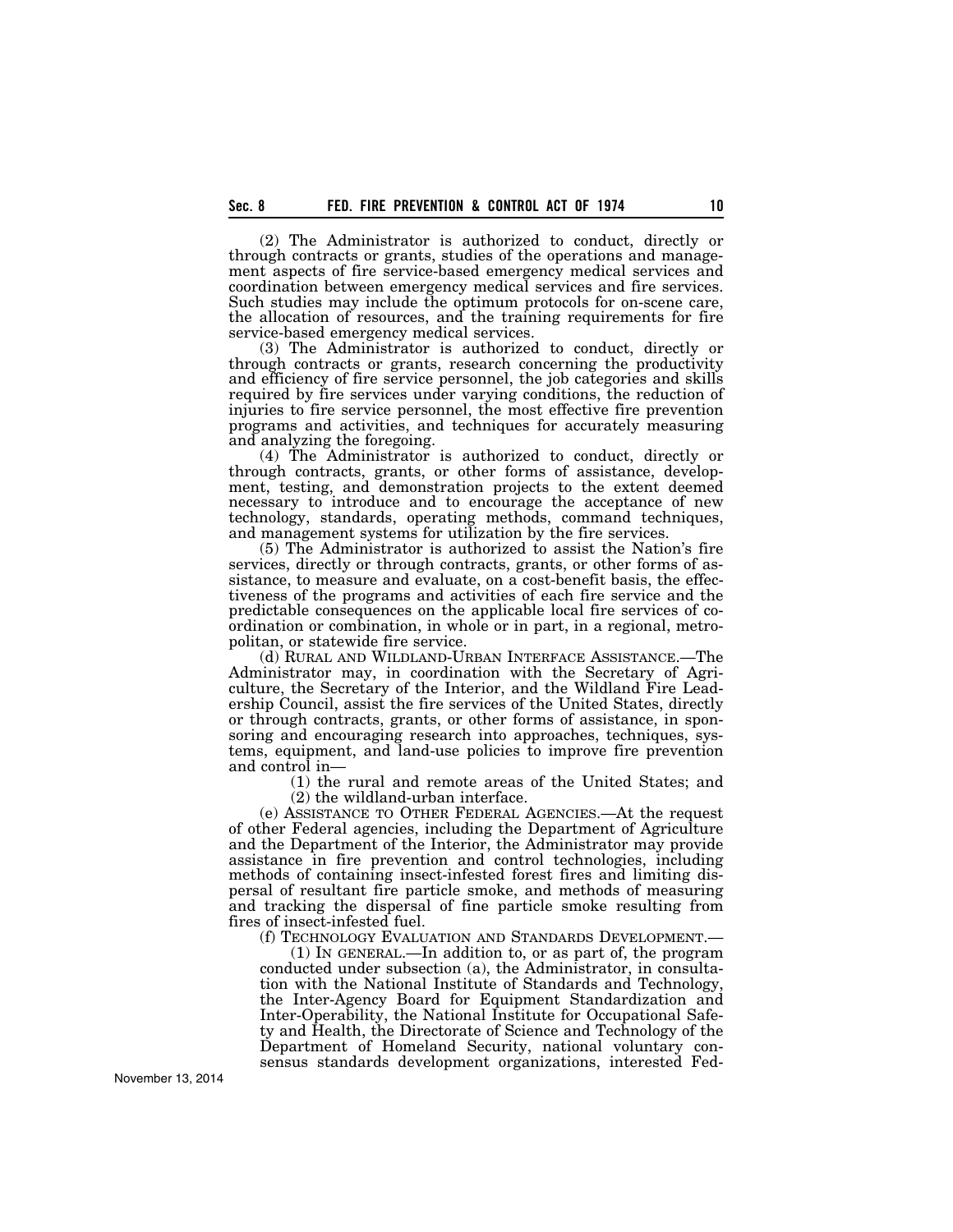eral, State, and local agencies, and other interested parties, shall—

(A) develop new, and utilize existing, measurement techniques and testing methodologies for evaluating new firefighting technologies, including—

(i) personal protection equipment;

(ii) devices for advance warning of extreme hazard;

(iii) equipment for enhanced vision;

(iv) devices to locate victims, firefighters, and other rescue personnel in above-ground and belowground structures;

(v) equipment and methods to provide information for incident command, including the monitoring and reporting of individual personnel welfare;

(vi) equipment and methods for training, especially for virtual reality training; and

(vii) robotics and other remote-controlled devices; (B) evaluate the compatibility of new equipment and technology with existing firefighting technology; and

(C) support the development of new voluntary consensus standards through national voluntary consensus standards organizations for new firefighting technologies based on techniques and methodologies described in subparagraph (A).

(2) STANDARDS FOR NEW EQUIPMENT.—(A) The Administrator shall, by regulation, require that new equipment or systems purchased through the assistance program established by the first section 33 meet or exceed applicable voluntary consensus standards for such equipment or systems for which applicable voluntary consensus standards have been established. The Administrator may waive the requirement under this subparagraph with respect to specific standards.

(B) If an applicant for a grant under the first section 33 proposes to purchase, with assistance provided under the grant, new equipment or systems that do not meet or exceed applicable voluntary consensus standards, the applicant shall include in the application an explanation of why such equipment or systems will serve the needs of the applicant better than equipment or systems that do meet or exceed such standards.

(C) In making a determination whether or not to waive the requirement under subparagraph (A) with respect to a specific standard, the Administrator shall, to the greatest extent practicable—

(i) consult with grant applicants and other members of the fire services regarding the impact on fire departments of the requirement to meet or exceed the specific standard;

(ii) take into consideration the explanation provided by the applicant under subparagraph (B); and

(iii) seek to minimize the impact of the requirement to meet or exceed the specific standard on the applicant, particularly if meeting the standard would impose additional costs.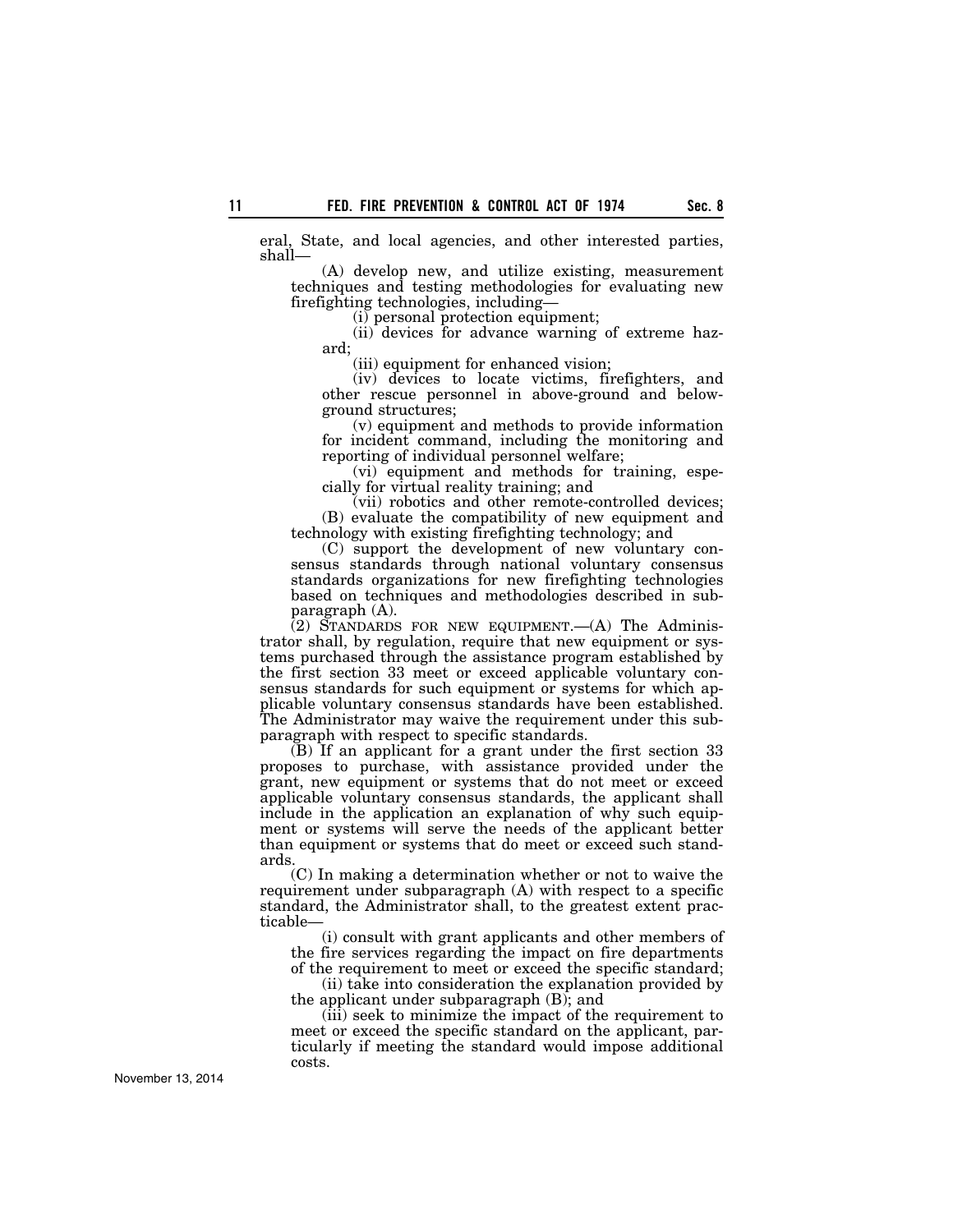(D) Applicants that apply for a grant under the terms of subparagraph (B) may include a second grant request in the application to be considered by the Administrator in the event that the Administrator does not approve the primary grant request on the grounds of the equipment not meeting applicable voluntary consensus standards.

(g) COORDINATION.—In establishing and conducting programs under this section, the Administrator shall take full advantage of applicable technological developments made by other departments and agencies of the Federal Government, by State and local governments, and by business, industry, and nonprofit associations.

(h) PUBLICATION OF RESEARCH RESULTS.—

(1) IN GENERAL.—For each fire-related research program funded by the Administration, the Administrator shall make available to the public on the Internet website of the Administration the following:

(A) A description of such research program, including the scope, methodology, and goals thereof.

(B) Information that identifies the individuals or institutions conducting the research program.

(C) The amount of funding provided by the Administration for such program.

(D) The results or findings of the research program. (2) DEADLINES.—

(A) IN GENERAL.—Except as provided in subparagraph (B), the information required by paragraph (1) shall be published with respect to a research program as follows:

(i) The information described in subparagraphs (A), (B), and (C) of paragraph (1) with respect to such research program shall be made available under paragraph  $(1)$  not later than 30 days after the Administrator has awarded the funding for such research program.

(ii) The information described in subparagraph (D) of paragraph (1) with respect to a research program shall be made available under paragraph (1) not later than 60 days after the date such research program has been completed.

(B) EXCEPTION.—No information shall be required to be published under this subsection before the date that is 1 year after the date of the enactment of the United States Fire Administration Reauthorization Act of 2008.

[15 U.S.C. 2207]

#### NATIONAL FIRE DATA CENTER

SEC. 9. (a) GENERAL.—The Administrator shall operate, directly or through contracts or grants, an integrated, comprehensive National Fire Data Center for the selection, analysis, publication, and dissemination of information related to the prevention, occurrence, control, and results of fires of all types. The program of such Data Center shall be designed to (1) provide an accurate nationwide analysis of the fire problem, (2) identify major problem areas, (3) assist in setting priorities, (4) determine possible solutions to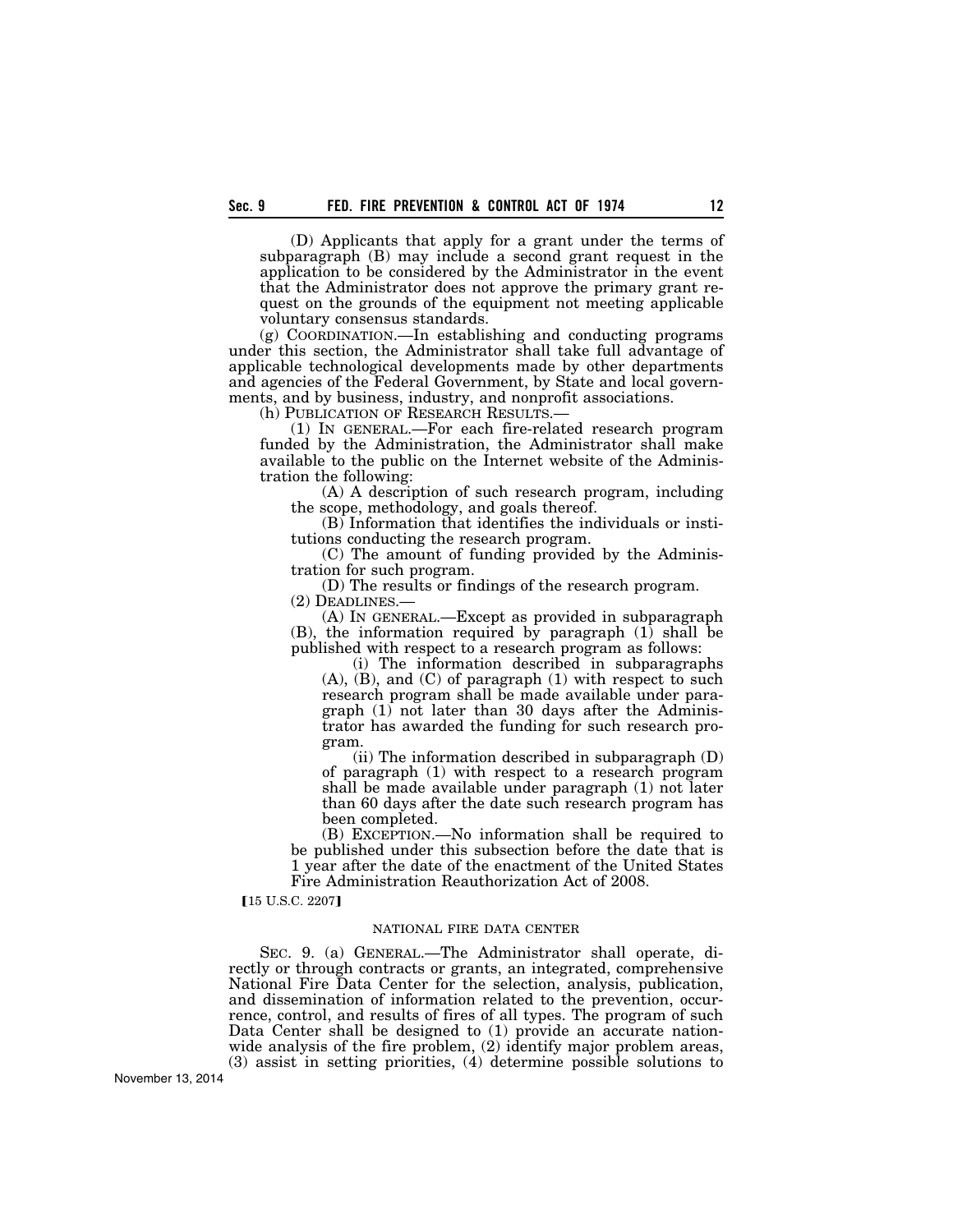problems, and (5) monitor the progress of programs to reduce fire losses. To carry out these functions, the Data Center shall gather and analyze—

(1) information on the frequency, causes, spread, and extinguishment of fires;

(2) information on the number of injuries and deaths resulting from fires, including the maximum available information on the specific causes and nature of such injuries and deaths, and information on property losses;

(3) information on the occupational hazards faced by firefighters, including the causes of deaths and injuries arising, directly and indirectly, from firefighting activities;

(4) information on all types of firefighting activities, including inspection practices;

(5) technical information related to building construction, fire properties of materials, and similar information;

(6) information on fire prevention and control laws, systems, methods, techniques, and administrative structures used in foreign nations;

(7) information on the causes, behavior, and best method of control of other types of fire, including, but not limited to, forest fires, brush fires, fire underground, oil blow-out fires, and waterborne fires; and

(8) such other information and data as is deemed useful and applicable.

(b) METHODS.—In carrying out the program of the Data Center, the Administrator is authorized to—

(1) develop standardized data reporting methods;

(2) encourage and assist Federal, State, local, and other agencies, public and private, in developing and reporting information; and

(3) make full use of existing data gathering and analysis organizations, both public and private.

(c) DISSEMINATION.—The Administrator shall insure dissemination to the maximum extent possible of fire data collected and developed by the Data Center, and shall make sure data, information, and analysis available in appropriate form to Federal agencies, State and local governments, private organizations, industry, business, and other interested persons.

(d) NATIONAL FIRE INCIDENT REPORTING SYSTEM UPDATE.— The Administrator shall update the National Fire Incident Reporting System to ensure that the information in the system is available, and can be updated, through the Internet and in real time.

**[15 U.S.C. 2208]** 

### MASTER PLANS

SEC. 10. (a) GENERAL.—The establishment of master plans for fire prevention and control are the responsibility of the States and the political subdivisions thereof. The Administrator is authorized to encourage and assist such States and political subdivisions in such planning activities, consistent with his powers and duties under this Act.

(b) MUTUAL AID SYSTEMS.—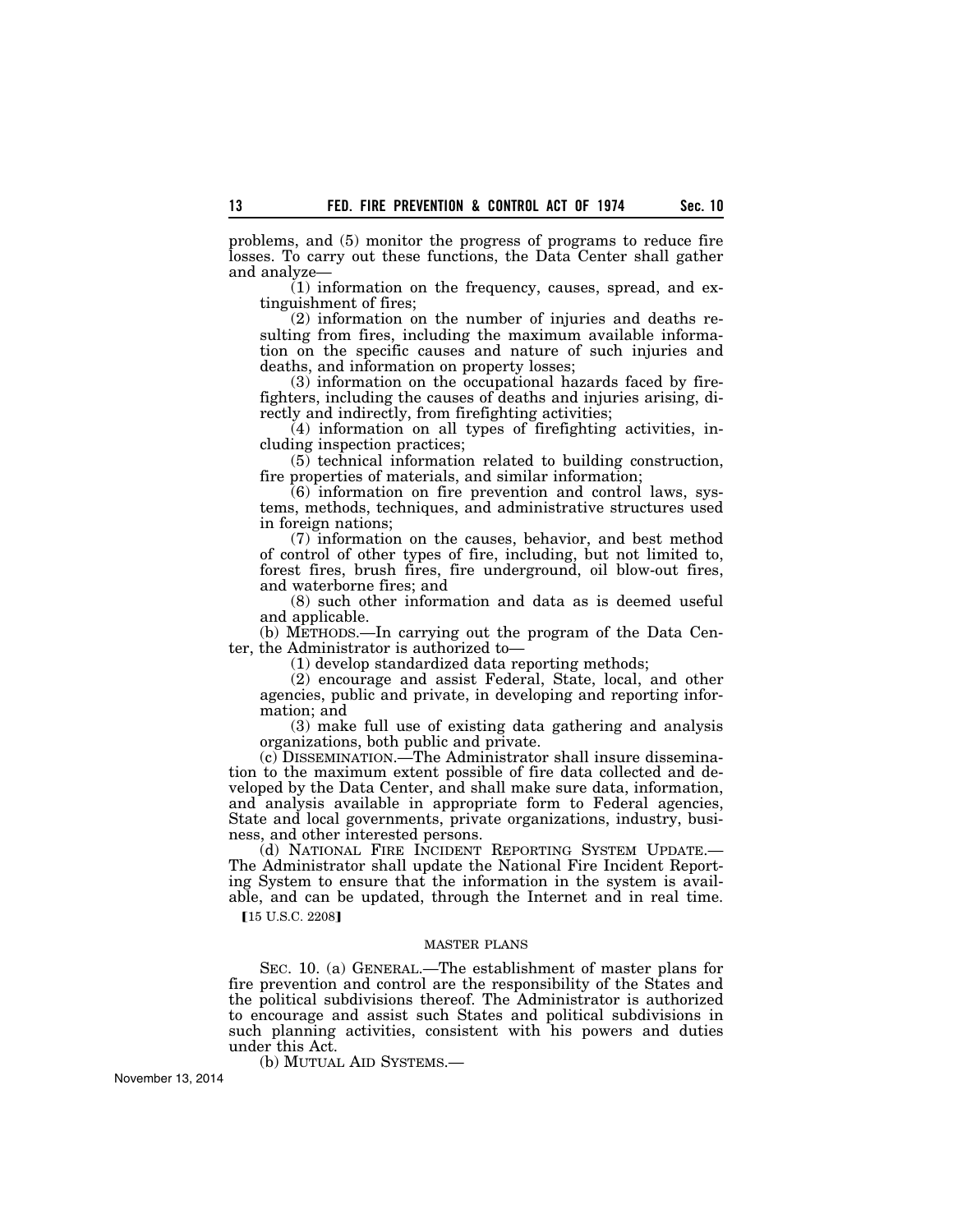(1) IN GENERAL.—The Administrator shall provide technical assistance and training to State and local fire service officials to establish nationwide and State mutual aid systems for dealing with national emergencies that—

(A) include threat assessment and equipment deployment strategies;

(B) include means of collecting asset and resource information to provide accurate and timely data for regional deployment; and

(C) are consistent with the Federal Response Plan.

(2) MODEL MUTUAL AID PLANS.—The Administrator shall develop and make available to State and local fire service officials model mutual aid plans for both intrastate and interstate assistance.

(c) DEFINITION.—For the purposes of this section, a ''master plan'' is one which will result in the planning and implementation in the area involved of a general program of action for fire prevention and control. Such master plan is reasonably expected to include (1) a survey of the resources and personnel of existing fire services and an analysis of the effectiveness of the fire and building codes in such area;  $(2)$  an analysis of short and long term fire prevention and control needs in such area; (3) a plan to meet the fire prevention and control needs in such area; and (4) an estimate of cost and realistic plans for financing the implementation of the plan and operation on a continuing basis and a summary of problems that are anticipated in implementing such master plan.

[15 U.S.C. 2209]

### REIMBURSEMENT FOR COSTS OF FIREFIGHTING ON FEDERAL PROPERTY

SEC. 11. (a) CLAIM.—Each fire service that engages in the fighting of a fire on property which is under the jurisdiction of the United States may file a claim with the Administrator for the amount of direct expenses and direct losses incurred by such fire service as a result of fighting such fire. The claim shall include such supporting information as the Administrator may prescribe.

(b) DETERMINATION.—Upon receipt of a claim filed under subsection (a) of this section, the Administrator shall determine—

(1) what payments, if any, to the fire service or its parent jurisdiction, including taxes or payments in lieu of taxes, the United States has made for the support of fire services on the property in question;

(2) the extent to which the fire service incurred additional firefighting costs, over and above its normal operating costs, in connection with the fire which is the subject of the claim; and

(3) the amount, if any, of the additional costs referred to in paragraph (2) of this subsection which were not adequately covered by the payments referred to in paragraph (1) of this subsection;

(c) PAYMENT.—The Adminstrator of FEMA shall forward the claim and a copy of the Administrator's determination under subsection (b)(3) of this section to the Secretary of the Treasury. The Secretary of the Treasury shall, upon receipt of the claim and determination, pay such fire service or its parent jurisdiction, from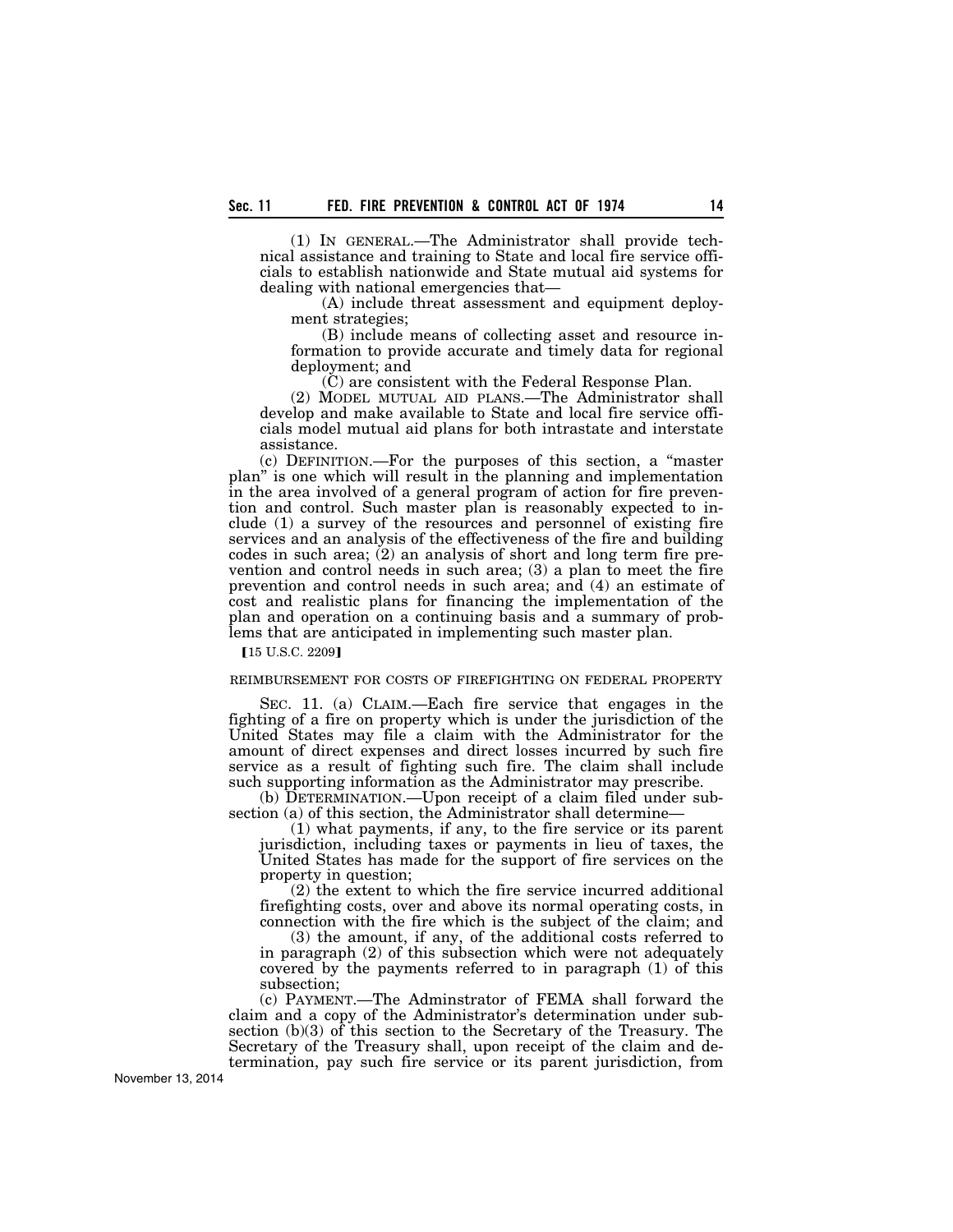any moneys in the Treasury not otherwise appropriated but subject to reimbursement (from any appropriations which may be available or which may be made available for the purpose) by the Federal department or agency under whose jurisdiction the fire occurred, a sum no greater than the amount determined with respect to the claim under subsection (b)(3) of this section.

(d) ADJUDICATION.—In the case of a dispute arising in connection with a claim under this section, the United States Claims Court shall have jurisdiction to adjudicate the claim and enter judgment accordingly.

**[15 U.S.C. 2210]** 

#### REVIEW OF CODES

SEC. 12. The Administrator is authorized to review, evaluate, and suggest improvements in State and local fire prevention codes, building codes, and any relevant Federal or private codes and regulations. In evaluating any such code or codes, the Administrator shall consider the human impact of all code requirements, standards, or provisions in terms of comfort and habitability for residents or employees, as well as the fire prevention and control value or potential of each such requirement, standard, or provision.

[15 U.S.C. 2211]

### FIRE SAFETY EFFECTIVENESS STATEMENTS

SEC. 13. The Administrator is authorized to encourage owners and managers of residential multiple-unit, commercial, industrial, and transportation structures to prepare Fire Safety Effectiveness Statements, pursuant to standards, forms, rules, and regulations to be developed and issued by the Administrator.

**[15 U.S.C. 2212]** 

# ANNUAL CONFERENCE

SEC. 14. The Administrator is authorized to organize, or to participate in organizing, an annual conference on fire prevention and control. He may pay, in whole or in part, the cost of such conference and the expenses of some or all of the participants. All of the Nation's fire services shall be eligible to send representatives to each such conference to discuss, exchange ideas on, and participate in educational programs on new techniques in fire prevention and control. Such conferences shall be open to the public.

[15 U.S.C. 2213]

## PUBLIC SAFETY AWARDS

SEC. 15. (a) ESTABLISHMENT.—There is hereby established an honorary award for the recognition of outstanding and distinguished service by public safety officers to be known as the Administrator's Award For Distinguished Public Safety Service (''Administrator's Award'').

(b) DESCRIPTION.—The Administrator's Award shall be presented by the Adminstrator of FEMA or by the Attorney General November 13, 2014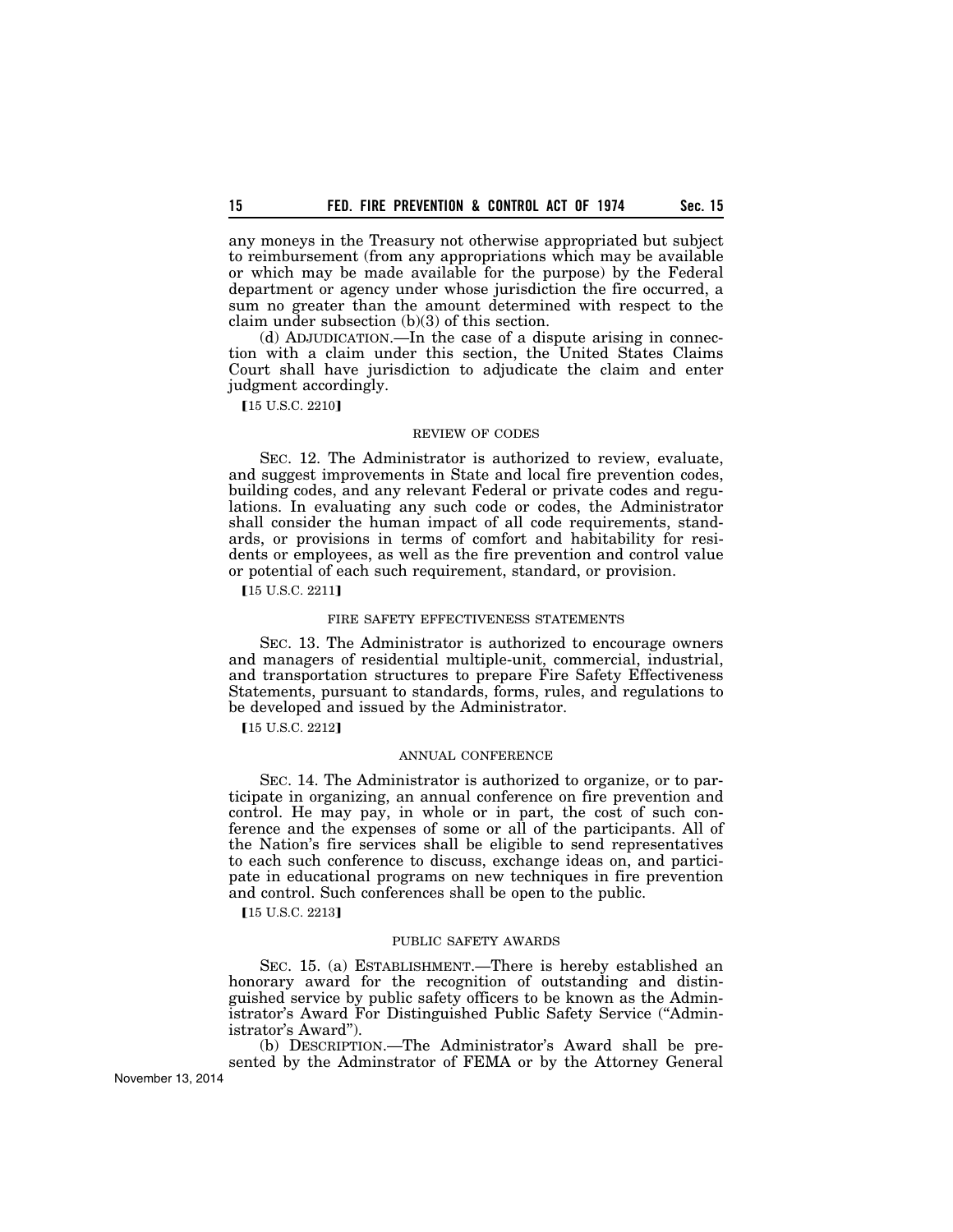to public safety officers for distinguished service in the field of public safety.

(c) AWARD.—Each Administrator's Award shall consist of an appropriate citation.

(d) REGULATIONS.—The Adminstrator of FEMA and the Attorney General are authorized and directed to issue jointly such regulations as may be necessary to carry out this section.

(e) DEFINITIONS.—As used in this section, the term ''public safety officer'' means a person serving a public agency, with or without compensation, as—

(1) a firefighter;

(2) a law enforcement officer, including a corrections or court officer; or

(3) a civil defense officer.

 $[15 \text{ U.S.C. } 2214]$ 

# ANNUAL REPORT

SEC. 16. The Adminstrator of FEMA shall report to the Congress and the President not later than ninety calendar days following the year ending September 30, 1980 and similarly each year thereafter on all activities relating to fire prevention and control, and all measures taken to implement and carry out this Act during the preceding calendar year. Such report shall include, but need not be limited to—

(a) a thorough appraisal, including statistical analysis, estimates, and long-term projections of the human and economic losses due to fire;

(b) a survey and summary, in such detail as is deemed advisable, of the research and technology program undertaken or sponsored pursuant to this Act;

(c) a summary of the activities of the Academy for the preceding 12 months, including, but not limited to—

(1) an explanation of the curriculum of study;

(2) a description of the standards of admission and performance;

(3) the criteria for the awarding of degrees and certificates; and

(4) a statistical compilation of the number of students attending the Academy and receiving degrees or certificates;

(d) a summary of the activities undertaken to assist the Nation's fire services;

(e) a summary of the public education programs undertaken;

(f) an analysis of the extent of participation in preparing and submitting Fire Safety Effectiveness Statements;

(g) a summary of outstanding problems confronting the administration of this Act, in order of priority;

(h) such recommendations for additional legislation as are deemed necessary or appropriate; and

(i) a summary of reviews, evaluations, and suggested improvements in State and local fire prevention and building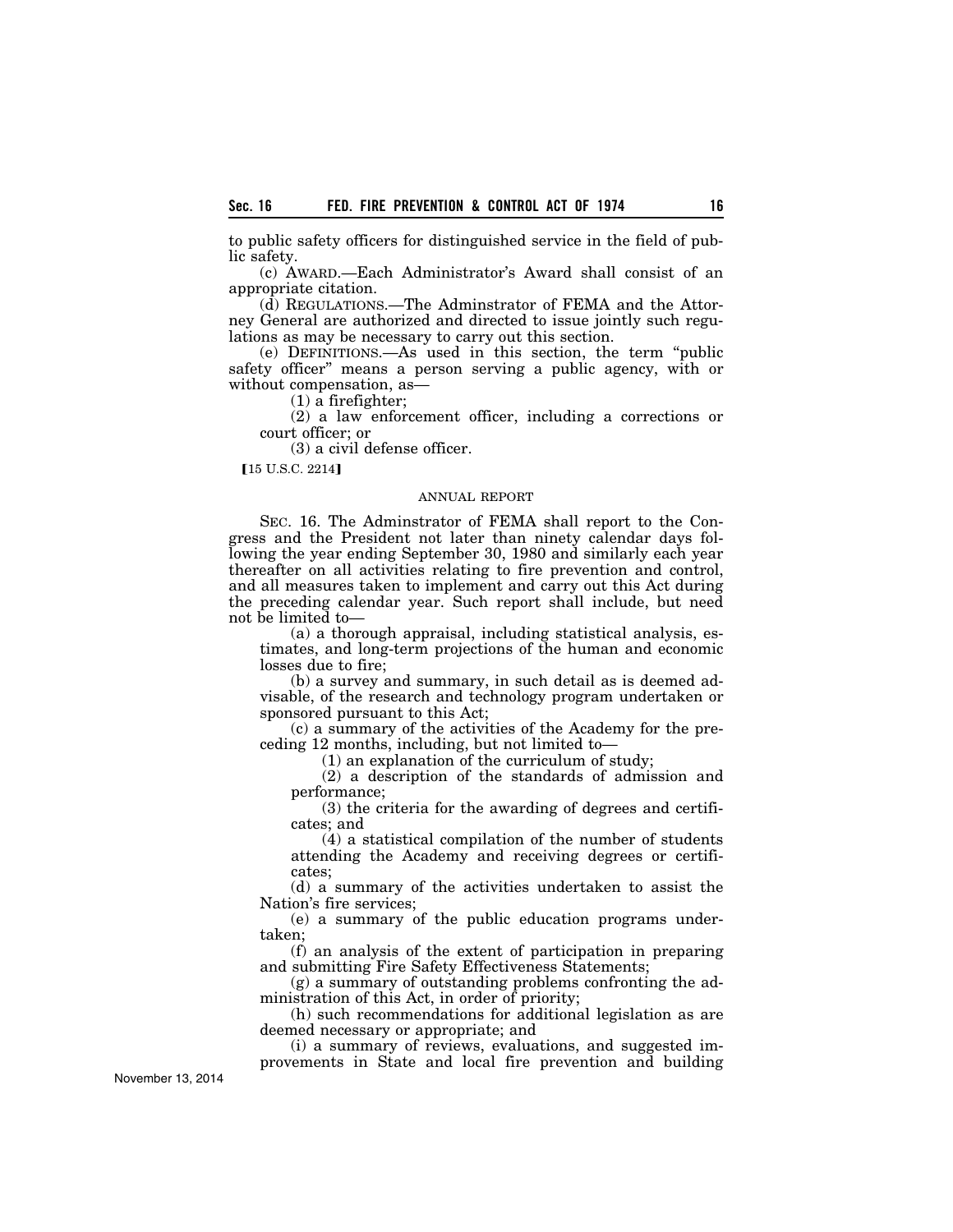codes, fire services, and any relevant Federal or private codes, regulations, and fire services.

 $[15 \text{ U.S.C. } 2215]$ 

# AUTHORIZATION OF APPROPRIATIONS

SEC. 17. (a) There are authorized to be appropriated to carry out the foregoing provisions of this Act, except as otherwise specifically provided, with respect to the payment of claims, under section 11 of this Act, an amount not to exceed \$25,210,000 for the fiscal year ending September 30, 1980, which amount includes—

(1) \$4,781,000 for programs which are recommended in the report submitted to the Congress by the Administrator pursuant to section  $24(b)(1)$ ;

(2) \$9,430,000 for the National Academy for Fire Prevention and Control;

(3) \$307,000 for adjustments required by law in salaries, pay, retirement, and employee benefits;

(4) \$500,000 for additional rural firefighting technical assistance and information activities;

(5) \$500,000 for the study required by section 26 of this Act; and

(6) \$110,000 for the study required by section 27 of this Act.

(b) There are authorized to be appropriated for the additional administrative expenses of the Federal Emergency Management Agency, which are related to this Act and which result from Reorganization Plan Numbered 3 of 1978 (submitted June 19, 1978) and related Executive orders, an amount not to exceed \$600,000 for the fiscal year ending September 30, 1980.

(c) There are authorized to be appropriated to carry out this Act, except as otherwise specifically provided with respect to the payment of claims under section 11 this Act, an amount not to exceed \$23,814,000 for the fiscal year ending September 30, 1981, which amount includes—

(1) not less than \$1,100,000 for the first year of a threeyear concentrated demonstration program of fire prevention and control in two States with high fire death rates;

(2) not less than \$2,575,000 for rural fire prevention and control; and

(3) not less than \$4,255,000 for research and development for the activities under section 18 of this Act at the Fire Research Center of the National Bureau of Standards, of which not less than \$250,000 shall be available for adjustments required by law in salaries, pay, retirement, and employee benefits.

The funds authorized in paragraph (3) shall be in addition to funds authorized in any other law for research and development at the Fire Research Center.

(d) Except as otherwise specifically provided with respect to the payment of claims under section 11 of this Act, to carry out the purposes of this Act, there are authorized to be appropriated—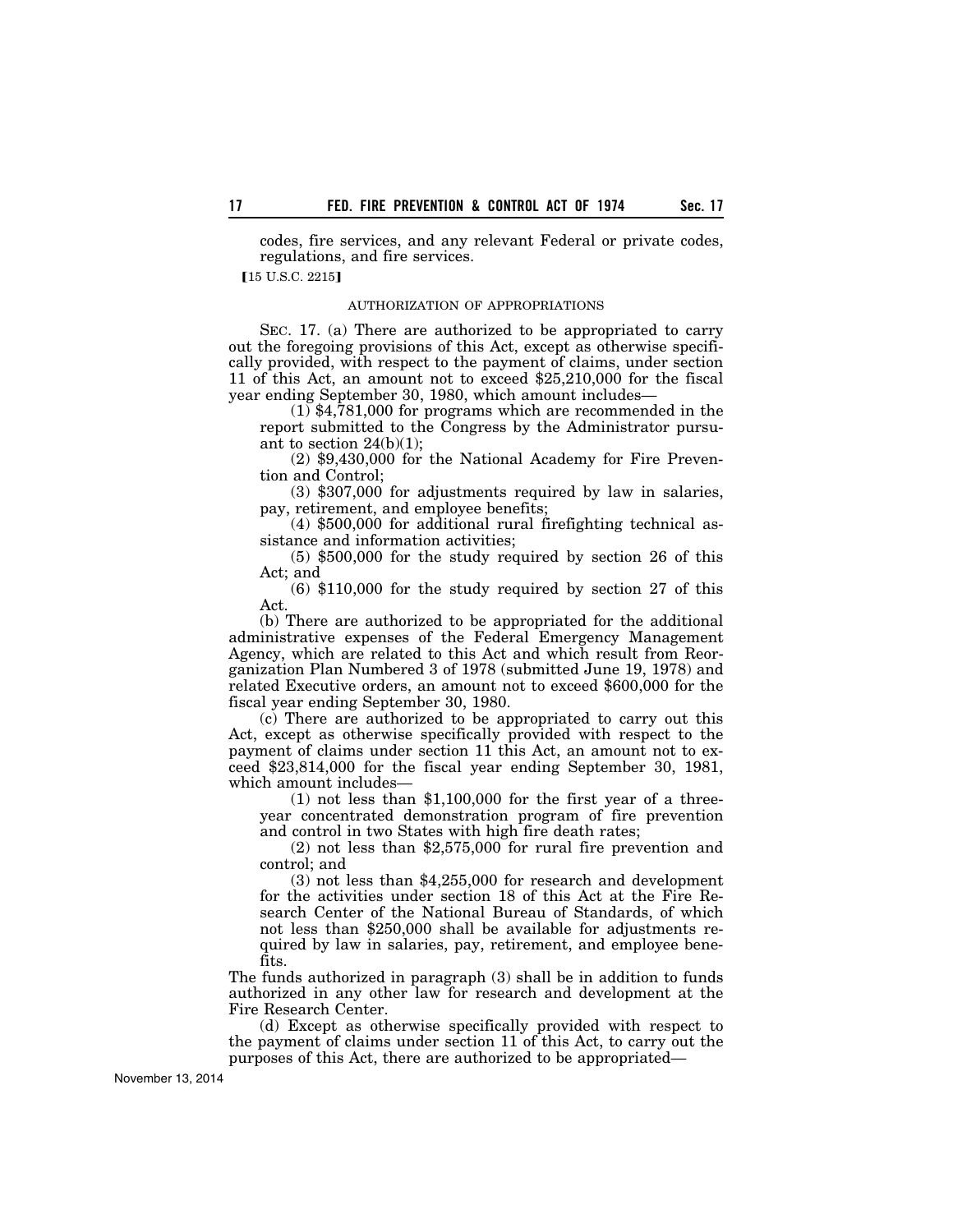(1) \$20,815,000 for the fiscal year ending September 30, 1982, and \$23,312,800 for the fiscal year ending September 30, 1983, which amount shall include—

(A) such sums as may be necessary for the support of research and development at the Fire Research Center of the National Bureau of Standards under section 18 of this Act, which sums shall be in addition to those funds authorized to be appropriated under the National Bureau of Standards Authorization Act for fiscal years 1981 and 1982; and

(B) \$654,000 for the fiscal year ending September 30, 1982, and \$732,480 for the fiscal year ending September 30, 1983, for executive direction by the Federal Emergency Management Agency of program activities for which appropriations are authorized by this subsection; and

(2) such further sums as may be necessary in each of the fiscal years ending September 30, 1982, and September 30, 1983, for adjustments required by law in salaries, pay, retirement, and employee benefits incurred in the conduct of activities for which funds are authorized by paragraph (1) of this subsection.

The funds authorized under section 18 shall be in addition to funds authorized in any other law for research and development at the Fire Research Center of the National Bureau of Standards.

(e) Except as otherwise specifically provided with respect to the payment of claims under section 11 of this Act, to carry out the purposes of this Act, there are authorized to be appropriated—

(1) \$15,720,000 for the fiscal year ending September 30, 1984, and \$20,983,000 for the fiscal year ending September 30, 1985; and

(2) such further sums as may be necessary in each of the fiscal years ending September 30, 1984, and September 30, 1985, for adjustments required by law in salaries, pay, retirement, and employee benefits incurred in the conduct of activities for which funds are authorized by paragraph (1) of this subsection.

The funds authorized under this subsection shall be in addition to funds authorized in any other law for research and development at the Fire Research Center of the National Bureau of Standards.

(f) Except as otherwise specifically provided with respect to the payment of claims under section 11 of this Act, to carry out the purposes of this Act, there are authorized to be appropriated \$22,037,000 for the fiscal year ending September 30, 1986 and \$18,300,000 for the fiscal year ending September 30, 1987.

 $(g)(1)$  Except as otherwise specifically provided with respect to the payment of claims under section 11 of this Act, there are authorized to be appropriated to carry out the purposes of this Act—

(A) \$63,000,000 for fiscal year 2005, of which \$2,266,000 shall be used to carry out section 8(f);

(B) \$64,850,000 for fiscal year 2006, of which \$2,334,000 shall be used to carry out section 8(f);

(C) \$66,796,000 for fiscal year 2007, of which \$2,404,000 shall be used to carry out section 8(f);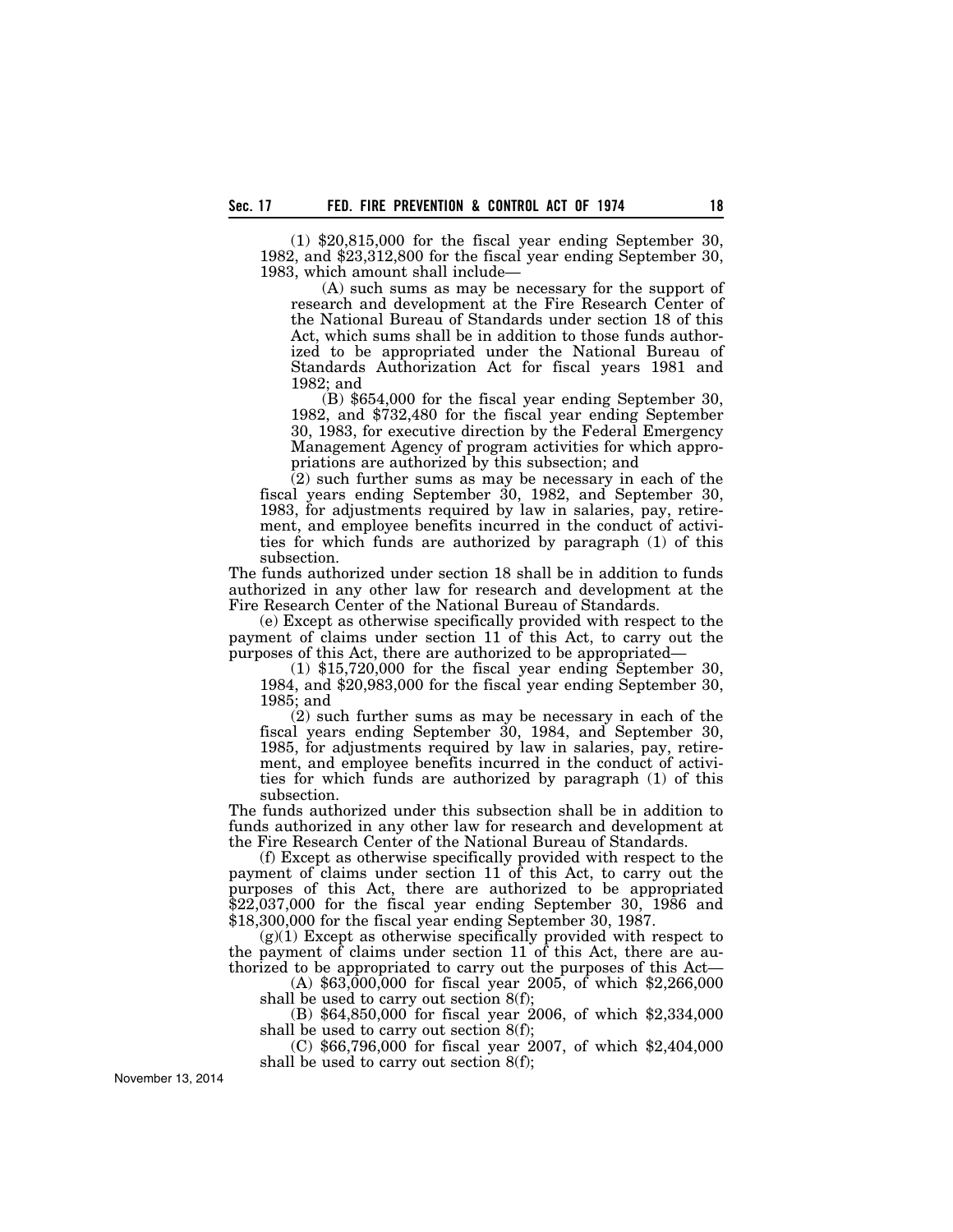(D) \$68,800,000 for fiscal year 2008, of which \$2,476,000 shall be used to carry out section 8(f);

(E) \$70,000,000 for fiscal year 2009, of which \$2,520,000 shall be used to carry out section 8(f);

(F) \$72,100,000 for fiscal year 2010, of which \$2,595,600 shall be used to carry out section 8(f);

(G) \$74,263,000 for fiscal year 2011, of which \$2,673,468 shall be used to carry out section 8(f);

(H) \$76,490,890 for fiscal year 2012, of which \$2,753,672 shall be used to carry out section 8(f);

(I) \$76,490,890 for fiscal year 2013, of which \$2,753,672 shall be used to carry out section 8(f);

(J) \$76,490,890 for fiscal year 2014, of which \$2,753,672 shall be used to carry out section 8(f);

(K) \$76,490,890 for fiscal year 2015, of which \$2,753,672 shall be used to carry out section 8(f);

(L) \$76,490,890 for fiscal year 2016, of which \$2,753,672 shall be used to carry out section 8(f); and

(M) \$76,490,890 for fiscal year 2017, of which \$2,753,672 shall be used to carry out section 8(f).

(2) Of the amount referred to in paragraph (1), not more than \$4,150,000 is authorized to be appropriated for each fiscal year for National Emergency Training Center site administration.

(h) In addition to any other amounts that are authorized to be appropriated to carry out this Act, there are authorized to be appropriated to carry out this Act—

(1) \$500,000 for fiscal year 1995 for basic research on the development of an advanced course on arson prevention;

(2) \$2,000,000 for fiscal year 1996 for the expansion of arson investigator training programs at the Academy under section 24 and at the Federal Law Enforcement Training Center, or through regional delivery sites;

(3) \$4,000,000 for each of fiscal years 1995 and 1996 for carrying out section 25, except for salaries and expenses for carrying out section 25; and

(4) \$250,000 for each of the fiscal years 1995 and 1996 for salaries and expenses for carrying out section 25.

[15 U.S.C. 2216]

#### FIRE RESEARCH CENTER

SEC. 18. 2

# VICTIMS OF FIRE

SEC. 19. (a) PROGRAM.—The Secretary of Health, Education, and Welfare shall establish, within the National Institutes of Health and in cooperation with the Adminstrator of FEMA, an expanded program of research on burns, treatment of burn injuries, and rehabilitation of victims of fires. The National Institutes of Health shall—

<sup>2</sup>Section 18 amended the National Institute of Standards and Technology Act, which is shown elsewhere in this compilation.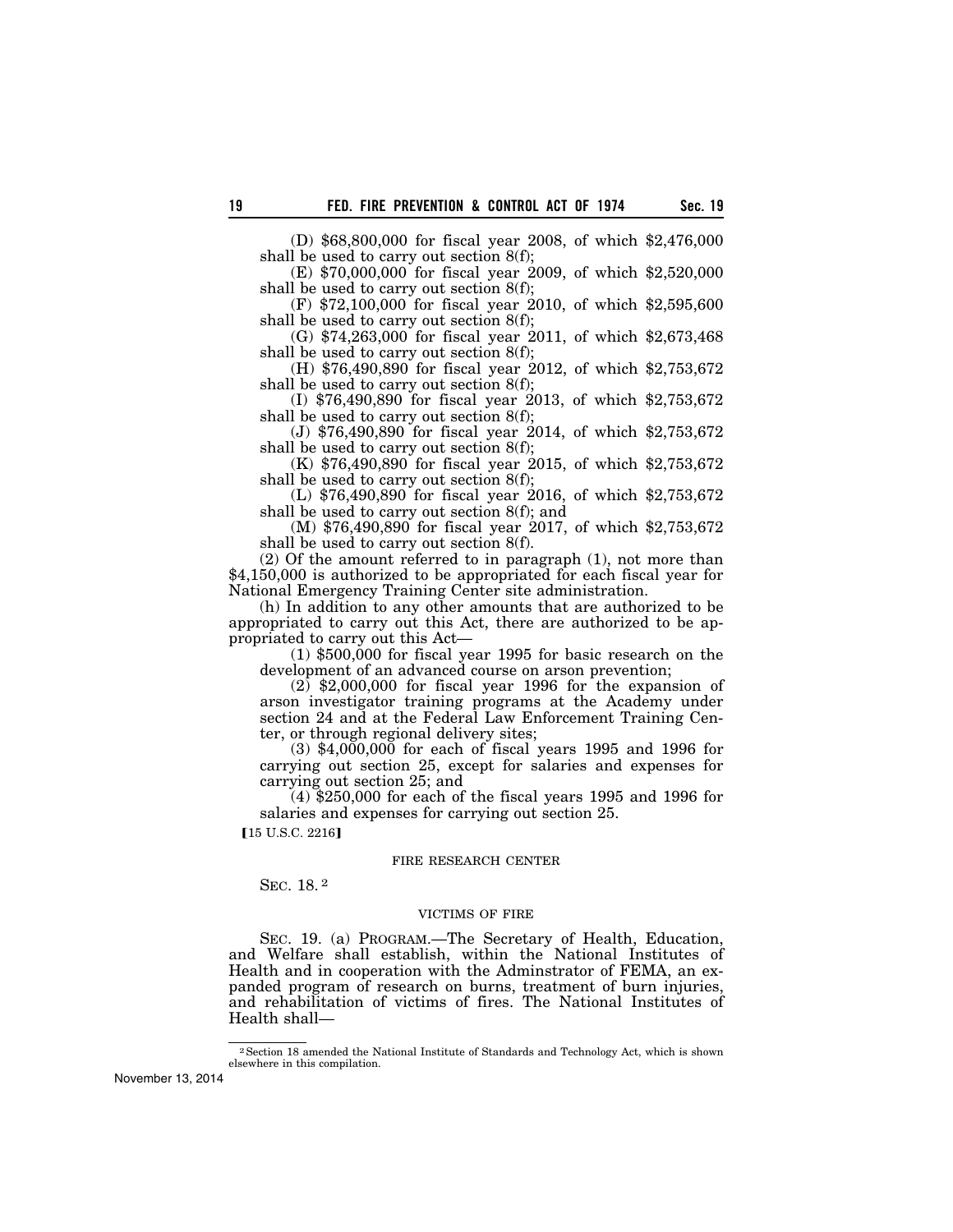(1) sponsor and encourage the establishment throughout the Nation of twenty-five additional burn centers, which shall comprise separate hospital facilities providing specialized burn treatment and including research and teaching programs, and twenty-five additional burn units, which shall comprise specialized facilities in general hospitals used only for burn victims;

(2) provide training and continuing support of specialists to staff the new burn centers and burn units;

(3) sponsor and encourage the establishment of ninety burn programs in general hospitals which comprise staffs of burn injury specialists;

(4) provide special training in emergency care for burn victims;

(5) augment sponsorship of research on burns and burn treatment;

(6) administer and support a systematic program of research concerning smoke inhalation injuries; and

(7) sponsor and support other research and training programs in the treatment and rehabilitation of burn injury victims.

(b) AUTHORIZATION OF APPROPRIATION.—For purposes of this section, there are authorized to be appropriated not to exceed \$5,000,000 for the fiscal year ending June 30, 1975 and not to exceed \$8,000,000 for the fiscal year ending June 30, 1976.

[42 U.S.C. 290a]

# PUBLIC ACCESS TO INFORMATION

SEC. 20. Copies of any document, report, statement, or information received or sent by the Adminstrator of FEMA or the Administrator shall be made available to the public pursuant to the provisions of section 552 of title 5, United States Code: *Provided,*  That, notwithstanding the provisions of subsection (b) of such section and of section 1905 of title 18, United States Code, the Adminstrator of FEMA may disclose information which concerns or relates to a trade secret—

(1) upon request, to other Federal Government departments and agencies for official use;

(2) upon request, to any committee of Congress having jurisdiction over the subject matter to which the information relates;

(3) in any judicial proceeding under a court order formulated to preserve the confidentiality of such information without impairing the proceedings; and

(4) to the public when he determines such disclosure to be necessary in order to protect health and safety after notice and opportunity for comment in writing or for discussion in closed session within fifteen days by the party to which the information pertains (if the delay resulting from such notice and opportunity for comment would not be detrimental to health and safety).

[15 U.S.C. 2217]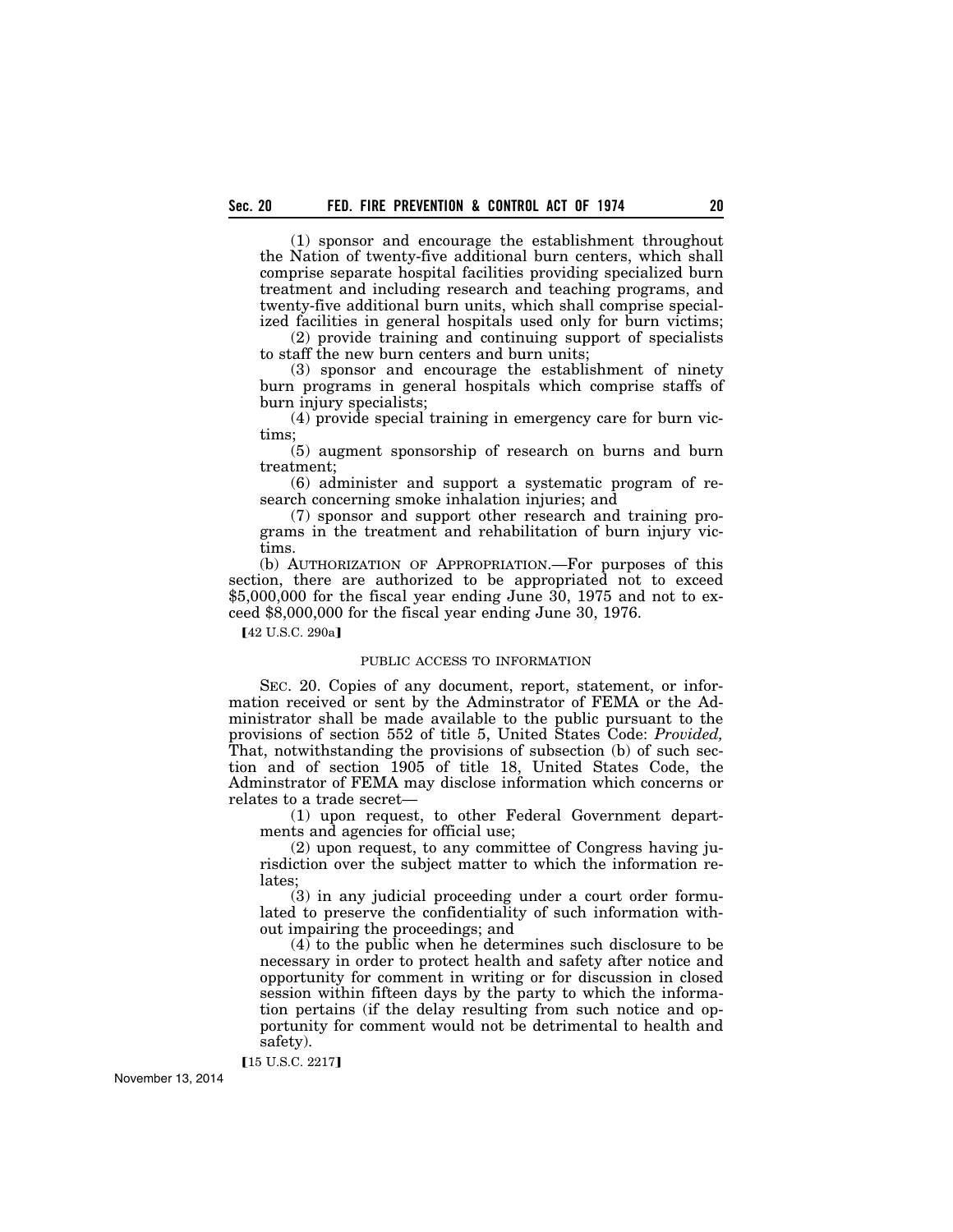# ADMINISTRATIVE PROVISIONS

SEC. 21. (a) ASSISTANCE.—Each department, agency, and instrumentality of the executive branch of the Federal Government and each independent regulatory agency of the United States is authorized and directed to furnish to the Administrator, upon written request, on a reimbursable basis or otherwise, such assistance as the Administrator deems necessary to carry out his functions and duties pursuant to this Act, including, but not limited to, transfer of personnel with their consent and without prejudice to their position and ratings.

(b) POWERS.—With respect to this Act, the Administrator is authorized to—

(1) enter into, without regard to section 3709 of the Revised Statutes, as amended  $(41 \text{ U.S.C. } 5)$  such contracts, grants, leases, cooperative agreements, or other transactions as may be necessary to carry out the provisions of this Act;

(2) accept gifts and voluntary and uncompensated services, notwithstanding the provisions of section 3679 of the Revised Statutes (31 U.S.C. 665(b));

(3) purchase, lease, or otherwise acquire, own, hold, improve, use, or deal in and with any property (real, personal, or mixed, tangible or intangible), or interest in property, wherever situated; and sell, convey, mortgage, pledge, lease, exchange, or otherwise dispose of property and assets;

(4) procure temporary and intermittent services to the same extent as is authorized under section 3109 of title 5, United States Code, but at rates not to exceed the daily equivalent of the maximum annual rate of basic pay then in effect for grade GS–15 of the General Schedule (5 U.S.C. 5332(a)) for qualified experts; and

(5) establish such rules, regulations, and procedures as are necessary to carry out the provisions of this Act.

(c) AUDIT.—The Adminstrator of FEMA and the Comptroller General of the United States, or any of their duly authorized representatives, shall have access to any books, documents, papers, and records of the recipients of contracts, grants, or other forms of assistance that are pertinent to its activities under this Act for the purpose of audit or to determine if a proposed activity is in the public interest.

(d) INVENTIONS AND DISCOVERIES.—All property rights with respect to inventions and discoveries, which are made in the course of or under contract with any government agency pursuant to this Act, shall be subject to the basic policies set forth in the President's Statement of Government Patent Policy issued August 23, 1971, or such revisions of that statement of policy as may subsequently be promulgated and published in the Federal Register.

(e) COORDINATION.—

(1) IN GENERAL.—To the extent practicable, the Administrator shall use existing programs, data, information, and facilities already available in other Federal Government departments and agencies and, where appropriate, existing research organizations, centers, and universities.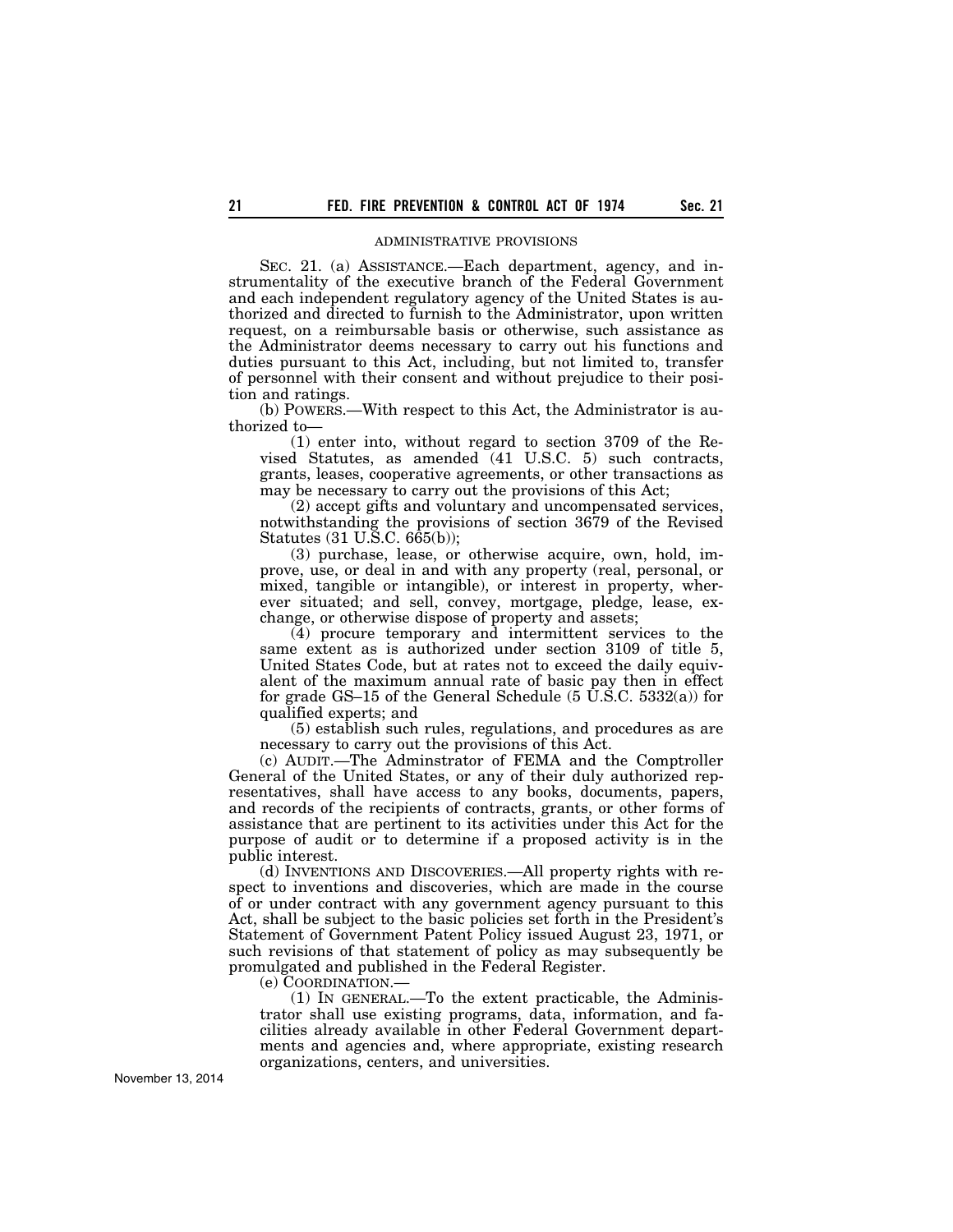(2) COORDINATION OF FIRE PREVENTION AND CONTROL PRO-GRAMS.—The Administrator shall provide liaison at an appropriate organizational level to assure coordination of the activities of the Administrator with Federal, State, and local government agencies and departments and nongovernmental organizations concerned with any matter related to programs of fire prevention and control.

(3) COORDINATION OF EMERGENCY MEDICAL SERVICES PRO-GRAMS.—The Administrator shall provide liaison at an appropriate organizational level to assure coordination of the activities of the Administrator related to emergency medical services provided by fire service-based systems with Federal, State, and local government agencies and departments and nongovernmental organizations so concerned, as well as those entities concerned with emergency medical services generally.

**[15 U.S.C. 2218]** 

# ASSISTANCE TO CONSUMER PRODUCT SAFETY COMMISSION

SEC. 22. Upon request, the Administrator shall assist the Consumer Product Safety Commission in the development of fire safety standards or codes for consumer products, as defined in the Consumer Product Safety Act (15 U.S.C. 2051 et seq.).

**[15 U.S.C. 2219]** 

\* \* \* \* \* \* \*

# FEDERAL PROGRAMS TO COMBAT ARSON

SEC. 24. The Administrator shall—

(1) develop arson detection techniques to assist Federal agencies and States and local jurisdictions in improving arson prevention, detection, and control;

(2) provide training and instructional materials in the skills and knowledge necessary to assist Federal, State, and local fire service and law enforcement personnel in arson prevention, detection, and control, with particular emphasis on the needs of volunteer firefighters for improved and more widely available arson training courses;

(3) formulate methods for collection of arson data which would be compatible with methods of collection used for the uniform crime statistics of the Federal Bureau of Investigation;

(4) develop and implement programs for improved collection of nationwide arson statistics within the National Fire Incident Reporting System at the National Fire Data Center;

(5) develop programs for public education on the extent, causes, and prevention of arson; and

(6) develop handbooks to assist Federal, State, and local fire service and law enforcement personnel in arson prevention and detention.

[15 U.S.C. 2220]

# **SEC. 25. ARSON PREVENTION GRANTS.**

(a) DEFINITIONS.—As used in this section: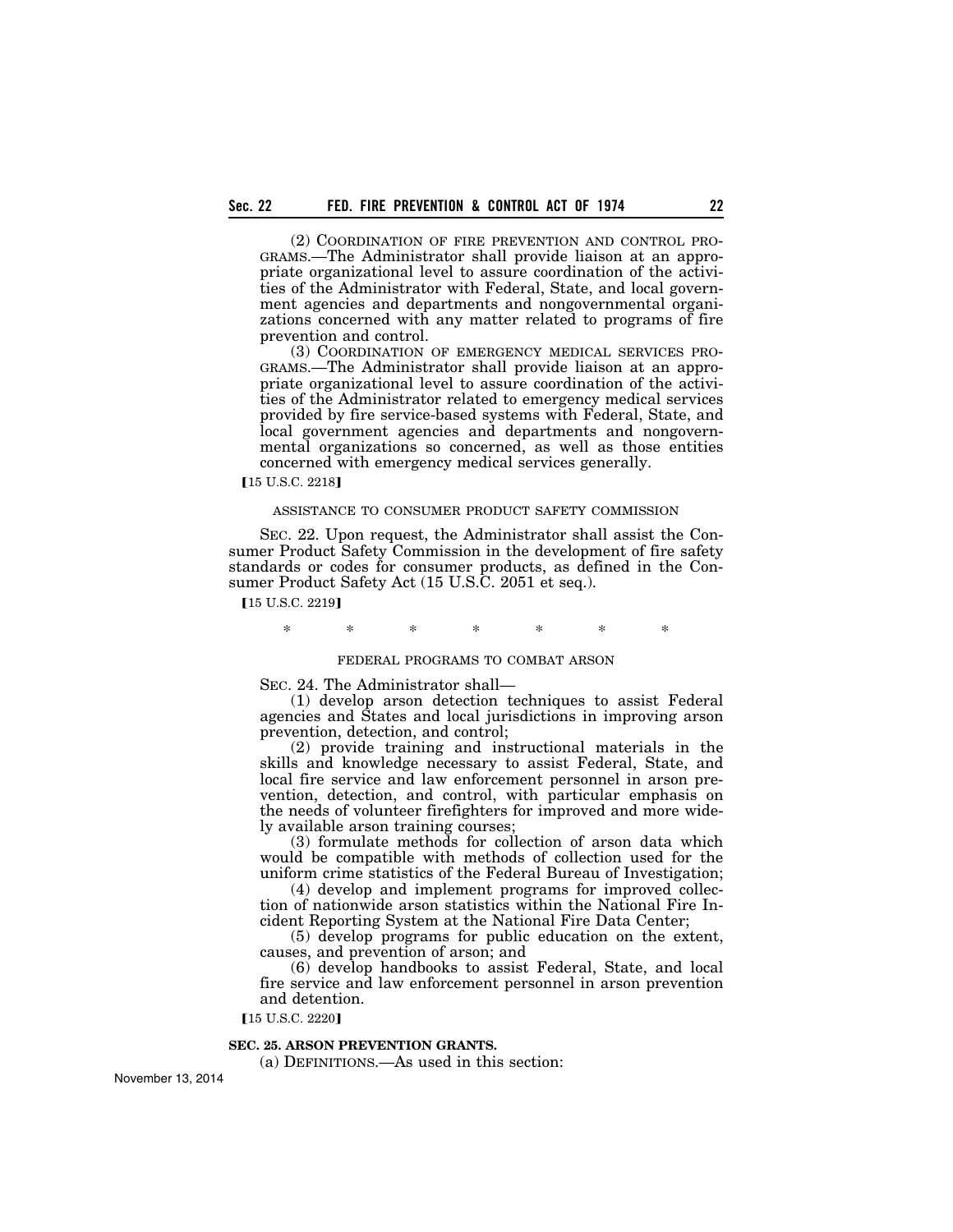(1) ARSON.—The term ''arson'' includes all incendiary and suspicious fires.

(2) OFFICE.—The term ''Office'' means the Office of Fire Prevention and Arson Control of the United States Fire Administration.

(b) GRANTS.—The Administrator, acting through the Office, shall carry out a demonstration program under which not more than 10 grant awards shall be made to States, or consortia of States, for programs relating to arson research, prevention, and control.

(c) GOALS.—In carrying out this section, the Administrator shall award 2-year grants on a competitive, merit basis to States, or consortia of States, for projects that promote one or more of the following goals:

 $(1)$  To improve the training by States leading to professional certification of arson investigators, in accordance with nationally recognized certification standards.

(2) To provide resources for the formation of arson task forces or interagency organizational arrangements involving police and fire departments and other relevant local agencies, such as a State arson bureau and the office of a fire marshal of a State.

(3) To combat fraud as a cause of arson and to advance research at the State and local levels on the significance and prevention of fraud as a motive for setting fires.

(4) To provide for the management of arson squads, including—

(A) training courses for fire departments in arson case management, including standardization of investigative techniques and reporting methodology;

 $(B)$  the preparation of arson unit management guides; and

(C) the development and dissemination of new public education materials relating to the arson problem.

(5) To combat civil unrest as a cause of arson and to advance research at the State and local levels on the prevention and control of arson linked to urban disorders.

(6) To combat juvenile arson, such as juvenile fire-setter counseling programs and similar intervention programs, and to advance research at the State and local levels on the prevention of juvenile arson.

(7) To combat drug-related arson and to advance research at the State and local levels on the causes and prevention of drug-related arson.

(8) To combat domestic violence as a cause of arson and to advance research at the State and local levels on the prevention of arson arising from domestic violence.

(9) To combat arson in rural areas and to improve the capability of firefighters to identify and prevent arson initiated fires in rural areas and public forests.

(10) To improve the capability of firefighters to identify and combat arson through expanded training programs, including—

(A) training courses at the State fire academies; and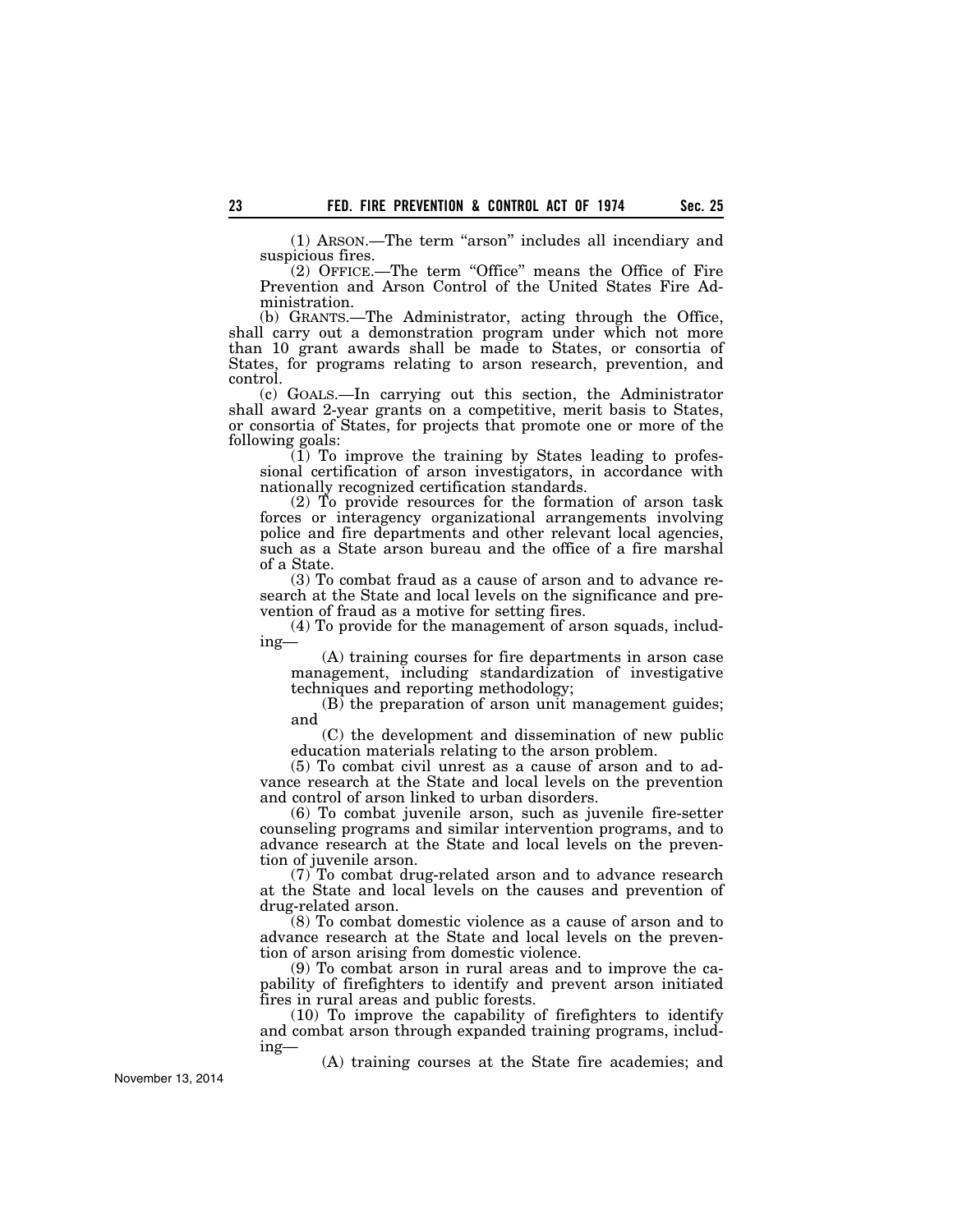(B) innovative courses developed with the Academy and made available to volunteer firefighters through regional delivery methods, including teleconferencing and satellite delivered television programs.

(d) STRUCTURING OF APPLICATIONS.—The Administrator shall assist grant applicants in structuring their applications so as to ensure that at least one grant is awarded for each goal described in subsection (c).

(e) STATE QUALIFICATION CRITERIA.—In order to qualify for a grant under this section, a State, or consortium of States, shall provide assurances adequate to the Administrator that the State or consortium—

(1) will obtain at least 25 percent of the cost of programs funded by the grant, in cash or in kind, from non-Federal sources;

(2) will not as a result of receiving the grant decrease the prior level of spending of funds of the State or consortium from non-Federal sources for arson research, prevention, and control programs;

(3) will use no more than 10 percent of funds provided under the grant for administrative costs of the programs; and

(4) is making efforts to ensure that all local jurisdictions will provide arson data to the National Fire Incident Reporting System or the Uniform Crime Reporting program.

(f) EXTENSION.—A grant awarded under this section may be extended for one or more additional periods, at the discretion of the Administrator, subject to the availability of appropriations.

(g) TECHNICAL ASSISTANCE.—The Administrator shall provide technical assistance to States in carrying out programs funded by grants under this section.

(h) CONSULTATION AND COOPERATION.—In carrying out this section, the Administrator shall consult and cooperate with other Federal agencies to enhance program effectiveness and avoid duplication of effort, including the conduct of regular meetings initiated by the Administrator with representatives of other Federal agencies concerned with arson and concerned with efforts to develop a more comprehensive profile of the magnitude of the national arson problem.

(i) ASSESSMENT.—Not later than 18 months after the date of enactment of this subsection, the Administrator shall submit a report to Congress that—

(1) identifies grants made under this section;

(2) specifies the identity of grantees;

(3) states the goals of each grant; and

(4) contains a preliminary assessment of the effectiveness of the grant program under this section.

(j) REGULATIONS.—Not later than 90 days after the date of enactment of this subsection, the Administrator shall issue regulations to implement this section, including procedures for grant applications.

(k) ADMINISTRATION.—The Administrator shall directly administer the grant program required by this section, and shall not enter into any contract under which the grant program or any portion of the program will be administered by another party.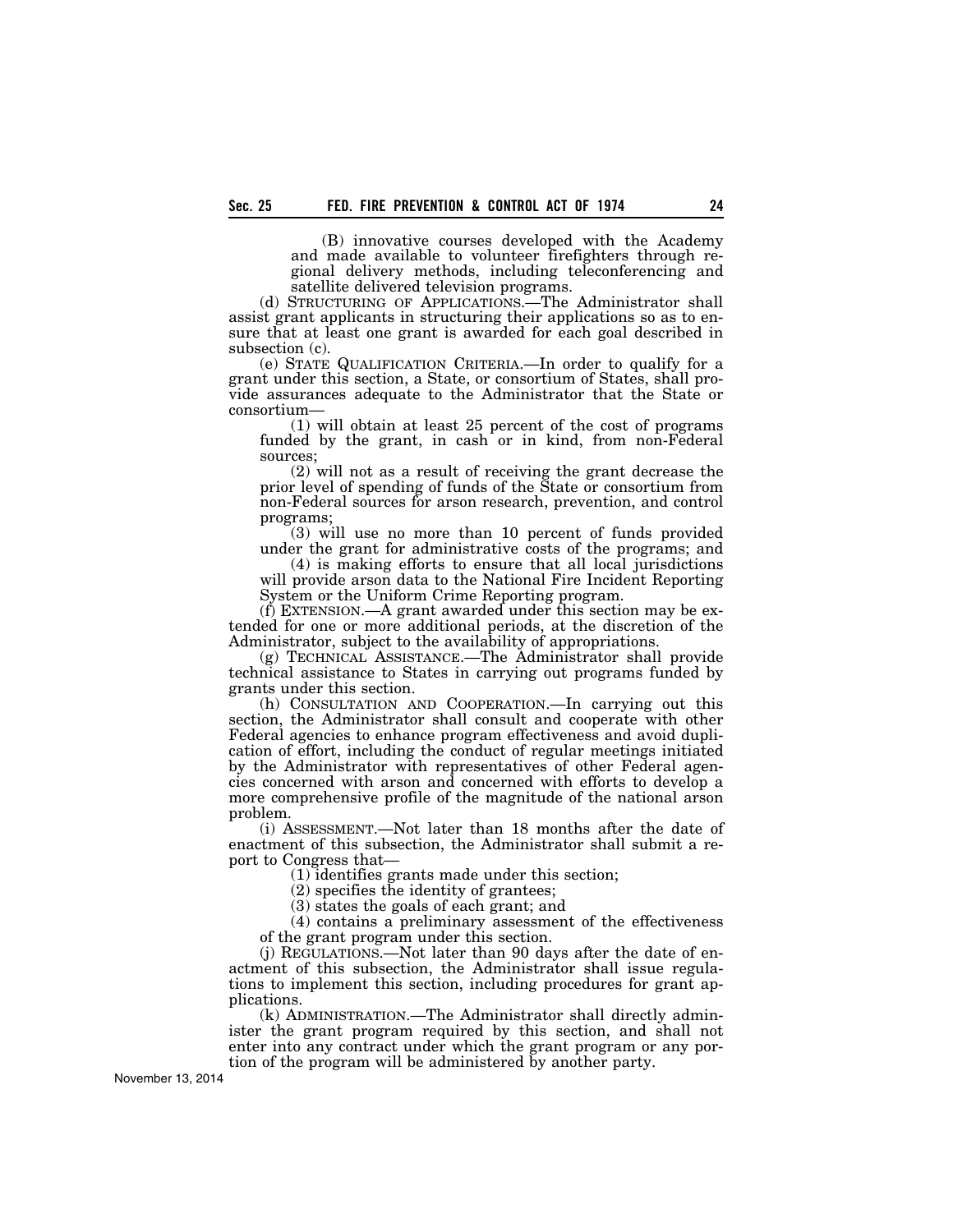(l) PURCHASE OF AMERICAN MADE EQUIPMENT AND PROD-UCTS.—

(1) SENSE OF CONGRESS.—It is the sense of Congress that any recipient of a grant under this section should purchase, when available and cost-effective, American made equipment and products when expending grant monies.

(2) NOTICE TO RECIPIENTS OF ASSISTANCE.—In allocating grants under this section, the Administrator shall provide to each recipient a notice describing the statement made in paragraph (1) by the Congress.

[15 U.S.C. 2221]

[SEC. 26. Repealed by section  $110(a)(1)(B)$  of P.L. 106–503 (114) Stat.  $2302$ .

**[SEC. 27. Repealed by section 110(a)(1)(B) of P.L. 106–503 (114** Stat.  $2302$ .]

# LISTINGS OF PLACES OF PUBLIC ACCOMMODATION

SEC. 28. (a) SUBMISSIONS BY STATES.—(1) Not later than 2 years after the date of enactment of this section, each State (acting through its Governor or the Governor's designee) shall, under procedures formulated by the Adminstrator of FEMA, submit to the Adminstrator of FEMA a list of those places of public accommodation affecting commerce located in the State which meet the requirements of the guidelines described in section 29.

(2) The Adminstrator of FEMA shall formulate procedures under which each State (acting through its Governor or the Governor's designee) shall periodically update the list submitted pursuant to paragraph (1).

(b) COMPILATION AND DISTRIBUTION OF MASTER LIST.—(1) Not later than 60 days after the expiration of the 2-year period referred to in subsection (a), the Adminstrator of FEMA shall compile and publish in the Federal Register a national master list of all of the places of public accommodation affecting commerce located in each State that meet the requirements of the guidelines described in section 29, and shall distribute such list to each agency of the Federal Government and take steps to make the employees of such agencies aware of its existence and contents.

(2) The Adminstrator of FEMA shall periodically update the national master list compiled pursuant to paragraph (1) to reflect changes in the State lists submitted to the Adminstrator of FEMA pursuant to subsection (a), and shall periodically redistribute the updated master list to each agency of the Federal Government.

(3) For purposes of this subsection, the term ''agency'' has the meaning given to it under section 5701(1) of title 5, United States Code.

[15 U.S.C. 2224]

### FIRE PREVENTION AND CONTROL GUIDELINES FOR PLACES OF PUBLIC ACCOMMODATION

SEC. 29. (a) CONTENTS OF GUIDELINES.—The guidelines referred to in sections 28 and 30 consist of—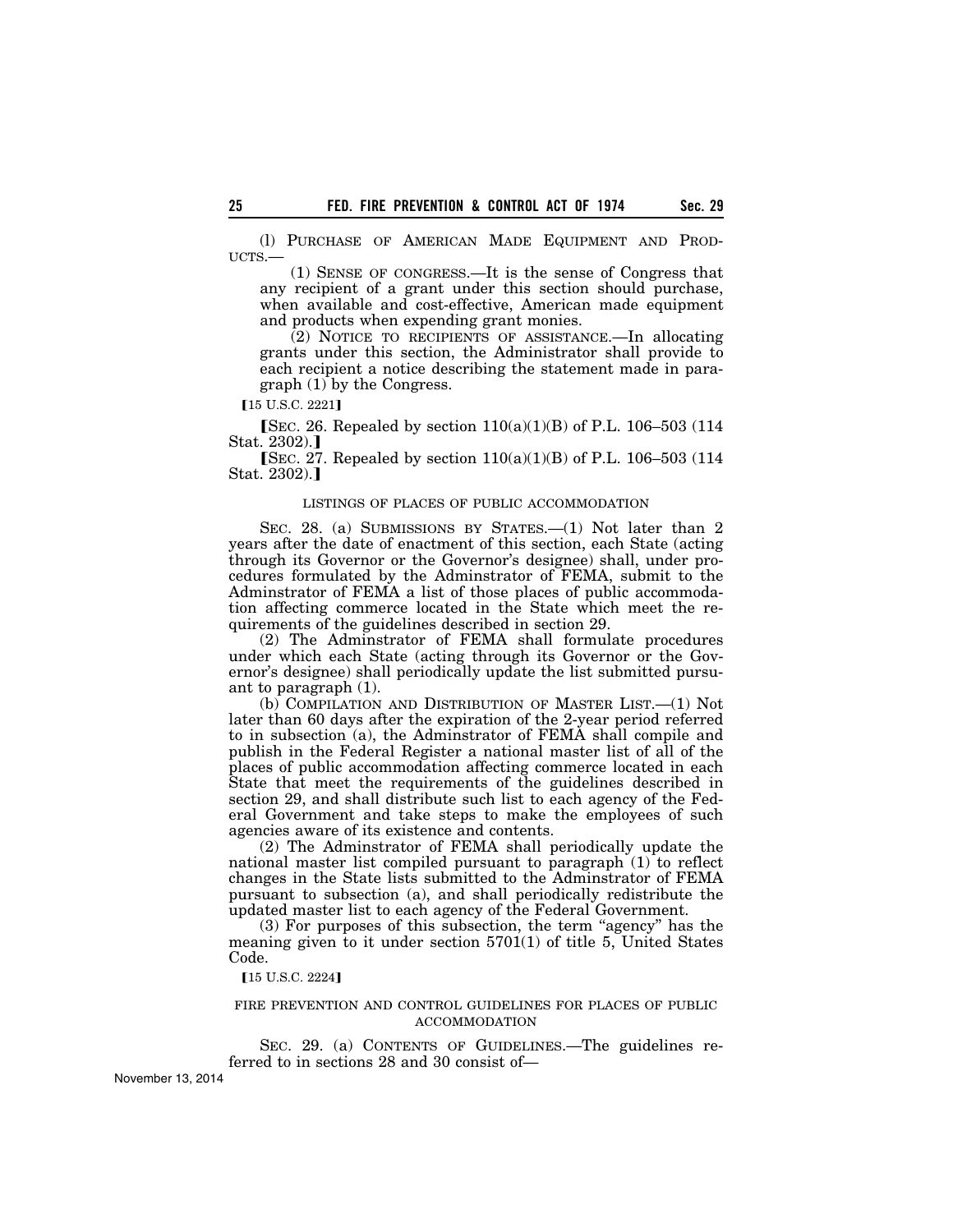(1) a requirement that hard-wired, single-station smoke detectors be installed in accordance with National Fire Protection Association Standard 74 or any successor standard to that standard in each guest room in each place of public accommodation affecting commerce; and

(2) a requirement that an automatic sprinkler system be installed in accordance with National Fire Protection Association Standard 13 or 13–R, or any successor standard to that standard, whichever is appropriate, in each place of public accommodation affecting commerce except those places that are 3 stories or lower.

(b) EXCEPTIONS.—(1) The requirement described in subsection  $(a)(2)$  shall not apply to a place of public accommodation affecting commerce with an automatic sprinkler system installed before October 25, 1992, if the automatic sprinkler system is installed in compliance with an applicable standard (adopted by the governmental authority having jurisdiction, and in effect, at the time of installation) that required the placement of a sprinkler head in the sleeping area of each guest room.

 $(2)$  The requirement described in subsection  $(a)(2)$  shall not apply to a place of public accommodation affecting commerce to the extent that such place of public accommodation affecting commerce is subject to a standard that includes a requirement or prohibition that prevents compliance with a provision of National Fire Protection Association Standard 13 or 13–R, or any successor standard to that standard. In such a case, the place of public accommodation affecting commerce is exempt only from that specific provision.

(c) EFFECT ON STATE AND LOCAL LAW.—The provisions of this section shall not be construed to limit the power of any State or political subdivision thereof to implement or enforce any law, rule, regulation, or standard concerning fire prevention and control.

(d) DEFINITIONS.—For purposes of this section, the following definitions shall apply:

(1) The term ''smoke detector'' means an alarm that is designed to respond to the presence of visible or invisible particles of combustion.

 $(2)$  The term "automatic sprinkler system" means an electronically supervised, integrated system of piping to which sprinklers are attached in a systematic pattern, and which, when activated by heat from a fire, will protect human lives by discharging water over the fire area, and by providing appropriate warning signals (to the extent such signals are required by Federal, State, or local laws or regulations) through the building's fire alarm system.

(3) The term ''governmental authority having jurisdiction'' means the Federal, State, local, or other governmental entity with statutory or regulatory authority for the approval of fire safety systems, equipment, installations, or procedures within a specified locality.

[15 U.S.C. 2225]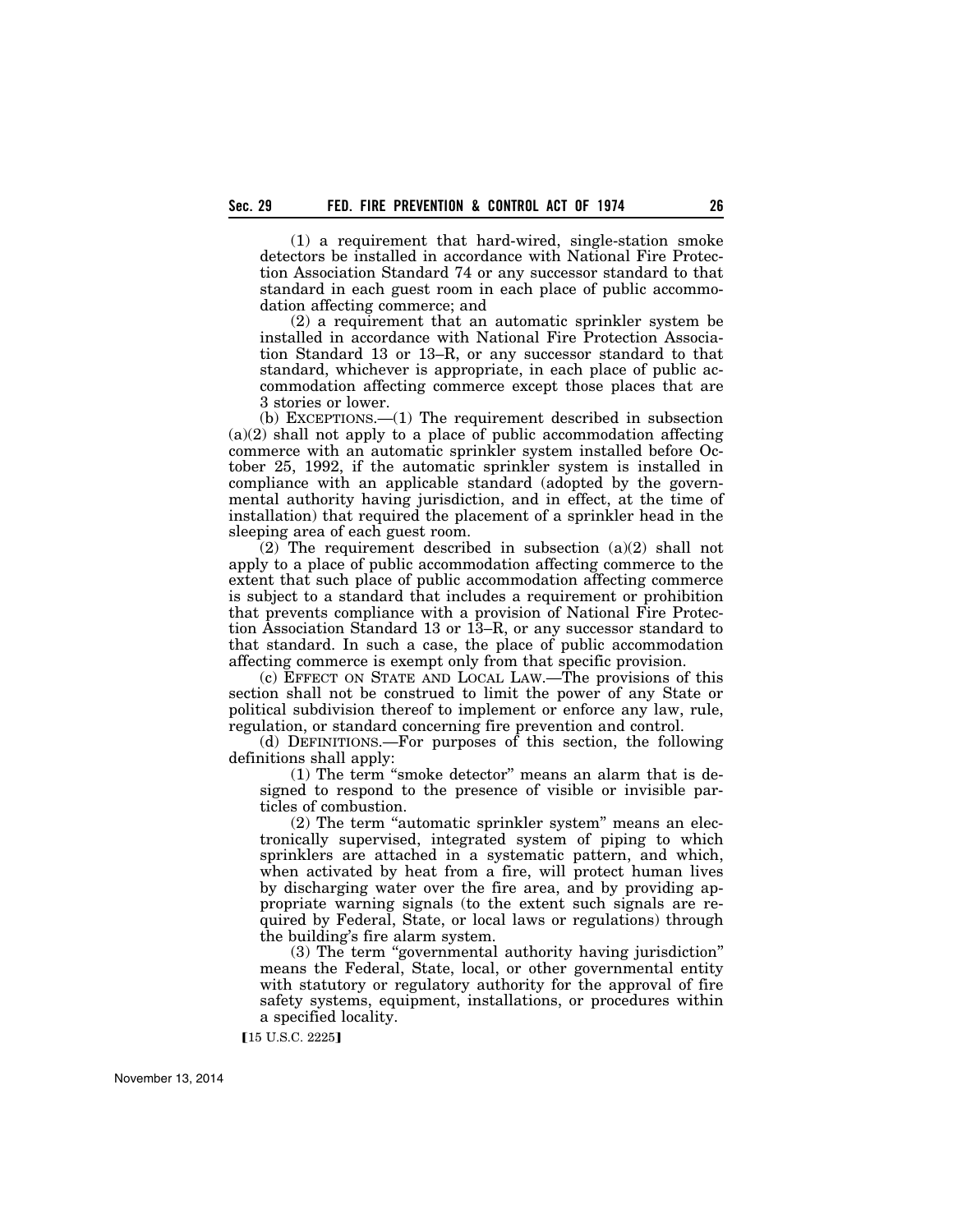### DISSEMINATION OF FIRE PREVENTION AND CONTROL INFORMATION

SEC. 30. The Adminstrator of FEMA, acting through the Administrator, is authorized to take steps to encourage the States to promote the use of automatic sprinkler systems and automatic smoke detection systems, and to disseminate to the maximum extent possible information on the life safety value and use of such systems. Such steps may include, but need not be limited to, providing copies of the guidelines described in section 29 and of the master list compiled under section 28(b) to Federal agencies, State and local governments, and fire services throughout the United States, and making copies of the master list compiled under section 28(b) available upon request to interested private organizations and individuals.

**[15 U.S.C. 2226]** 

### **SEC. 31. FIRE SAFETY SYSTEMS IN FEDERALLY ASSISTED BUILDINGS.**

(a) DEFINITIONS.—For purposes of this section, the following definitions apply:

(1) The term ''affordable cost'' means the cost to a Federal agency of leasing office space in a building that is protected by an automatic sprinkler system or equivalent level of safety, which cost is no more than 10 percent greater than the cost of leasing available comparable office space in a building that is not so protected.

 $(2)$  The term "automatic sprinkler system" means an electronically supervised, integrated system of piping to which sprinklers are attached in a systematic pattern, and which, when activated by heat from a fire—

(A) will protect human lives by discharging water over the fire area, in accordance with the National Fire Protection Association Standard 13, 13D, or 13R, whichever is appropriate for the type of building and occupancy being protected, or any successor standard thereto; and

(B) includes an alarm signaling system with appropriate warning signals (to the extent such alarm systems and warning signals are required by Federal, State, or local laws or regulations) installed in accordance with the National Fire Protection Association Standard 72, or any successor standard thereto.

(3) The term "equivalent level of safety" means an alternative design or system (which may include automatic sprinkler systems), based upon fire protection engineering analysis, which achieves a level of safety equal to or greater than that provided by automatic sprinkler systems.

(4) The term ''Federal employee office building'' means any office building in the United States, whether owned or leased by the Federal Government, that is regularly occupied by more than 25 full-time Federal employees in the course of their employment.

(5) The term ''housing assistance''—

(A) means assistance provided by the Federal Government to be used in connection with the provision of housing, that is provided in the form of a grant, contract, loan,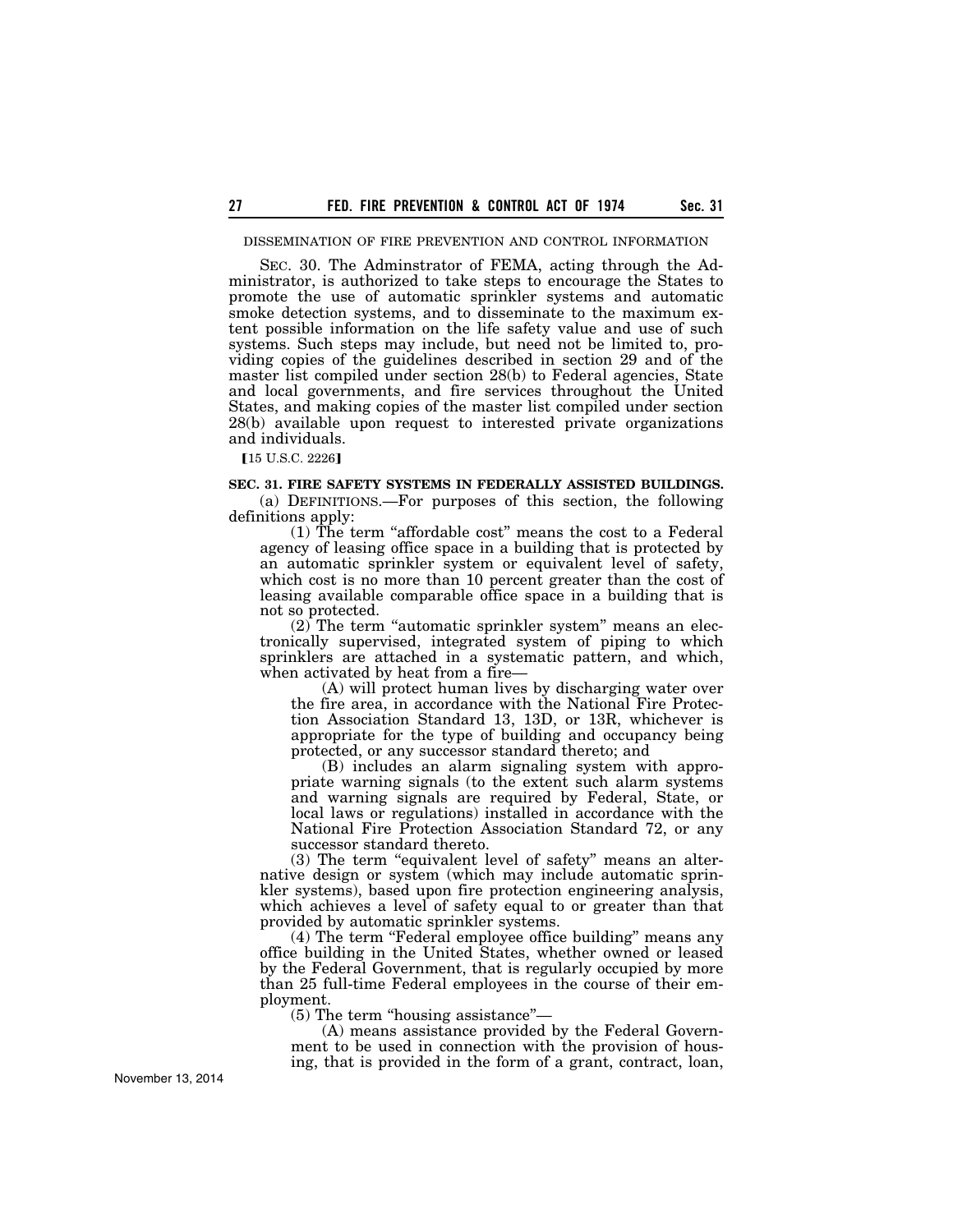loan guarantee, cooperative agreement, interest subsidy, insurance, or direct appropriation; and

(B) does not include assistance provided by the Secretary of Veterans Affairs; the Federal Emergency Management Agency; the Secretary of Housing and Urban Development under the single family mortgage insurance programs under the National Housing Act or the homeownership assistance program under section 235 of such Act; the National Homeownership Trust; the Federal Deposit Insurance Corporation under the affordable housing program under section 40 of the Federal Deposit Insurance Act; or the Resolution Trust Corporation under the affordable housing program under section 21A(c) of the Federal Home Loan Bank Act.

(6) The term ''hazardous areas'' means those areas in a building referred to as hazardous areas in National Fire Protection Association Standard 101, known as the Life Safety Code, or any successor standard thereto.

(7) The term ''multifamily property'' means—

(A) in the case of housing for Federal employees or their dependents, a residential building consisting of more than 2 residential units that are under one roof; and

(B) in any other case, a residential building consisting of more than 4 residential units that are under one roof. (8) The term ''prefire plan'' means specific plans for fire fighting activities at a property or location.

 $(9)$  The term "rebuilding" means the repairing or reconstructing of portions of a multifamily property where the cost of the alterations is 70 percent or more of the replacement cost of the completed multifamily property, not including the value of the land on which the multifamily property is located.

(10) The term ''renovated'' means the repairing or reconstructing of 50 percent or more of the current value of a Federal employee office building, not including the value of the land on which the Federal employee office building is located.

(11) The term ''smoke detectors'' means single or multiple station, self-contained alarm devices designed to respond to the presence of visible or invisible particles of combustion, installed in accordance with the National Fire Protection Association Standard 74 or any successor standard thereto.

(12) The term ''United States'' means the States collectively.

(b) FEDERAL EMPLOYEE OFFICE BUILDINGS.—(1)(A) No Federal funds may be used for the construction or purchase of a Federal employee office building of 6 or more stories unless during the period of occupancy by Federal employees the building is protected by an automatic sprinkler system or equivalent level of safety. No Federal funds may be used for the construction or purchase of any other Federal employee office building unless during the period of occupancy by Federal employees the hazardous areas of the building are protected by automatic sprinkler systems or an equivalent level of safety.

(B)(i) Except as provided in clause (ii), no Federal funds may be used for the lease of a Federal employee office building of 6 or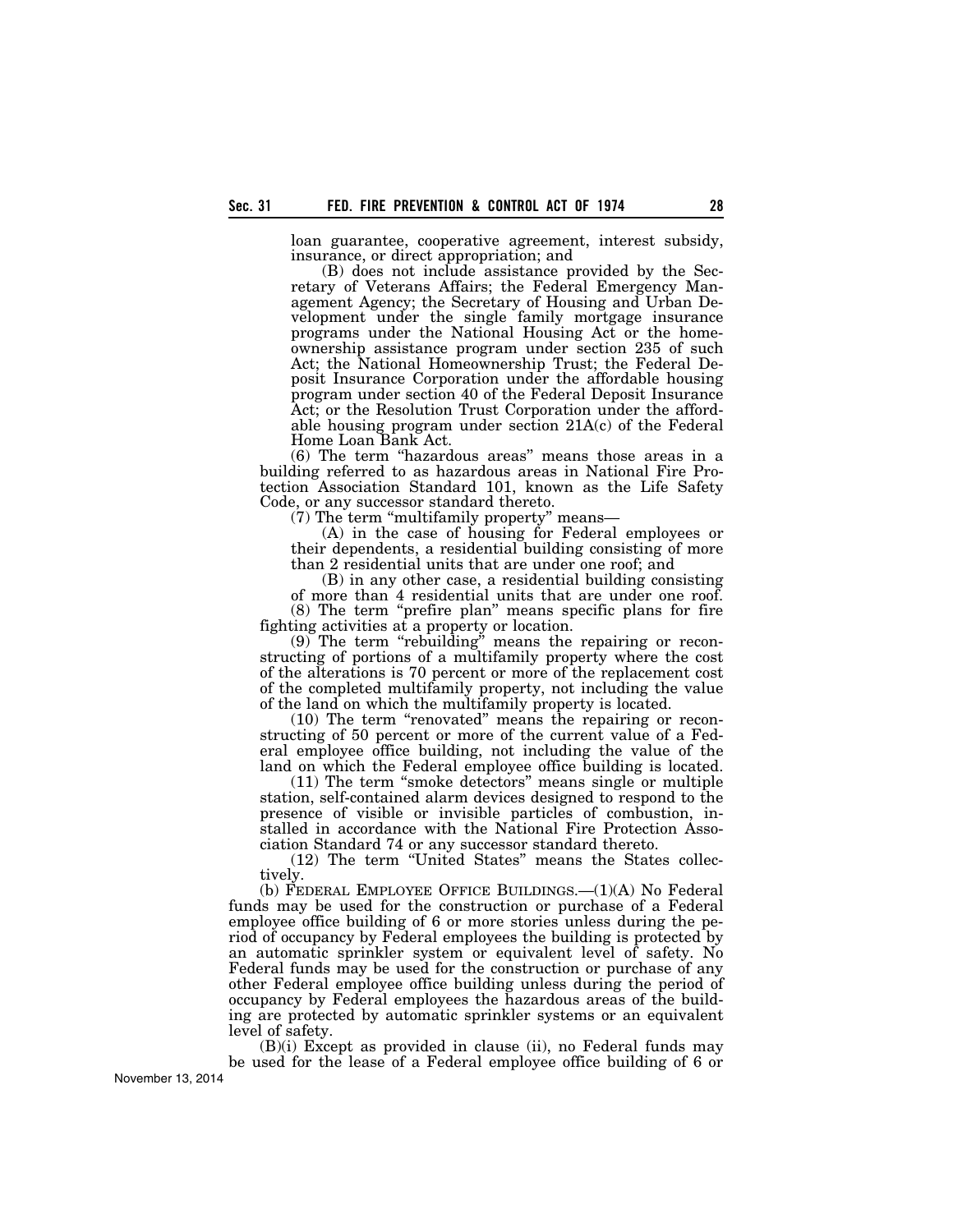more stories, where at least some portion of the federally leased space is on the sixth floor or above and at least 35,000 square feet of space is federally occupied, unless during the period of occupancy by Federal employees the entire Federal employee office building is protected by an automatic sprinkler system or equivalent level of safety. No Federal funds may be used for the lease of any other Federal employee office building unless during the period of occupancy by Federal employees the hazardous areas of the entire Federal employee office building are protected by automatic sprinkler systems or an equivalent level of safety.

(ii) The first sentence of clause (i) shall not apply to the lease of a building the construction of which is completed before the date of enactment of this section if the leasing agency certifies that no suitable building with automatic sprinkler systems or an equivalent level of safety is available at an affordable cost.

(2) Paragraph (1) shall not apply to—

(A) a Federal employee office building that was owned by the Federal Government before the date of enactment of this section;

(B) space leased in a Federal employee office building if the space was leased by the Federal Government before such date of enactment;

(C) space leased on a temporary basis for not longer than 6 months;

(D) a Federal employee office building that becomes a Federal employee office building pursuant to a commitment to move Federal employees into the building that is made prior to such date of enactment; or

(E) a Federal employee office building that is owned or managed by the Resolution Trust Corporation.

Nothing in this subsection shall require the installation of an automatic sprinkler system or equivalent level of safety by reason of the leasing, after such date of enactment, of space below the sixth floor in a Federal employee office building.

(3) No Federal funds may be used for the renovation of a Federal employee office building of 6 or more stories that is owned by the Federal Government unless after that renovation the Federal employee office building is protected by an automatic sprinkler system or equivalent level of safety. No Federal funds may be used for the renovation of any other Federal employee office building that is owned by the Federal Government unless after that renovation the hazardous areas of the Federal employee office building are protected by automatic sprinkler systems or an equivalent level of safety.

(4) No Federal funds may be used for entering into or renewing a lease of a Federal employee office building of 6 or more stories that is renovated after the date of enactment of this section, where at least some portion of the federally leased space is on the sixth floor or above and at least 35,000 square feet of space is federally occupied, unless after that renovation the Federal employee office building is protected by an automatic sprinkler system or equivalent level of safety. No Federal funds may be used for entering into or renewing a lease of any other Federal employee office building that is renovated after such date of enactment of this section, un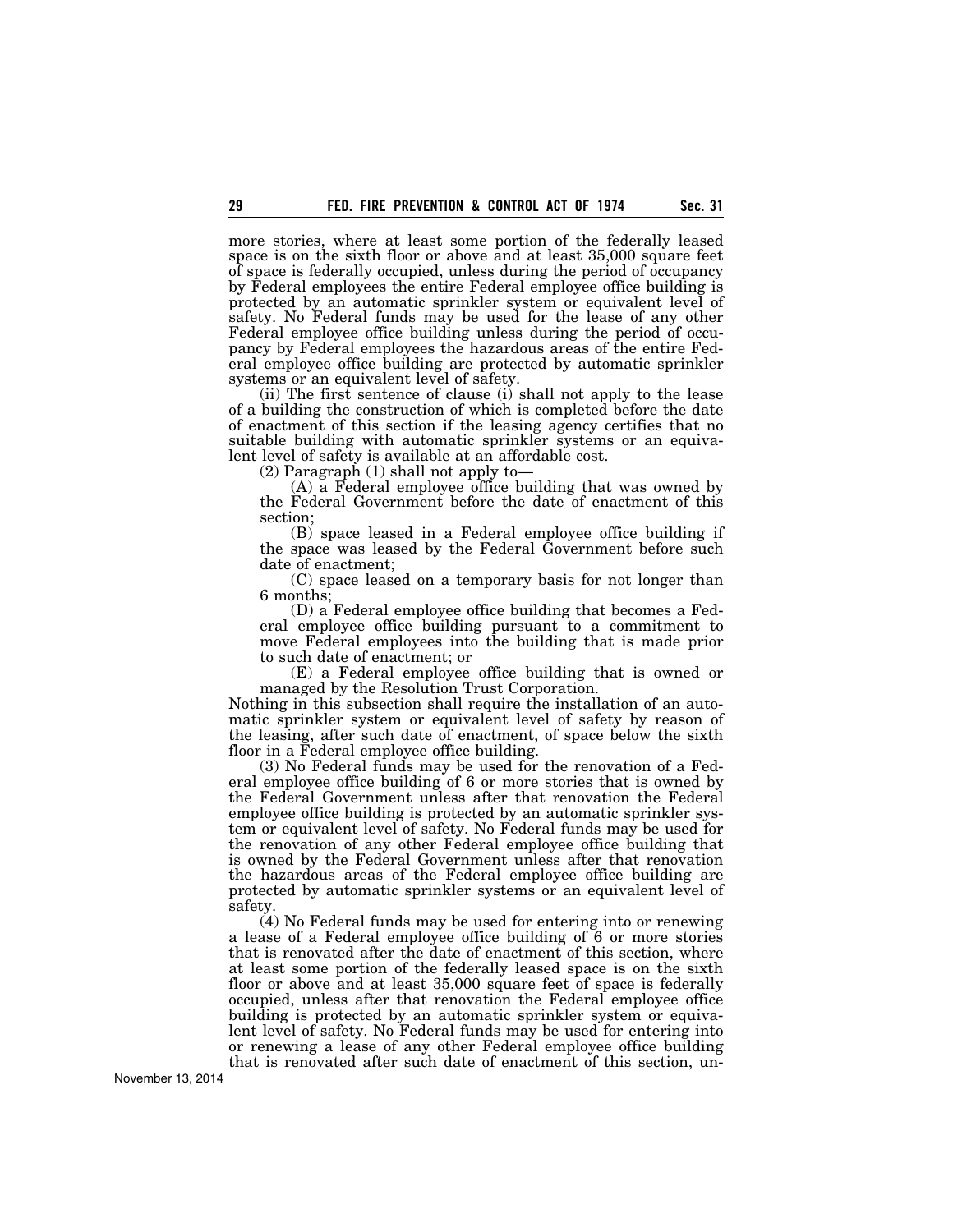less after that renovation the hazardous areas of the Federal employee office building are protected by automatic sprinkler systems or an equivalent level of safety.

 $(c)$  HOUSING.— $(1)(A)$  Except as otherwise provided in this paragraph, no Federal funds may be used for the construction, purchase, lease, or operation by the Federal Government of housing in the United States for Federal employees or their dependents unless—

(i) in the case of a multifamily property acquired or rebuilt by the Federal Government after the date of enactment of this section, the housing is protected, before occupancy by Federal employees or their dependents, by an automatic sprinkler system (or equivalent level of safety) and hard-wired smoke detectors; and

(ii) in the case of any other housing, the housing, before—

(I) occupancy by the first Federal employees (or their dependents) who do not occupy such housing as of such date of enactment; or

(II) the expiration of 3 years after such date of enactment,

whichever occurs first, is protected by hard-wired smoke detectors.

(B) Nothing in this paragraph shall be construed to supersede any guidelines or requirements applicable to housing for Federal employees that call for a higher level of fire safety protection than is required under this paragraph.

(C) Housing covered by this paragraph that does not have an adequate and reliable electrical system shall not be subject to the requirement under subparagraph (A) for protection by hard-wired smoke detectors, but shall be protected by battery operated smoke detectors.

(D) If funding has been programmed or designated for the demolition of housing covered by this paragraph, such housing shall not be subject to the fire protection requirements of subparagraph (A), but shall be protected by battery operated smoke detectors.

 $(2)(A)(i)$  Housing assistance may not be used in connection with any newly constructed multifamily property, unless after the new construction the multifamily property is protected by an automatic sprinkler system and hard-wired smoke detectors.

(ii) For purposes of clause (i), the term ''newly constructed multifamily property'' means a multifamily property of 4 or more stories above ground level—

(I) that is newly constructed after the date of enactment of this section; and

(II) for which (a) housing assistance is used for such new construction, or (b) a binding commitment is made, before commencement of such construction, to provide housing assistance for the newly constructed property.

(iii) Clause (i) shall not apply to any multifamily property for which, before such date of enactment, a binding commitment is made to provide housing assistance for the new construction of the property or for the newly constructed property.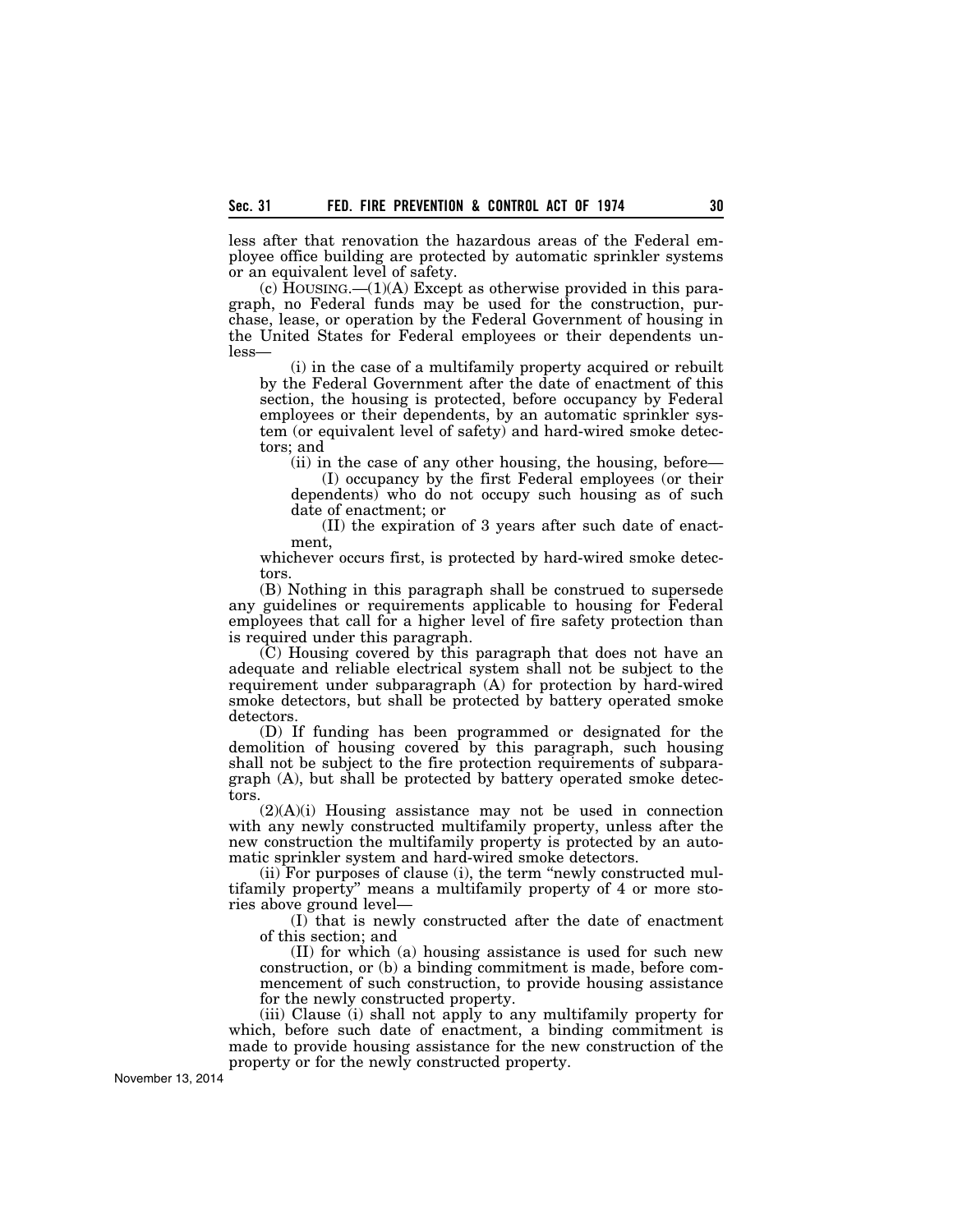(B)(i) Except as provided in clause (ii), housing assistance may not be used in connection with any rebuilt multifamily property, unless after the rebuilding the multifamily property complies with the chapter on existing apartment buildings of National Fire Protection Association Standard 101 (known as the Life Safety Code) or any successor standard to that standard, as in effect at the earlier of (I) the time of any approval by the Department of Housing and Urban Development of the specific plan or budget for rebuilding, or (II) the time that a binding commitment is made to provide housing assistance for the rebuilt property.

(ii) If any rebuilt multifamily property is subject to, and in compliance with, any provision of a State or local fire safety standard or code that prevents compliance with a specific provision of National Fire Protection Association Standard 101 or any successor standard to that standard, the requirement under clause (i) shall not apply with respect to such specific provision.

(iii) For purposes of this subparagraph, the term ''rebuilt multifamily property'' means a multifamily property of 4 or more stories above ground level—

(I) that is rebuilt after the last day of the second fiscal year that ends after the date of enactment of this section; and

(II) for which (a) housing assistance is used for such rebuilding, or (b) a binding commitment is made, before commencement of such rebuilding, to provide housing assistance for the rebuilt property.

(C) After the expiration of the 180-day period beginning on the date of enactment of this section, housing assistance may not be used in connection with any other dwelling unit, unless the unit is protected by a hard-wired or battery-operated smoke detector. For purposes of this subparagraph, housing assistance shall be considered to be used in connection with a particular dwelling unit only if such assistance is provided (i) for the particular unit, in the case of assistance provided on a unit-by-unit basis, or (ii) for the multifamily property in which the unit is located, in the case of assistance provided on a structure-by-structure basis.

(d) REGULATIONS.—The Administrator of General Services, in cooperation with the United States Fire Administration, the National Institute of Standards and Technology, and the Department of Defense, within 2 years after the date of enactment of this section, shall promulgate regulations to further define the term "equivalent level of safety", and shall, to the extent practicable, base those regulations on nationally recognized codes.

(e) STATE AND LOCAL AUTHORITY NOT LIMITED.—Nothing in this section shall be construed to limit the power of any State or political subdivision thereof to implement or enforce any law, rule, regulation, or standard that establishes requirements concerning fire prevention and control. Nothing in this section shall be construed to reduce fire resistance requirements which otherwise would have been required.

(f) PREFIRE PLAN.—The head of any Federal agency that owns, leases, or operates a building or housing unit with Federal funds shall invite the local agency or voluntary organization having responsibility for fire protection in the jurisdiction where the building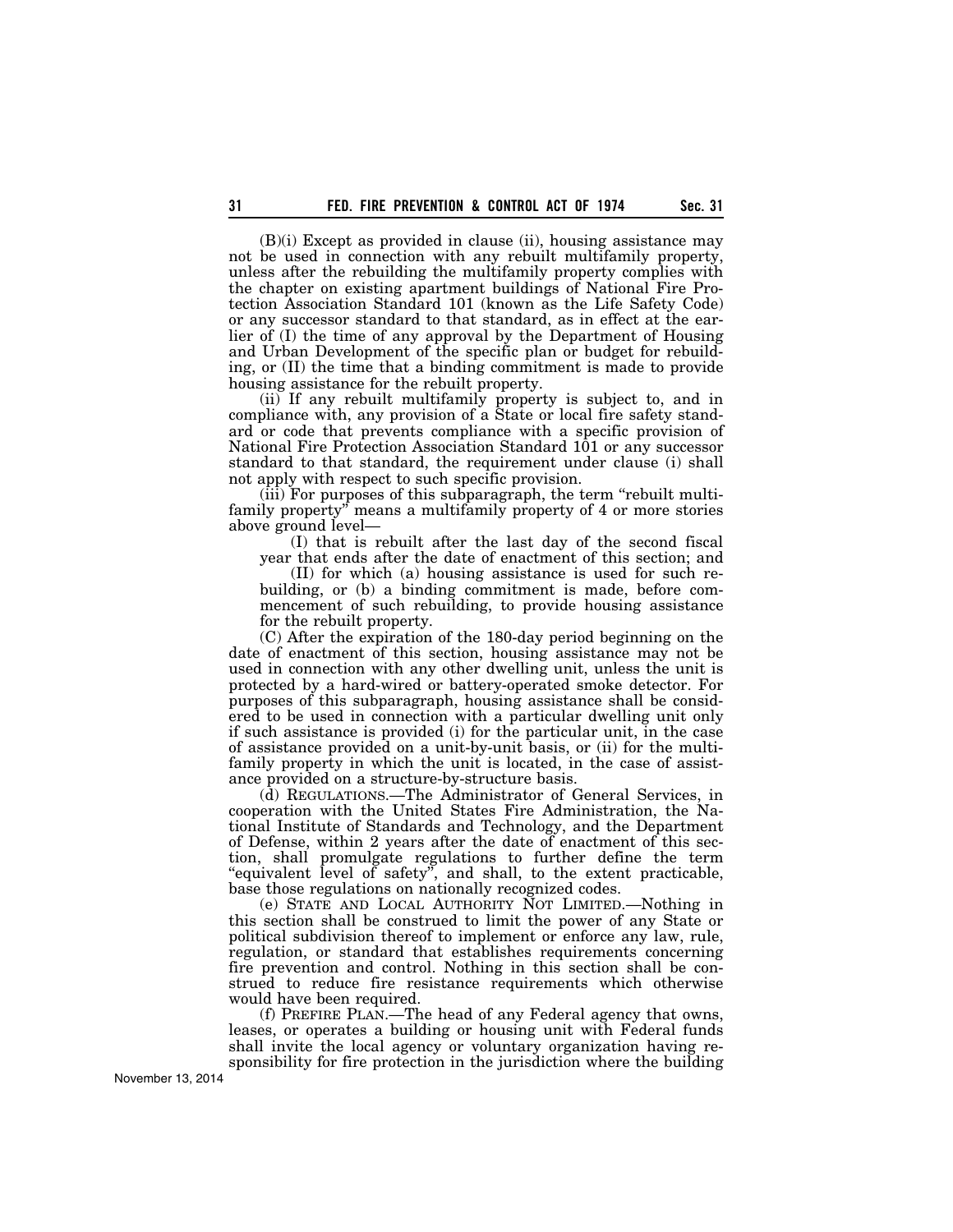or housing unit is located to prepare, and biennially review, a prefire plan for the building or housing unit.

(g) REPORTS TO CONGRESS.—(1) Within 3 years after the date of enactment of this section, and every 3 years thereafter, the Administrator of General Services shall transmit to Congress a report on the level of fire safety in Federal employee office buildings subject to fire safety requirements under this section. Such report shall contain a description of such buildings for each Federal agency.

(2) Within 10 years after the date of enactment of this section, each Federal agency providing housing to Federal employees or housing assistance shall submit a report to Congress on the progress of that agency in implementing subsection (c) and on plans for continuing such implementation.

(3)(A) The National Institute of Standards and Technology shall conduct a study and submit a report to Congress on the use, in combination, of fire detection systems, fire suppression systems, and compartmentation. Such study shall—

(i) quantify performance and reliability for fire detection systems, fire suppression systems, and compartmentation, including a field assessment of performance and determination of conditions under which a reduction or elimination of 1 or more of those systems would result in an unacceptable risk of fire loss; and

(ii) include a comparative analysis and compartmentation using fire resistive materials and compartmentation using noncombustible materials.

(B) The National Institute of Standards and Technology shall obtain funding from non-Federal sources in an amount equal to 25 percent of the cost of the study required by subparagraph (A). Funding for the National Institute of Standards and Technology for carrying out such study shall be derived from amounts otherwise authorized to be appropriated, for the Building and Fire Research Center at the National Institute of Standards and Technology, not to exceed \$750,000. The study shall commence until receipt of all matching funds from non-Federal sources. The scope and extent of the study shall be determined by the level of project funding. The Institute shall submit a report to Congress on the study within 30 months after the date of enactment of this section.

(h) RELATION TO OTHER REQUIREMENTS.—In the implementation of this section, the process for meeting space needs in urban areas shall continue to give first consideration to a centralized community business area and adjacent areas of similar character to the extent of any Federal requirement therefor.

[15 U.S.C. 2227]

### **SEC. 32. CPR TRAINING.**

No funds shall be made available to a State or local government under section 25 unless such government has a policy to actively promote the training of its firefighters in cardiopulmonary resuscitation.

[15 U.S.C. 2228]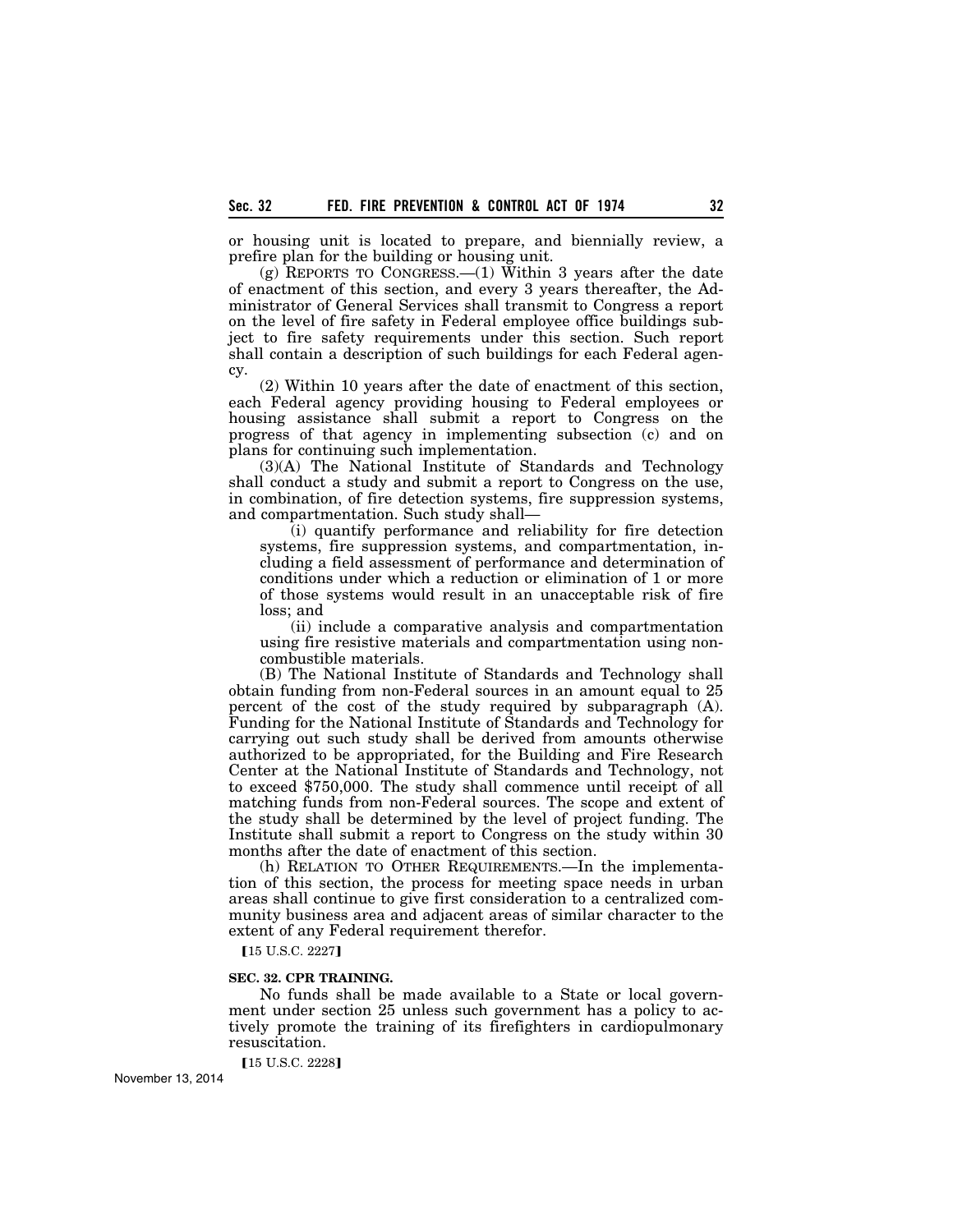# **SEC. 33. FIREFIGHTER ASSISTANCE.**

(a) DEFINITIONS.—In this section:

(1) ADMINISTRATOR OF FEMA.—The term ''Administrator of FEMA'' means the Administrator of FEMA, acting through the Administrator.

(2) AVAILABLE GRANT FUNDS.—The term ''available grant funds'', with respect to a fiscal year, means those funds appropriated pursuant to the authorization of appropriations in subsection  $\bar{q}(q)(1)$  for such fiscal year less any funds used for administrative costs pursuant to subsection  $(q)(2)$  in such fiscal year.

(3) CAREER FIRE DEPARTMENT.—The term ''career fire department'' means a fire department that has an all-paid force of firefighting personnel other than paid-on-call firefighters.

(4) COMBINATION FIRE DEPARTMENT.—The term ''combination fire department'' means a fire department that has—

(A) paid firefighting personnel; and

(B) volunteer firefighting personnel.

(5) FIREFIGHTING PERSONNEL.—The term ''firefighting personnel'' means individuals, including volunteers, who are firefighters, officers of fire departments, or emergency medical service personnel of fire departments.

(6) INSTITUTION OF HIGHER EDUCATION.—The term ''institution of higher education'' has the meaning given such term in section 101 of the Higher Education Act of 1965 (20 U.S.C. 1001).

(7) NONAFFILIATED EMS ORGANIZATION.—The term ''nonaffiliated EMS organization'' means a public or private nonprofit emergency medical services organization that is not affiliated with a hospital and does not serve a geographic area in which the Administrator of FEMA finds that emergency medical services are adequately provided by a fire department.

(8) PAID-ON-CALL.—The term ''paid-on-call'' with respect to firefighting personnel means firefighting personnel who are paid a stipend for each event to which they respond.

(9) VOLUNTEER FIRE DEPARTMENT.—The term "volunteer fire department'' means a fire department that has an all-volunteer force of firefighting personnel.

(b) ASSISTANCE PROGRAM.—

(1) AUTHORITY.—In accordance with this section, the Administrator of FEMA may award—

(A) assistance to firefighters grants under subsection  $(c)$ ; and

(B) fire prevention and safety grants and other assistance under subsection (d).

(2) ADMINISTRATIVE ASSISTANCE.—The Administrator of FEMA shall—

(A) establish specific criteria for the selection of grant recipients under this section; and

(B) provide assistance with application preparation to applicants for such grants.

(c) ASSISTANCE TO FIREFIGHTERS GRANTS.—

(1) IN GENERAL.—The Administrator of FEMA may, in consultation with the chief executives of the States in which the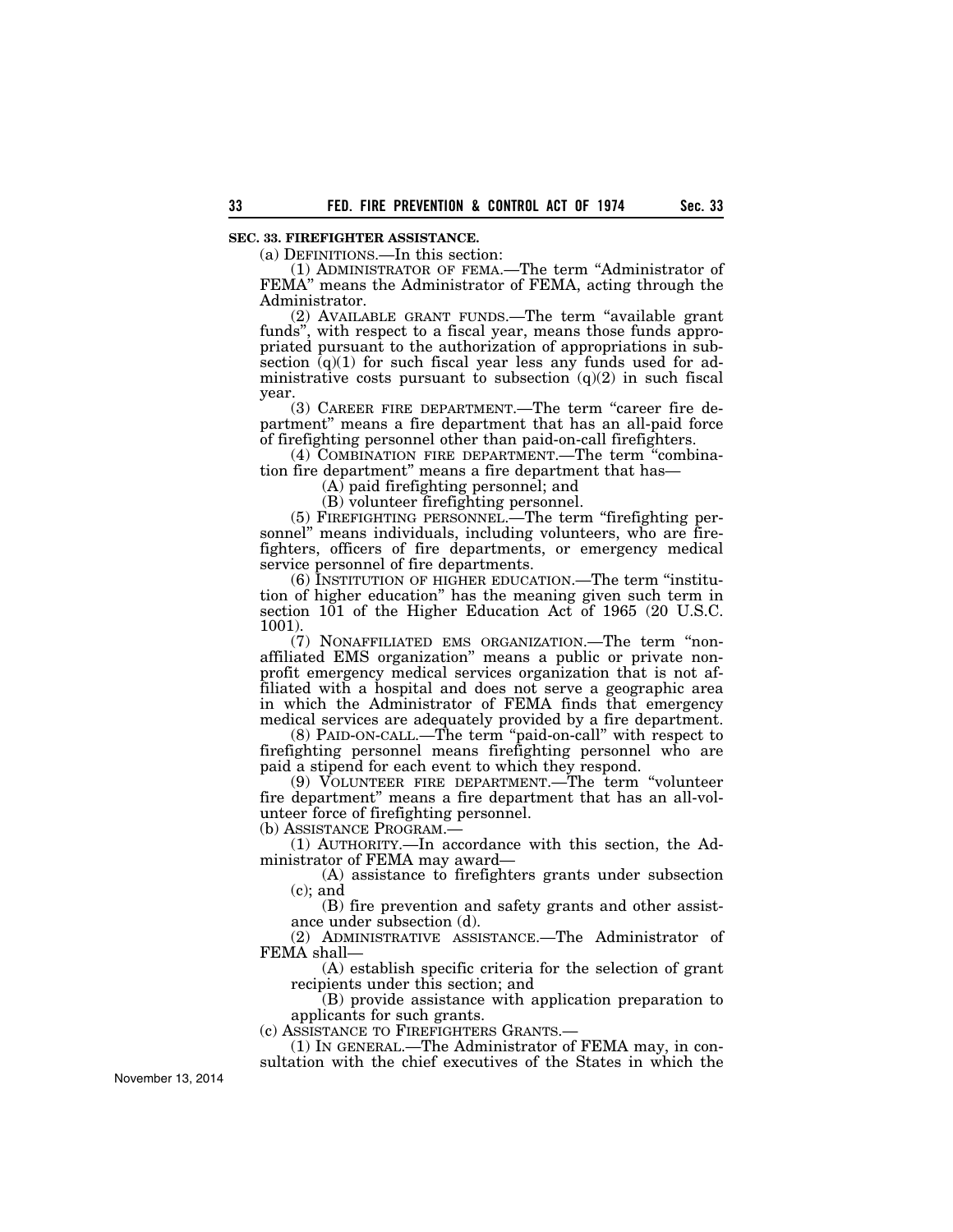recipients are located, award grants on a competitive basis directly to—

(A) fire departments, for the purpose of protecting the health and safety of the public and firefighting personnel throughout the United States against fire, fire-related, and other hazards;

(B) nonaffiliated EMS organizations to support the provision of emergency medical services; and

(C) State fire training academies for the purposes described in subparagraphs  $(G)$ ,  $(H)$ , and  $(I)$  of paragraph  $(3)$ .<br> $(2)$  MAXIMUM GRANT AMOUNTS.—

(A) POPULATION.—The Administrator of FEMA may not award a grant under this subsection in excess of amounts as follows:

(i) In the case of a recipient that serves a jurisdiction with 100,000 people or fewer, the amount of the grant awarded to such recipient shall not exceed \$1,000,000 in any fiscal year.

(ii) In the case of a recipient that serves a jurisdiction with more than 100,000 people but not more than 500,000 people, the amount of the grant awarded to such recipient shall not exceed \$2,000,000 in any fiscal year.

(iii) In the case of a recipient that serves a jurisdiction with more than 500,000 but not more than 1,000,000 people, the amount of the grant awarded to such recipient shall not exceed \$3,000,000 in any fiscal year.

(iv) In the case of a recipient that serves a jurisdiction with more than 1,000,000 people but not more than 2,500,000 people, the amount of the grant awarded to such recipient shall not exceed \$6,000,000 for any fiscal year.

(v) In the case of a recipient that serves a jurisdiction with more than 2,500,000 people, the amount of the grant awarded to such recipient shall not exceed \$9,000,000 in any fiscal year.

(B) AGGREGATE.—

(i) IN GENERAL.—Notwithstanding subparagraphs (A) and (B) and except as provided under clause (ii), the Administrator of FEMA may not award a grant under this subsection in a fiscal year in an amount that exceeds the amount that is one percent of the available grant funds in such fiscal year.

(ii) EXCEPTION.—The Administrator of FEMA may waive the limitation in clause (i) with respect to a grant recipient if the Administrator of FEMA determines that such recipient has an extraordinary need for a grant in an amount that exceeds the limit under clause (i).

(3) USE OF GRANT FUNDS.—Each entity receiving a grant under this subsection shall use the grant for one or more of the following purposes:

(A) To train firefighting personnel in—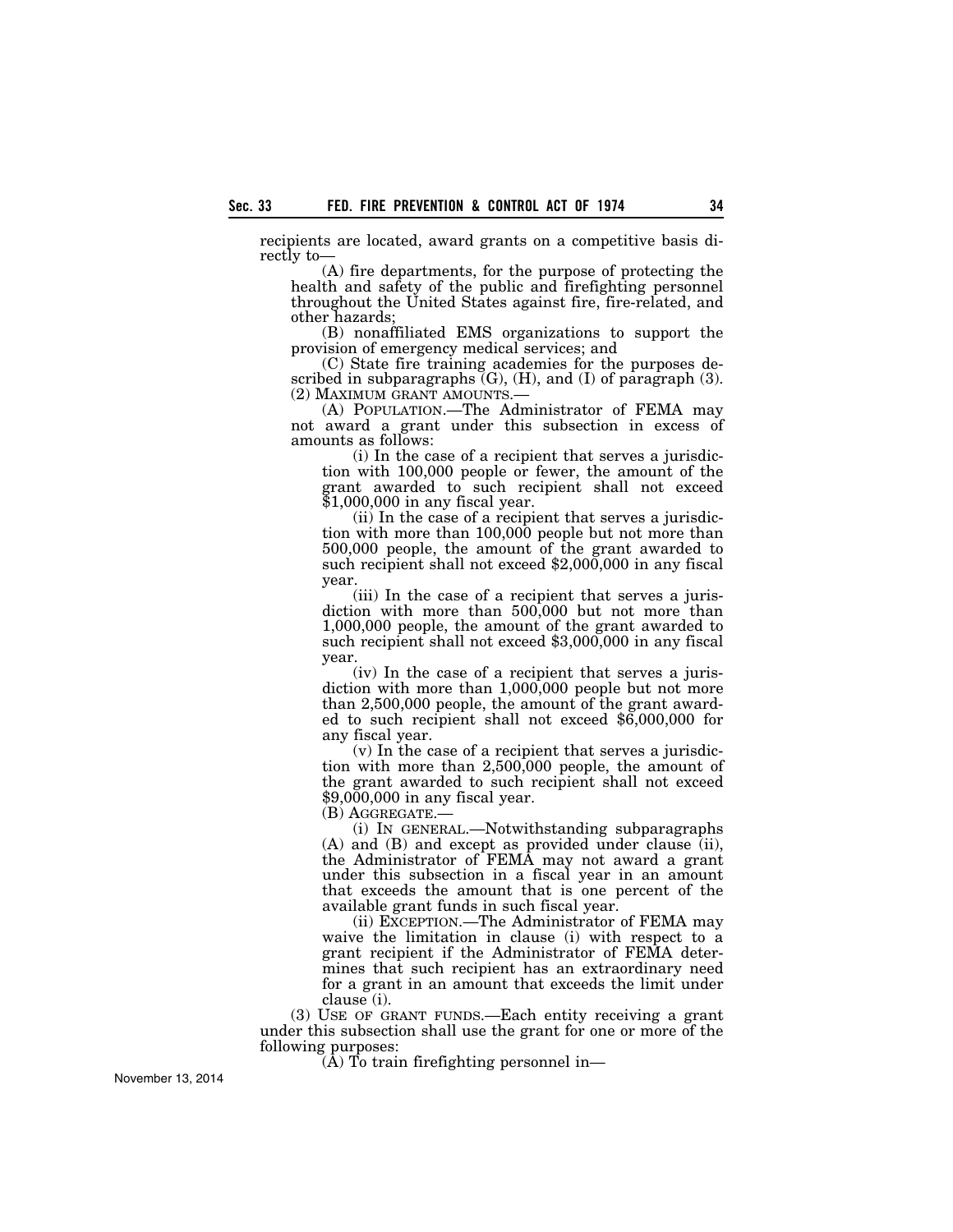(i) firefighting;

(ii) emergency medical services and other emergency response (including response to natural disasters, acts of terrorism, and other man-made disasters);

(iii) arson prevention and detection;

(iv) maritime firefighting; or

(v) the handling of hazardous materials. (B) To train firefighting personnel to provide any of the training described under subparagraph (A).

(C) To fund the creation of rapid intervention teams to protect firefighting personnel at the scenes of fires and other emergencies.

(D) To certify—

(i) fire inspectors; and

(ii) building inspectors—

(I) whose responsibilities include fire safety inspections; and

(II) who are employed by or serving as volunteers with a fire department.

(E) To establish wellness and fitness programs for firefighting personnel to ensure that the firefighting personnel are able to carry out their duties as firefighters, including programs dedicated to raising awareness of, and prevention of, job-related mental health issues.

(F) To fund emergency medical services provided by fire departments and nonaffiliated EMS organizations.

(G) To acquire additional firefighting vehicles, including fire trucks and other apparatus.

(H) To acquire additional firefighting equipment, including equipment for—

(i) fighting fires with foam in remote areas without access to water; and

(ii) communications, monitoring, and response to a natural disaster, act of terrorism, or other man-made disaster, including the use of a weapon of mass destruction.

(I) To acquire personal protective equipment, including personal protective equipment—

(i) prescribed for firefighting personnel by the Occupational Safety and Health Administration of the Department of Labor; or

(ii) for responding to a natural disaster or act of terrorism or other man-made disaster, including the use of a weapon of mass destruction.

(J) To modify fire stations, fire training facilities, and other facilities to protect the health and safety of firefighting personnel.

(K) To educate the public about arson prevention and detection.

(L) To provide incentives for the recruitment and retention of volunteer firefighting personnel for volunteer firefighting departments and other firefighting departments that utilize volunteers.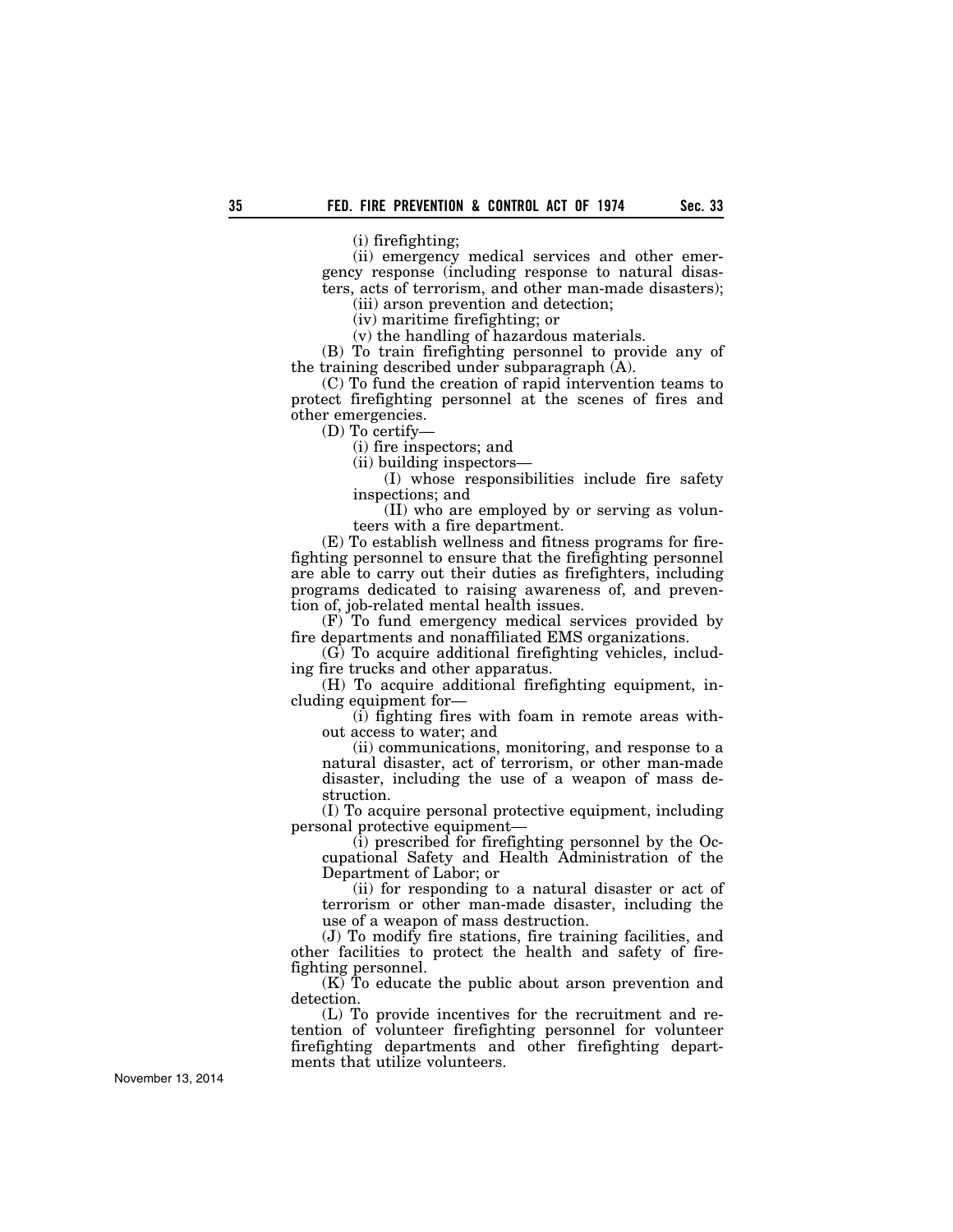(M) To support such other activities, consistent with the purposes of this subsection, as the Administrator of FEMA determines appropriate.

(d) FIRE PREVENTION AND SAFETY GRANTS.—

(1) IN GENERAL.—For the purpose of assisting fire prevention programs and supporting firefighter health and safety research and development, the Administrator of FEMA may, on a competitive basis—

(A) award grants to fire departments;

(B) award grants to, or enter into contracts or cooperative agreements with, national, State, local, tribal, or nonprofit organizations that are not fire departments and that are recognized for their experience and expertise with respect to fire prevention or fire safety programs and activities and firefighter research and development programs, for the purpose of carrying out—

(i) fire prevention programs; and

(ii) research to improve firefighter health and life safety; and

(C) award grants to institutions of higher education, national fire service organizations, or national fire safety organizations to establish and operate fire safety research centers.

(2) MAXIMUM GRANT AMOUNT.—A grant awarded under this subsection may not exceed \$1,500,000 for a fiscal year.

(3) USE OF GRANT FUNDS.—Each entity receiving a grant under this subsection shall use the grant for one or more of the following purposes:

(A) To enforce fire codes and promote compliance with fire safety standards.

(B) To fund fire prevention programs, including programs that educate the public about arson prevention and detection.

(C) To fund wildland fire prevention programs, including education, awareness, and mitigation programs that protect lives, property, and natural resources from fire in the wildland-urban interface.

(D) In the case of a grant awarded under paragraph  $(1)(C)$ , to fund the establishment or operation of a fire safety research center for the purpose of significantly reducing the number of fire-related deaths and injuries among firefighters and the general public through research, development, and technology transfer activities.

(E) To support such other activities, consistent with the purposes of this subsection, as the Administrator of FEMA determines appropriate.

(4) LIMITATION.—None of the funds made available under this subsection may be provided to the Association of Community Organizations for Reform Now (ACORN) or any of its affiliates, subsidiaries, or allied organizations.

(e) APPLICATIONS FOR GRANTS.—

(1) IN GENERAL.—An entity seeking a grant under this section shall submit to the Administrator of FEMA an application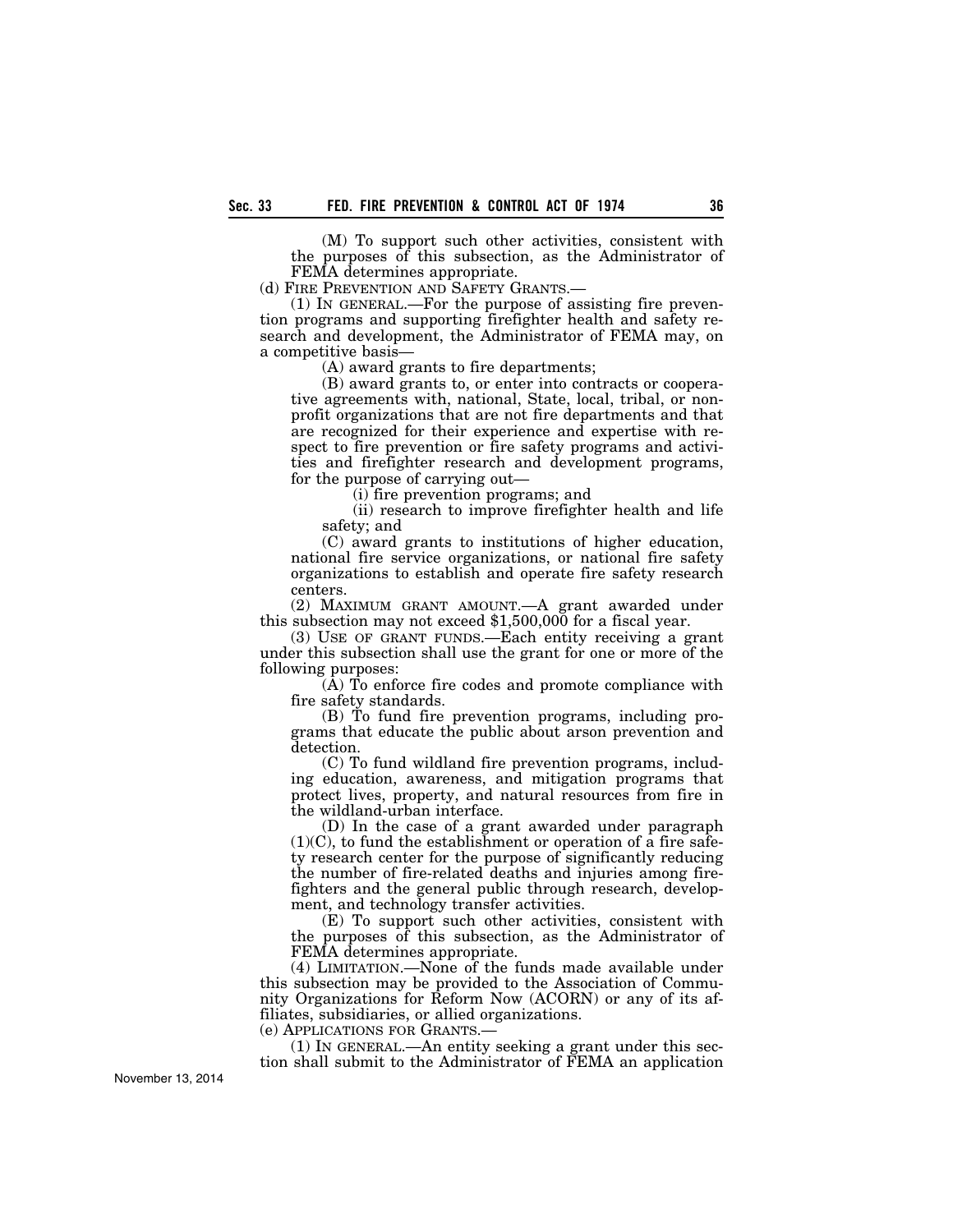therefor in such form and in such manner as the Administrator of FEMA determines appropriate.

(2) ELEMENTS.—Each application submitted under paragraph (1) shall include the following:

(A) A description of the financial need of the applicant for the grant.

(B) An analysis of the costs and benefits, with respect to public safety, of the use for which a grant is requested.

(C) An agreement to provide information to the national fire incident reporting system for the period covered by the grant.

(D) A list of other sources of funding received by the applicant—

(i) for the same purpose for which the application for a grant under this section was submitted; or

(ii) from the Federal Government for other fire-related purposes.

(E) Such other information as the Administrator of FEMA determines appropriate.

(3) JOINT OR REGIONAL APPLICATIONS.—

(A) IN GENERAL.—Two or more entities may submit an application under paragraph (1) for a grant under this section to fund a joint program or initiative, including acquisition of shared equipment or vehicles.

(B) NONEXCLUSIVITY.—Applications under this paragraph may be submitted instead of or in addition to any other application submitted under paragraph (1).

(C) GUIDANCE.—The Administrator of FEMA shall—

(i) publish guidance on applying for and administering grants awarded for joint programs and initiatives described in subparagraph  $(\overline{A})$ ; and

(ii) encourage applicants to apply for grants for joint programs and initiatives described in subparagraph (A) as the Administrator of FEMA determines appropriate to achieve greater cost effectiveness and regional efficiency.

(f) PEER REVIEW OF GRANT APPLICATIONS.—

(1) IN GENERAL.—The Administrator of FEMA shall, after consultation with national fire service and emergency medical services organizations, appoint fire service personnel to conduct peer reviews of applications received under subsection  $(e)(1).$ 

(2) APPLICABILITY OF FEDERAL ADVISORY COMMITTEE ACT.— The Federal Advisory Committee Act (5 U.S.C. App.) shall not apply to activities carried out pursuant to this subsection.

 $(g)$  PRIORITIZATION OF GRANT AWARDS.—In awarding grants under this section, the Administrator of FEMA shall consider the following:

(1) The findings and recommendations of the peer reviews carried out under subsection (f).

(2) The degree to which an award will reduce deaths, injuries, and property damage by reducing the risks associated with fire-related and other hazards.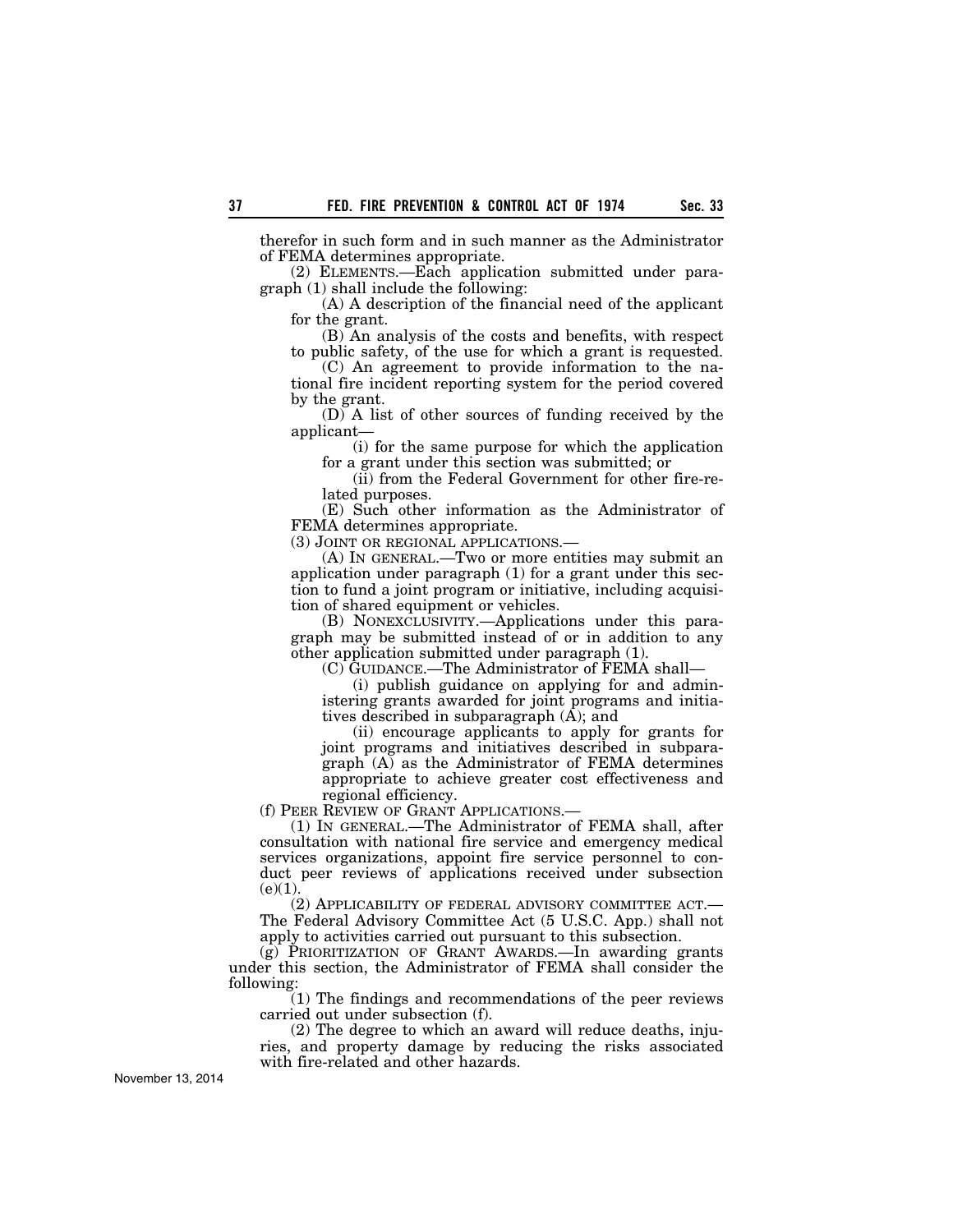(3) The extent of the need of an applicant for a grant under this section and the need to protect the United States as a whole.

(4) The number of calls requesting or requiring a fire fighting or emergency medical response received by an applicant.

(h) ALLOCATION OF GRANT AWARDS.—In awarding grants under this section, the Administrator of FEMA shall ensure that of the available grant funds in each fiscal year—

(1) not less than 25 percent are awarded under subsection (c) to career fire departments;

(2) not less than 25 percent are awarded under subsection (c) to volunteer fire departments;

(3) not less than 25 percent are awarded under subsection (c) to combination fire departments and fire departments using paid-on-call firefighting personnel;

(4) not less than 10 percent are available for open competition among career fire departments, volunteer fire departments, combination fire departments, and fire departments using paid-on-call firefighting personnel for grants awarded under subsection (c);

(5) not less than 10 percent are awarded under subsection (d); and

(6) not more than 2 percent are awarded under this section to nonaffiliated EMS organizations described in subsection  $(c)(1)(B)$ .

(i) ADDITIONAL REQUIREMENTS AND LIMITATIONS.—

(1) FUNDING FOR EMERGENCY MEDICAL SERVICES.—Not less than 3.5 percent of the available grant funds for a fiscal year shall be awarded under this section for purposes described in subsection  $(c)(3)(F)$ .

(2) STATE FIRE TRAINING ACADEMIES.—

(A) MAXIMUM SHARE.—Not more than 3 percent of the available grant funds for a fiscal year may be awarded under subsection  $(c)(1)(C)$ .

(B) MAXIMUM GRANT AMOUNT.—The Administrator of FEMA may not award a grant under subsection  $(c)(1)(C)$ to a State fire training academy in an amount that exceeds \$1,000,000 in any fiscal year.

(3) AMOUNTS FOR PURCHASING FIREFIGHTING VEHICLES.— Not more than 25 percent of the available grant funds for a fiscal year may be used to assist grant recipients to purchase vehicles pursuant to subsection  $(c)(3)(G)$ .

(j) FURTHER CONSIDERATIONS.—

(1) ASSISTANCE TO FIREFIGHTERS GRANTS TO FIRE DEPART-MENTS.—In considering applications for grants under subsection  $(c)(1)(A)$ , the Administrator of FEMA shall consider-

(A) the extent to which the grant would enhance the daily operations of the applicant and the impact of such a grant on the protection of lives and property; and

(B) a broad range of factors important to the applicant's ability to respond to fires and related hazards, such as the following:

(i) Population served.

(ii) Geographic response area.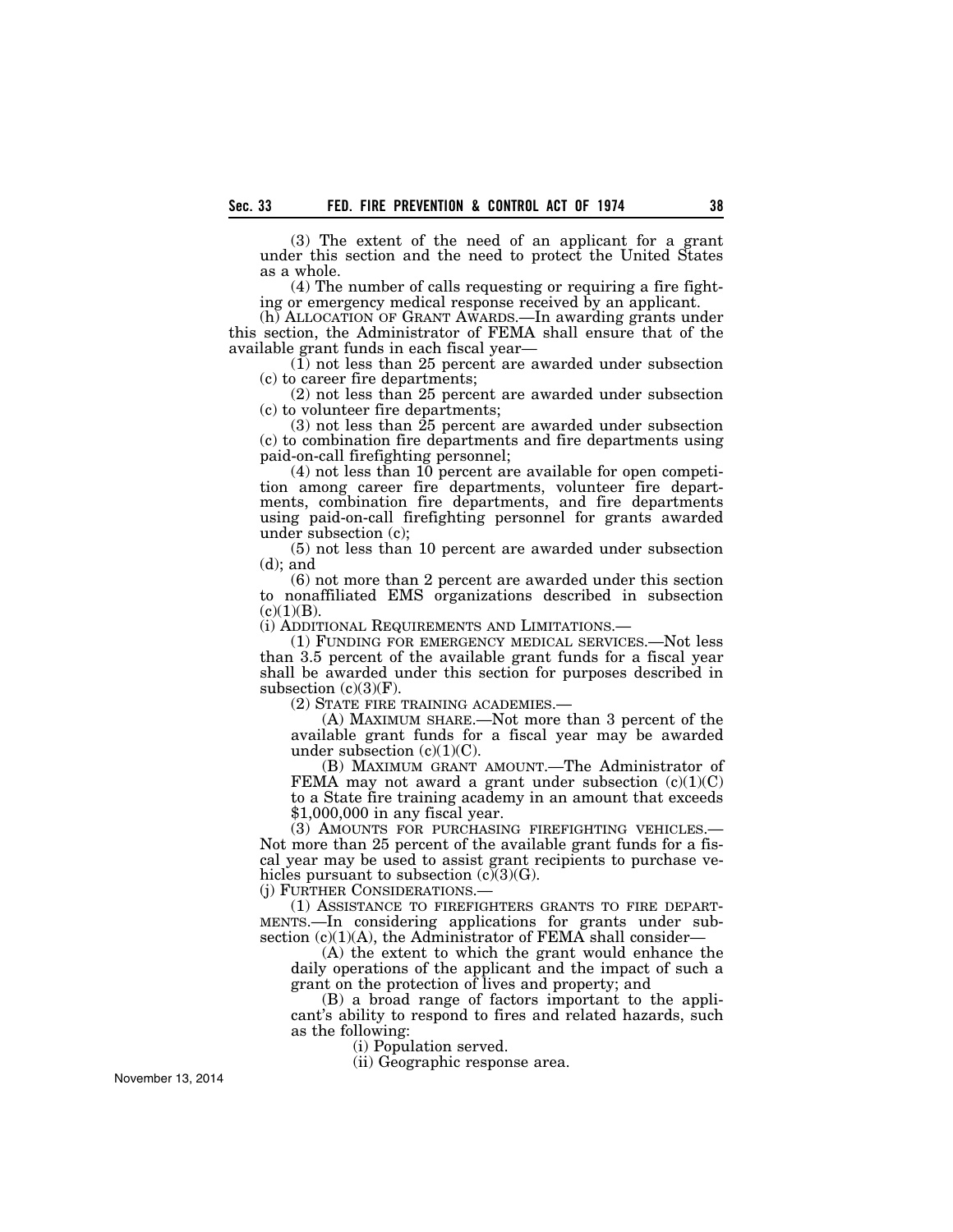(iii) Hazards vulnerability.

(iv) Call volume.

(v) Financial situation, including unemployment rate of the area being served.

(vi) Need for training or equipment.<br>(2) APPLICATIONS FROM NONAFFILIATED EMS ORGANIZA-TIONS.—In the case of an application submitted under subsection  $(e)(1)$  by a nonaffiliated EMS organization, the Administrator of FEMA shall consider the extent to which other sources of Federal funding are available to the applicant to provide the assistance requested in such application.

(3) AWARDING FIRE PREVENTION AND SAFETY GRANTS TO CERTAIN ORGANIZATIONS THAT ARE NOT FIRE DEPARTMENTS.—In the case of applicants for grants under this section who are described in subsection  $(d)(1)(B)$ , the Administrator of FEMA shall give priority to applicants who focus on—

(A) prevention of injuries to high risk groups from fire; and

(B) research programs that demonstrate a potential to improve firefighter safety.

(4) AWARDING GRANTS FOR FIRE SAFETY RESEARCH CENTERS.—<br>(A) CONSIDERATIONS.—In awarding grants under sub-

section  $(d)(1)(C)$ , the Administrator of FEMA shall—

(i) select each grant recipient on—

(I) the demonstrated research and extension resources available to the recipient to carry out the research, development, and technology transfer activities;

(II) the capability of the recipient to provide leadership in making national contributions to fire safety;

(III) the recipient's ability to disseminate the results of fire safety research; and

(IV) the strategic plan the recipient proposes to carry out under the grant;

(ii) give special consideration in selecting recipients under subparagraph (A) to an applicant for a grant that consists of a partnership between—

(I) a national fire service organization or a national fire safety organization; and

(II) an institution of higher education, including a minority-serving institution (as described in section 371(a) of the Higher Education Act of 1965  $(20 \text{ U.S.C. } 1067q(a))$ ; and

(iii) consider the research needs identified and prioritized through the workshop required by subparagraph (B)(i).

(B) RESEARCH NEEDS.—

(i) IN GENERAL.—Not later than 90 days after the date of the enactment of the Fire Grants Reauthorization Act of 2012, the Administrator of FEMA shall convene a workshop of the fire safety research community, fire service organizations, and other appropriate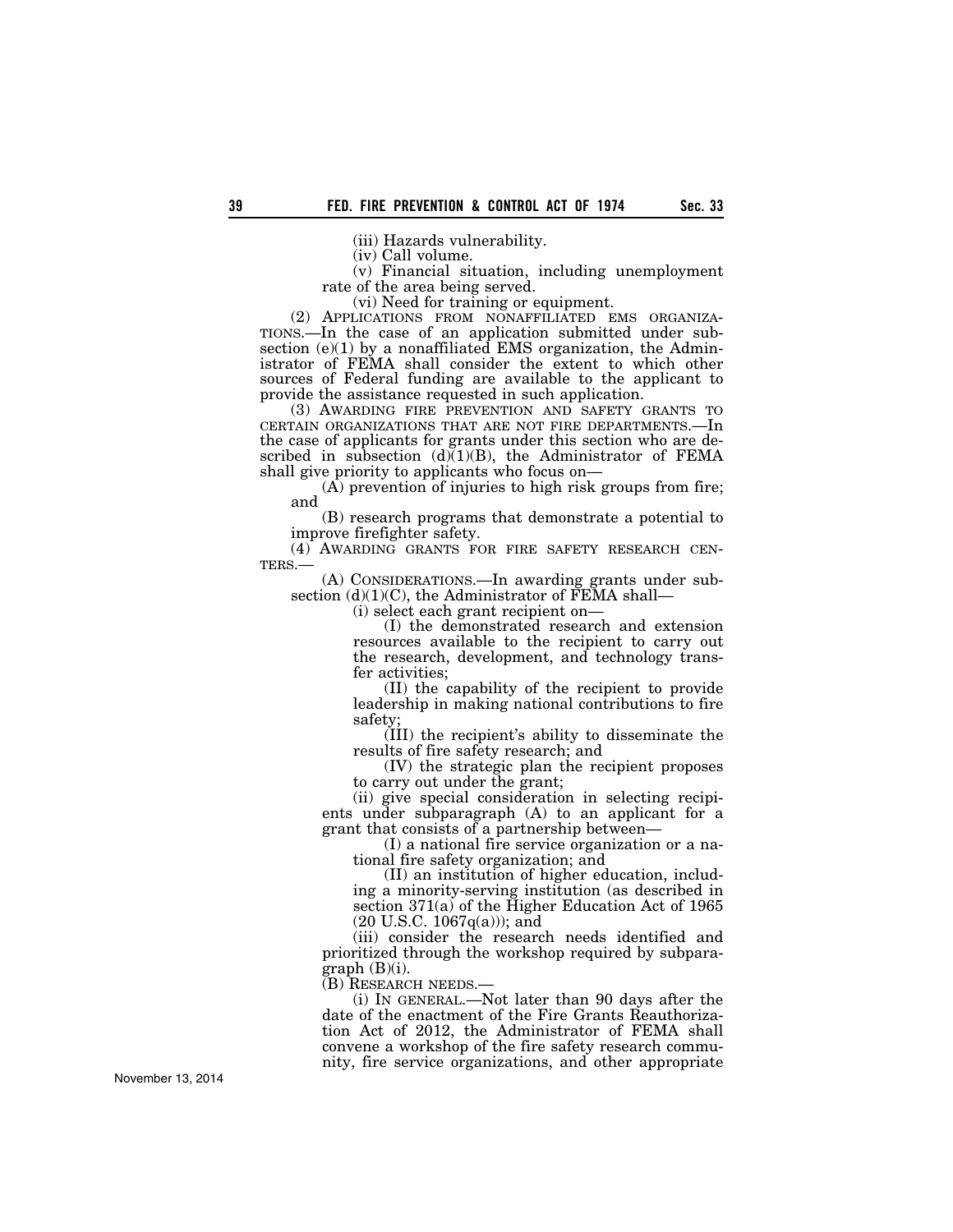stakeholders to identify and prioritize fire safety research needs.

(ii) PUBLICATION.—The Administrator of FEMA shall ensure that the results of the workshop are made available to the public.

(C) LIMITATIONS ON GRANTS FOR FIRE SAFETY RE-SEARCH CENTERS.—

(i) IN GENERAL.—The Administrator of FEMA may award grants under subsection (d) to establish not more than 3 fire safety research centers.

(ii) RECIPIENTS.—An institution of higher education, a national fire service organization, and a national fire safety organization may not directly receive a grant under subsection (d) for a fiscal year for more than 1 fire safety research center.

(5) AVOIDING DUPLICATION.—The Administrator of FEMA shall review lists submitted by applicants pursuant to subsection (e)(2)(D) and take such actions as the Administrator of FEMA considers necessary to prevent unnecessary duplication of grant awards.

(k) MATCHING AND MAINTENANCE OF EXPENDITURE REQUIRE-MENTS.

(1) MATCHING REQUIREMENT FOR ASSISTANCE TO FIRE-FIGHTERS GRANTS.—

(A) IN GENERAL.—Except as provided in subparagraph (B), an applicant seeking a grant to carry out an activity under subsection (c) shall agree to make available non-Federal funds to carry out such activity in an amount equal to not less than 15 percent of the grant awarded to such applicant under such subsection.

(B) EXCEPTION FOR ENTITIES SERVING SMALL COMMU-NITIES.—In the case that an applicant seeking a grant to carry out an activity under subsection (c) serves a jurisdiction of—

(i) more than 20,000 residents but not more than 1,000,000 residents, the application shall agree to make available non-Federal funds in an amount equal to not less than 10 percent of the grant awarded to such applicant under such subsection; and

(ii) 20,000 residents or fewer, the applicant shall agree to make available non-Federal funds in an amount equal to not less than 5 percent of the grant awarded to such applicant under such subsection.

(2) MATCHING REQUIREMENT FOR FIRE PREVENTION AND SAFETY GRANTS.—

(A) IN GENERAL.—An applicant seeking a grant to carry out an activity under subsection (d) shall agree to make available non-Federal funds to carry out such activity in an amount equal to not less than 5 percent of the grant awarded to such applicant under such subsection.

(B) MEANS OF MATCHING.—An applicant for a grant under subsection (d) may meet the matching requirement under subparagraph (A) through direct funding, funding of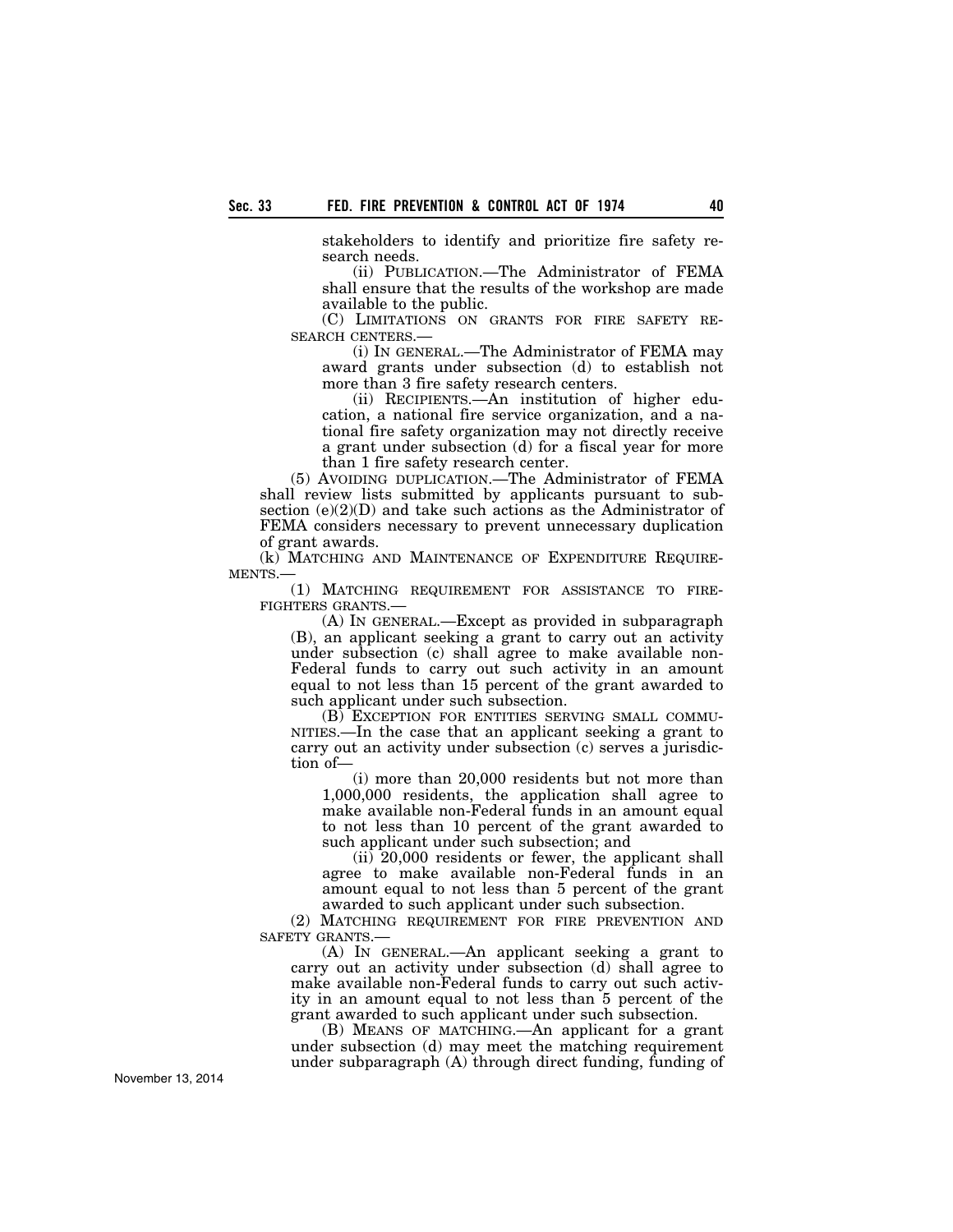complementary activities, or the provision of staff, facilities, services, material, or equipment.

(3) MAINTENANCE OF EXPENDITURES.—An applicant seeking a grant under subsection (c) or (d) shall agree to maintain during the term of the grant the applicant's aggregate expenditures relating to the uses described in subsections  $(c)(3)$  and (d)(3) at not less than 80 percent of the average amount of such expenditures in the  $2$  fiscal years preceding the fiscal year in which the grant amounts are received.<br>(4) WAIVER.—

(A) IN GENERAL.—Except as provided in subparagraph (C)(ii), the Administrator of FEMA may waive or reduce the requirements of paragraphs  $(1)$ ,  $(2)$ , and  $(3)$  in cases of demonstrated economic hardship.<br>(B) GUIDELINES.—

(i) IN GENERAL.—The Administrator of FEMA shall establish and publish guidelines for determining what constitutes economic hardship for purposes of this paragraph.

(ii) CONSULTATION.—In developing guidelines under clause (i), the Administrator of FEMA shall consult with individuals who are—

(I) recognized for expertise in firefighting, emergency medical services provided by fire services, or the economic affairs of State and local governments; and

(II) members of national fire service organizations or national organizations representing the interests of State and local governments.

(iii) CONSIDERATIONS.—In developing guidelines under clause (i), the Administrator of FEMA shall consider, with respect to relevant communities, the following:

(I) Changes in rates of unemployment from previous years.

(II) Whether the rates of unemployment of the relevant communities are currently and have consistently exceeded the annual national average rates of unemployment.

(III) Changes in percentages of individuals eligible to receive food stamps from previous years.

(IV) Such other factors as the Administrator of FEMA considers appropriate.

(C) CERTAIN APPLICANTS FOR FIRE PREVENTION AND SAFETY GRANTS.—The authority under subparagraph (A) shall not apply with respect to a nonprofit organization that—

(i) is described in subsection  $(d)(1)(B)$ ; and

(ii) is not a fire department or emergency medical services organization.

(l) GRANT GUIDELINES.—

(1) GUIDELINES.—For each fiscal year, prior to awarding any grants under this section, the Administrator of FEMA shall publish in the Federal Register—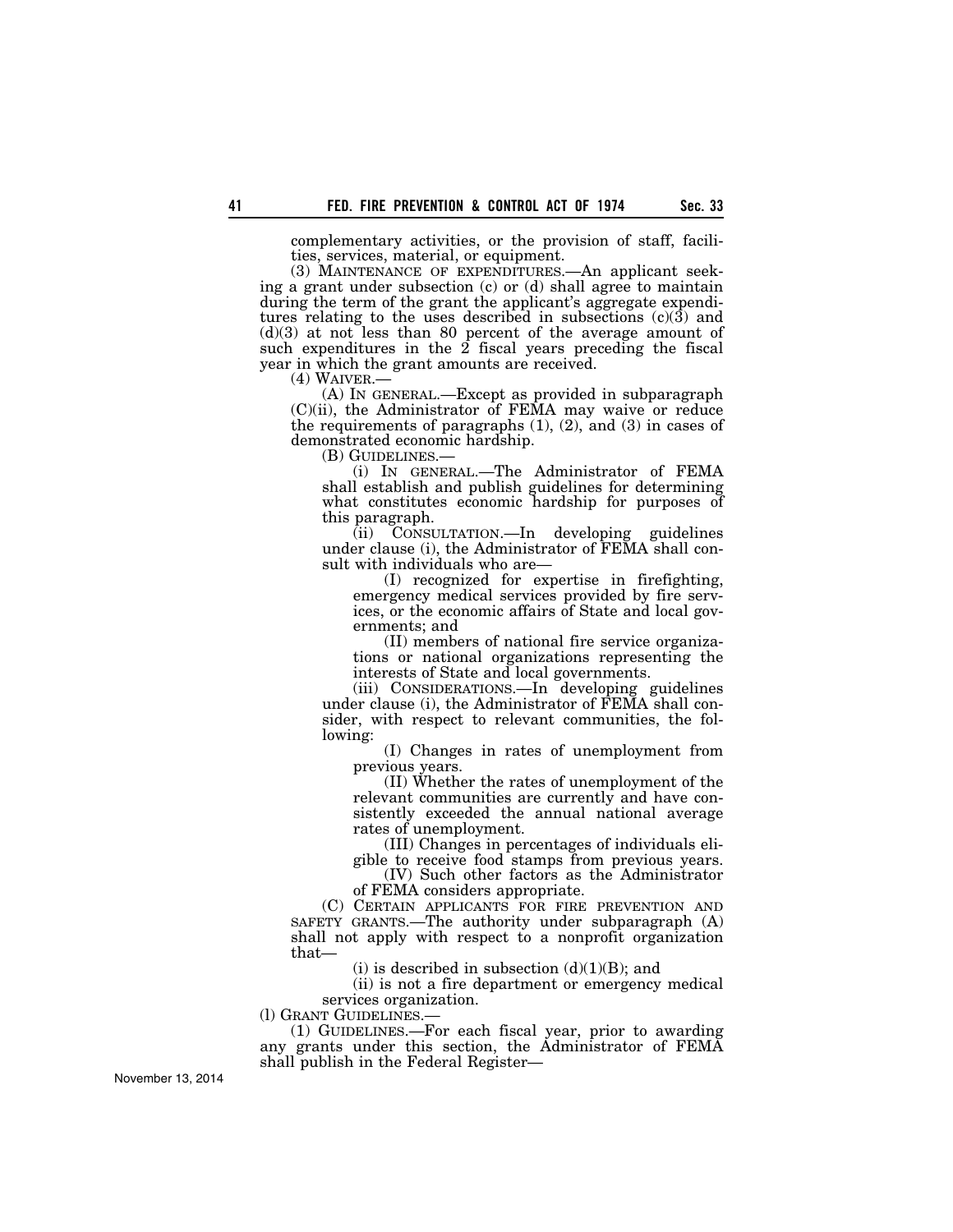(A) guidelines that describe—

(i) the process for applying for grants under this section; and

(ii) the criteria that will be used for selecting grant recipients; and

(B) an explanation of any differences between such guidelines and the recommendations obtained under paragraph (2).

(2) ANNUAL MEETING TO OBTAIN RECOMMENDATIONS.— (A) IN GENERAL.—For each fiscal year, the Adminis-

trator of FEMA shall convene a meeting of qualified members of national fire service organizations and, at the discretion of the Administrator of FEMA, qualified members of emergency medical service organizations to obtain recommendations regarding the following:

(i) Criteria for the awarding of grants under this section.

(ii) Administrative changes to the assistance program established under subsection (b).

(B) QUALIFIED MEMBERS.—For purposes of this paragraph, a qualified member of an organization is a member who—

(i) is recognized for expertise in firefighting or emergency medical services;

(ii) is not an employee of the Federal Government; and

(iii) in the case of a member of an emergency medical service organization, is a member of an organization that represents—

(I) providers of emergency medical services that are affiliated with fire departments; or

(II) nonaffiliated EMS providers.

(3) APPLICABILITY OF FEDERAL ADVISORY COMMITTEE ACT.— The Federal Advisory Committee Act (5 U.S.C. App.) shall not apply to activities carried out under this subsection.

(m) ACCOUNTING DETERMINATION.—Notwithstanding any other provision of law, for purposes of this section, equipment costs shall include all costs attributable to any design, purchase of components, assembly, manufacture, and transportation of equipment not otherwise commercially available.

(n) ELIGIBLE GRANTEE ON BEHALF OF ALASKA NATIVE VIL-LAGES.—The Alaska Village Initiatives, a non-profit organization incorporated in the State of Alaska, shall be eligible to apply for and receive a grant or other assistance under this section on behalf of Alaska Native villages.

(o) TRAINING STANDARDS.—If an applicant for a grant under this section is applying for such grant to purchase training that does not meet or exceed any applicable national voluntary consensus standards, including those developed under section 647 of the Post-Katrina Emergency Management Reform Act of 2006 (6 U.S.C. 747), the applicant shall submit to the Administrator of FEMA an explanation of the reasons that the training proposed to be purchased will serve the needs of the applicant better than training that meets or exceeds such standards.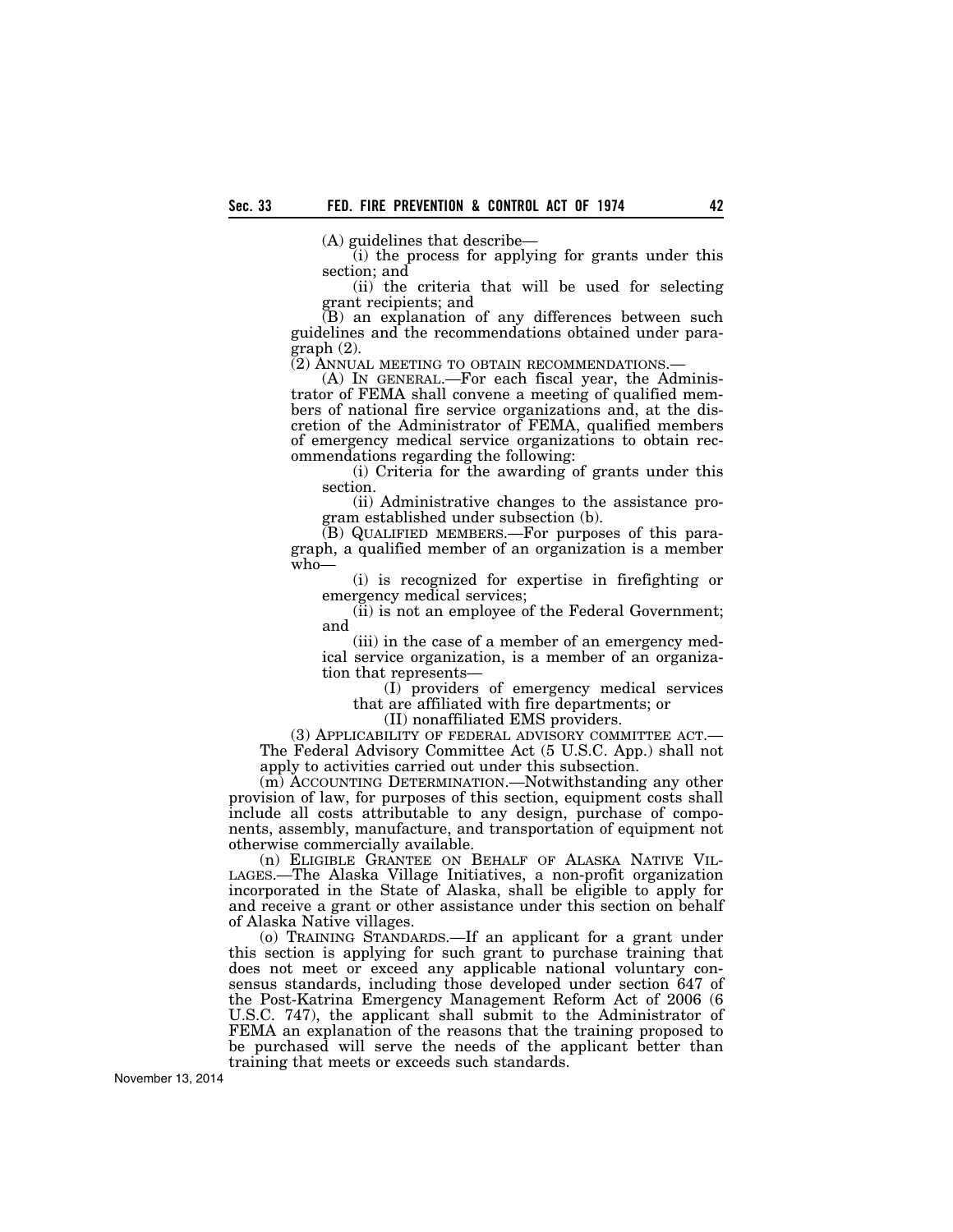(p) ENSURING EFFECTIVE USE OF GRANTS.—

(1) AUDITS.—The Administrator of FEMA may audit a recipient of a grant awarded under this section to ensure that—

(A) the grant amounts are expended for the intended purposes; and

(B) the grant recipient complies with the requirements of subsection (k).

(2) PERFORMANCE ASSESSMENT.—

(A) IN GENERAL.—The Administrator of FEMA shall develop and implement a performance assessment system, including quantifiable performance metrics, to evaluate the extent to which grants awarded under this section are furthering the purposes of this section, including protecting the health and safety of the public and firefighting personnel against fire and fire-related hazards.

(B) CONSULTATION.—The Administrator of FEMA shall consult with fire service representatives and with the Comptroller General of the United States in developing the assessment system required by subparagraph (A).

(3) ANNUAL REPORTS TO ADMINISTRATOR OF FEMA.—Not less frequently than once each year during the term of a grant awarded under this section, the recipient of the grant shall submit to the Administrator of FEMA an annual report describing how the recipient used the grant amounts.

(4) ANNUAL REPORTS TO CONGRESS.—

(A) IN GENERAL.—Not later than September 30, 2013, and each year thereafter through 2017, the Administrator of FEMA shall submit to the Committee on Homeland Security and Governmental Affairs of the Senate and the Committee on Science and Technology and the Committee on Transportation and Infrastructure of the House of Representatives a report that provides—

(i) information on the performance assessment system developed under paragraph (2); and

(ii) using the performance metrics developed under such paragraph, an evaluation of the effectiveness of the grants awarded under this section.

(B) ADDITIONAL INFORMATION.—The report due under subparagraph (A) on September 30, 2016, shall also include recommendations for legislative changes to improve grants under this section.

(q) AUTHORIZATION OF APPROPRIATIONS.—

(1) IN GENERAL.—There is authorized to be appropriated to carry out this section—

(A) \$750,000,000 for fiscal year 2013; and

(B) for each of fiscal years 2014 through 2017, an amount equal to the amount authorized for the previous fiscal year increased by the percentage by which—

(i) the Consumer Price Index (all items, United States city average) for the previous fiscal year, exceeds

(ii) the Consumer Price Index for the fiscal year preceding the fiscal year described in clause (i).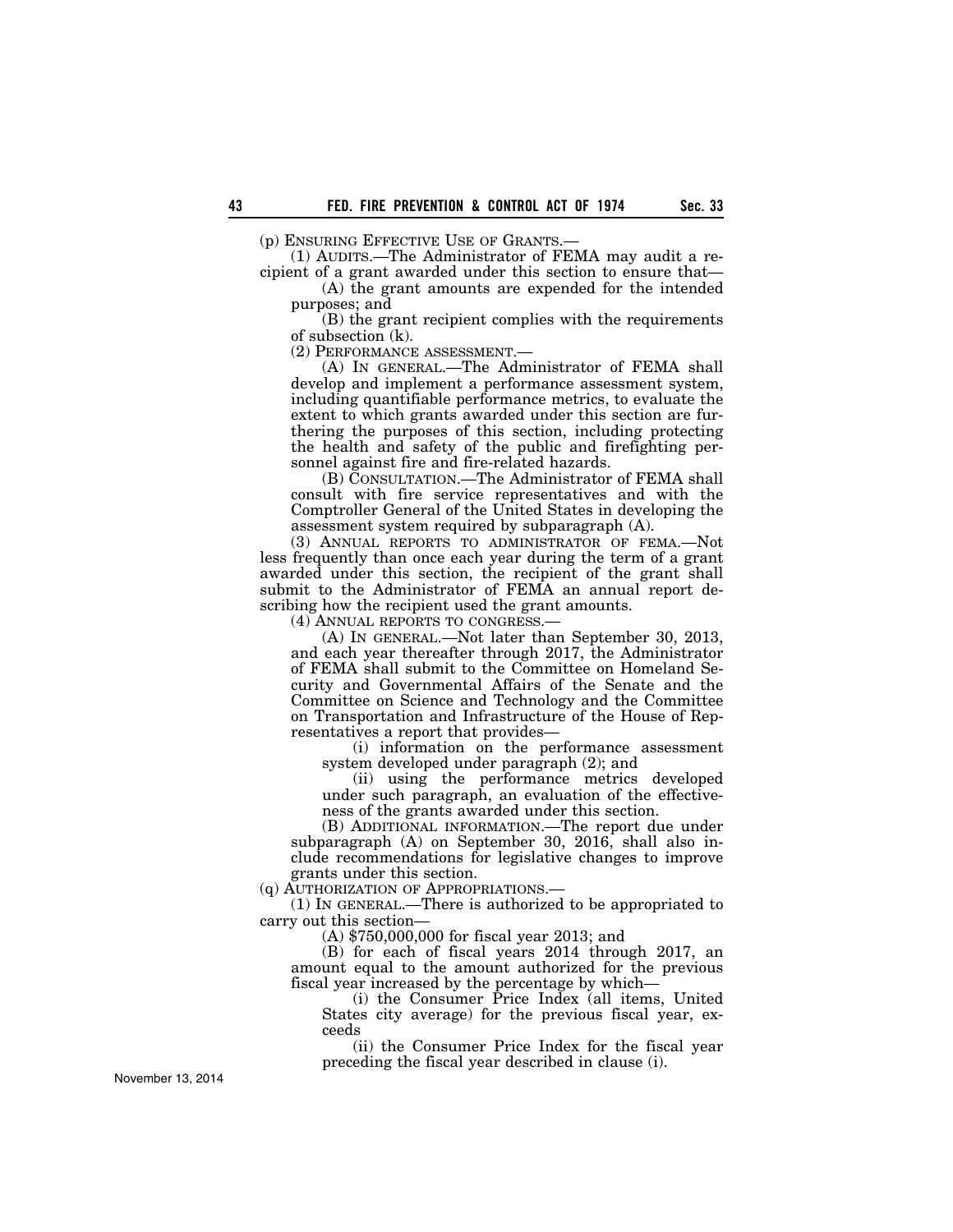(2) ADMINISTRATIVE EXPENSES.—Of the amounts appropriated pursuant to paragraph (1) for a fiscal year, the Administrator of FEMA may use not more than 5 percent of such amounts for salaries and expenses and other administrative costs incurred by the Administrator of FEMA in the course of awarding grants and providing assistance under this section.

(3) CONGRESSIONALLY DIRECTED SPENDING.—Consistent with the requirements in subsections  $(c)(1)$  and  $(d)(1)$  that grants under those subsections be awarded on a competitive basis, none of the funds appropriated pursuant to this subsection may be used for any congressionally directed spending item (as defined under the rules of the Senate and the House of Representatives).

(r) SUNSET OF AUTHORITIES.—The authority to award assistance and grants under this section shall expire on the date that is 5 years after the date of the enactment of the Fire Grants Reauthorization Act of 2012.

[15 U.S.C. 2229]

# **SEC. 34. STAFFING FOR ADEQUATE FIRE AND EMERGENCY RESPONSE.**

(a) EXPANDED AUTHORITY TO MAKE GRANTS.— (1) HIRING GRANTS.—(A) The Administrator of FEMA shall make grants directly to career fire departments, combination fire departments, and volunteer fire departments, in consultation with the chief executive of the State in which the applicant is located, for the purpose of increasing the number of firefighters to help communities meet industry minimum standards and attain 24-hour staffing to provide adequate protection from fire and fire-related hazards, and to fulfill traditional missions of fire departments that antedate the creation of the Department of Homeland Security.

(B) Grants made under this paragraph shall be for 3 years and be used for programs to hire new, additional firefighters.

(C) In awarding grants under this subsection, the Administrator of FEMA may give preferential consideration to applications that involve a non-Federal contribution exceeding the minimums under subparagraph (E).

(D) The Administrator of FEMA may provide technical assistance to States, units of local government, Indian tribal governments, and to other public entities, in furtherance of the purposes of this section.

(E) The portion of the costs of hiring firefighters provided by a grant under this paragraph may not exceed—

(i) 75 percent in the first year of the grant;

(ii) 75 percent in the second year of the grant; and

(iii) 35 percent in the third year of the grant.

(F) Notwithstanding any other provision of law, any firefighter hired with funds provided under this subsection shall not be discriminated against for, or be prohibited from, engaging in volunteer activities in another jurisdiction during offduty hours.

(G) All grants made pursuant to this subsection shall be awarded on a competitive basis through a neutral peer review process.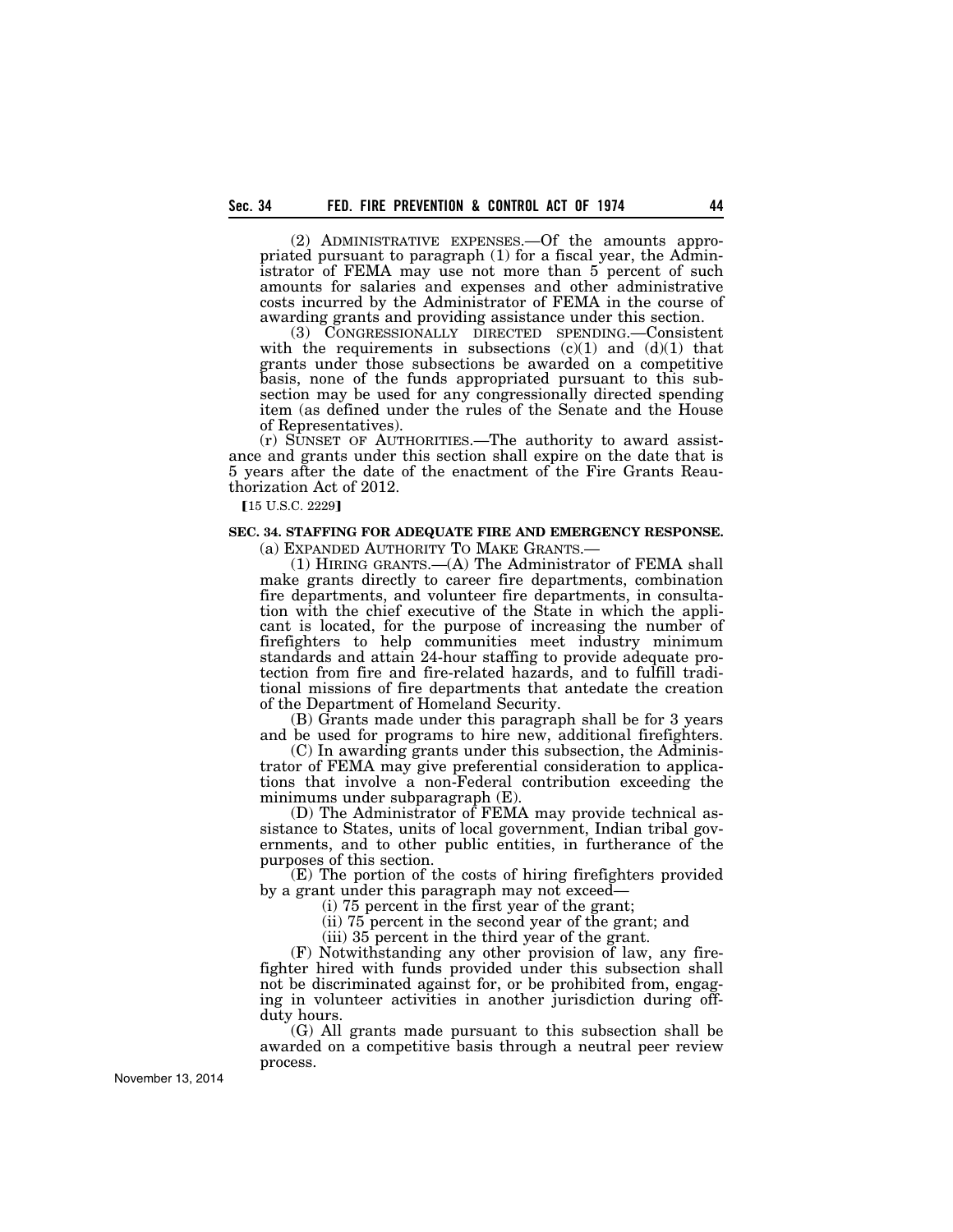(H) At the beginning of the fiscal year, the Administrator of FEMA shall set aside 10 percent of the funds appropriated for carrying out this paragraph for departments with majority volunteer or all volunteer personnel. After awards have been made, if less than 10 percent of the funds appropriated for carrying out this paragraph are not awarded to departments with majority volunteer or all volunteer personnel, the Administrator of FEMA shall transfer from funds appropriated for carrying out this paragraph to funds available for carrying out paragraph (2) an amount equal to the difference between the amount that is provided to such fire departments and 10 percent.

(2) RECRUITMENT AND RETENTION GRANTS.—In addition to any amounts transferred under paragraph  $(1)(H)$ , the Administrator of FEMA shall direct at least 10 percent of the total amount of funds appropriated pursuant to this section annually to a competitive grant program for the recruitment and retention of volunteer firefighters who are involved with or trained in the operations of firefighting and emergency response. Eligible entities shall include volunteer or combination fire departments, and national, State, local, or tribal organizations that represent the interests of volunteer firefighters.

(b) APPLICATIONS.—(1) No grant may be made under this section unless an application has been submitted to, and approved by, the Administrator of FEMA.

(2) An application for a grant under this section shall be submitted in such form, and contain such information, as the Administrator of FEMA may prescribe.

(3) At a minimum, each application for a grant under this section shall—

(A) explain the applicant's inability to address the need without Federal assistance;

 $(B)$  in the case of a grant under subsection  $(a)(1)$ , explain how the applicant plans to meet the requirements of subsection  $(a)(1)(B)(ii)$  and  $(F);$ 

(C) specify long-term plans for retaining firefighters following the conclusion of Federal support provided under this section; and

(D) provide assurances that the applicant will, to the extent practicable, seek, recruit, and hire members of racial and ethnic minority groups and women in order to increase their ranks within firefighting.

(c) LIMITATION ON USE OF FUNDS.—(1) Funds made available under this section to fire departments for salaries and benefits to hire new, additional firefighters shall not be used to supplant State or local funds, or, in the case of Indian tribal governments, funds supplied by the Bureau of Indian Affairs, but shall be used to increase the amount of funds that would, in the absence of Federal funds received under this section, be made available from State or local sources, or in the case of Indian tribal governments, from funds supplied by the Bureau of Indian Affairs.

 $(2)$   $\bar{No}$  grant shall be awarded pursuant to this section to a municipality or other recipient whose annual budget at the time of the application for fire-related programs and emergency response has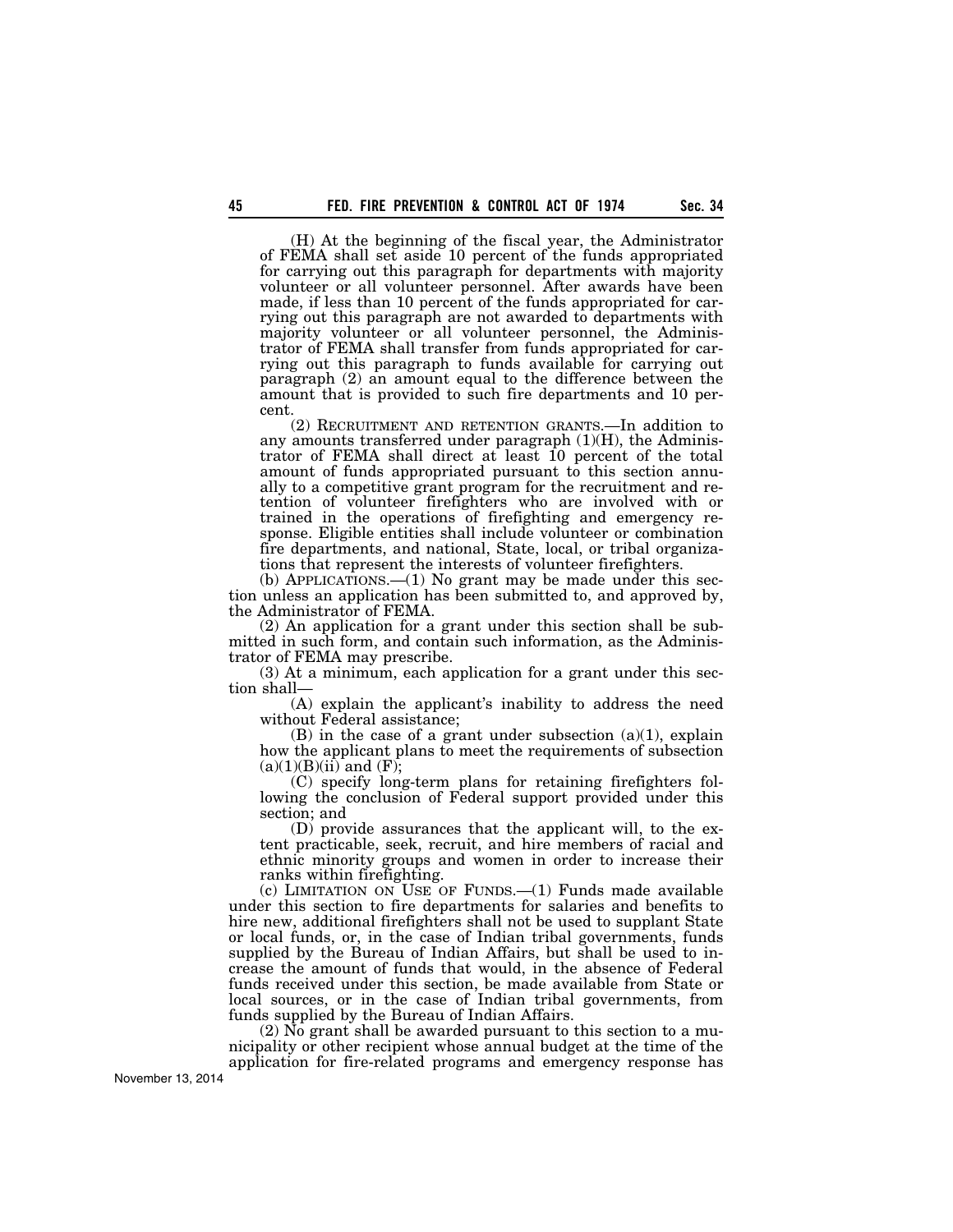been reduced below 80 percent of the average funding level in the 3 years prior to the date of enactment of this section.

(3) Funds appropriated by the Congress for the activities of any agency of an Indian tribal government or the Bureau of Indian Affairs performing firefighting functions on any Indian lands may be used to provide the non-Federal share of the cost of programs or projects funded under this section.

(4) The amount of funding provided under this section to a recipient fire department for hiring a firefighter in any fiscal year may not exceed—

(A) in the first year of the grant, 75 percent of the usual annual cost of a first-year firefighter in that department at the time the grant application was submitted;

(B) in the second year of the grant, 75 percent of the usual annual cost of a first-year firefighter in that department at the time the grant application was submitted; and

(C) in the third year of the grant, 35 percent of the usual annual cost of a first-year firefighter in that department at the time the grant application was submitted.<br>(d) WAIVERS.—

 $(1)$  In GENERAL.—In a case of demonstrated economic hardship, the Administrator of FEMA may—

(A) waive the requirements of subsection  $(c)(1)$ ; or

(B) waive or reduce the requirements in subsection  $(a)(1)(E)$  or subsection  $(c)(2)$ .

(2) GUIDELINES.—

(A) IN GENERAL.—The Administrator of FEMA shall establish and publish guidelines for determining what constitutes economic hardship for purposes of paragraph (1).

(B) CONSULTATION.—In developing guidelines under subparagraph (A), the Administrator of FEMA shall consult with individuals who are—

(i) recognized for expertise in firefighting, emergency medical services provided by fire services, or the economic affairs of State and local governments; and

(ii) members of national fire service organizations or national organizations representing the interests of State and local governments.

(C) CONSIDERATIONS.—In developing guidelines under subparagraph (A), the Administrator of FEMA shall consider, with respect to relevant communities, the following:

(i) Changes in rates of unemployment from previous years.

(ii) Whether the rates of unemployment of the relevant communities are currently and have consistently exceeded the annual national average rates of unemployment.

(iii) Changes in percentages of individuals eligible to receive food stamps from previous years.

(iv) Such other factors as the Administrator of FEMA considers appropriate.

(e) PERFORMANCE EVALUATION.—

(1) IN GENERAL.—The Administrator of FEMA shall establish a performance assessment system, including quantifiable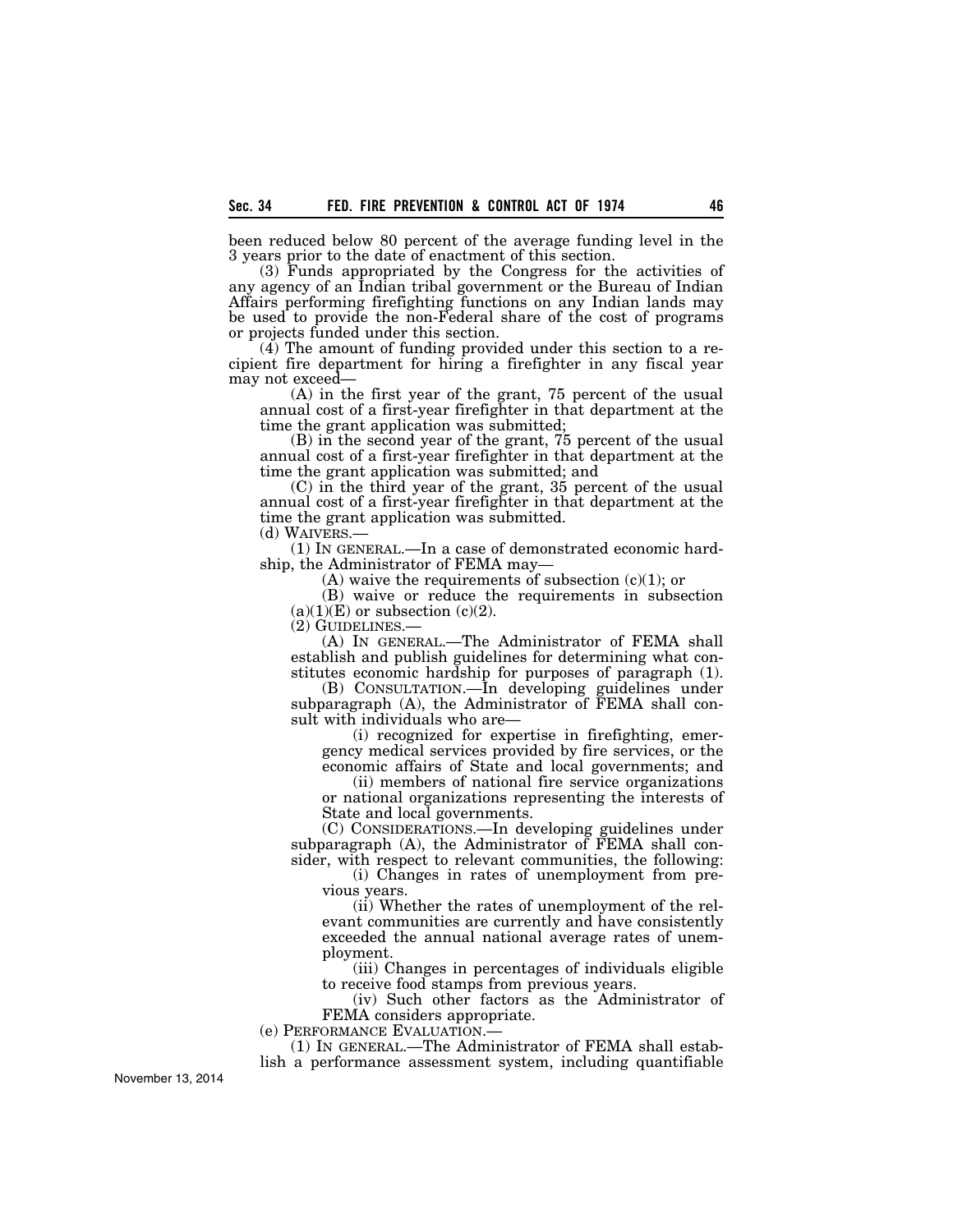performance metrics, to evaluate the extent to which grants awarded under this section are furthering the purposes of this section.

(2) SUBMITTAL OF INFORMATION.—The Administrator of FEMA may require a grant recipient to submit any information the Administrator of FEMA considers reasonably necessary to evaluate the program.

(f) REPORT.—Not later than September 30, 2014, the Administrator of FEMA shall submit to the Committee on Homeland Security and Governmental Affairs of the Senate and the Committee on Science and Technology and the Committee on Transportation and Infrastructure of the House of Representatives a report on the experience with, and effectiveness of, such grants in meeting the objectives of this section. The report may include any recommendations the Administrator of FEMA may have for amendments to this section and related provisions of law.

(g) REVOCATION OR SUSPENSION OF FUNDING.—If the Administrator of FEMA determines that a grant recipient under this section is not in substantial compliance with the terms and requirements of an approved grant application submitted under this section, the Administrator of FEMA may revoke or suspend funding of that grant, in whole or in part.

(h) ACCESS TO DOCUMENTS.—(1) The Administrator of FEMA shall have access for the purpose of audit and examination to any pertinent books, documents, papers, or records of a grant recipient under this section and to the pertinent books, documents, papers, or records of State and local governments, persons, businesses, and other entities that are involved in programs, projects, or activities for which assistance is provided under this section.

(2) Paragraph (1) shall apply with respect to audits and examinations conducted by the Comptroller General of the United States or by an authorized representative of the Comptroller General.

(i) DEFINITIONS.—In this section:

(1) The term ''firefighter'' has the meaning given the term "employee in fire protection activities" under section 3(y) of the Fair Labor Standards Act (29 U.S.C. 203(y)).

(2) The terms "Administrator of FEMA", "career fire department", "combination fire department", and "volunteer fire department'' have the meanings given such terms in section 33(a).

(j) AUTHORIZATION OF APPROPRIATIONS.—

(1) IN GENERAL.—There are authorized to be appropriated for the purposes of carrying out this section—

(A) \$1,000,000,000 for fiscal year 2004;

(B) \$1,030,000,000 for fiscal year 2005;

(C) \$1,061,000,000 for fiscal year 2006;

(D) \$1,093,000,000 for fiscal year 2007;

(E) \$1,126,000,000 for fiscal year 2008; (F) \$1,159,000,000 for fiscal year 2009;

(G) \$1,194,000,000 for fiscal year 2010;

(H) \$750,000,000 for fiscal year 2013; and

(I) for each of fiscal years 2014 through 2017, an

amount equal to the amount authorized for the previous fiscal year increased by the percentage by which—